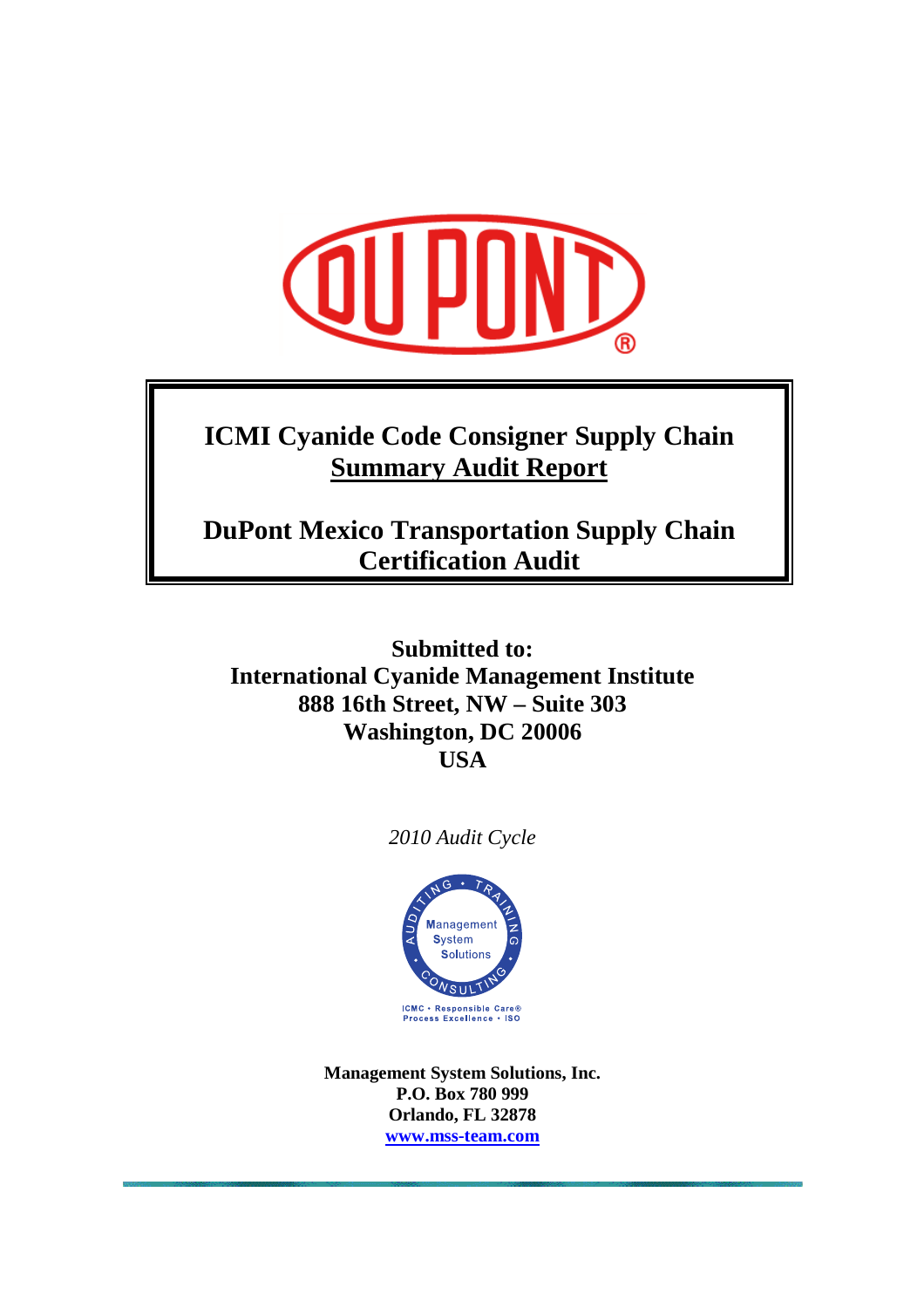# **Table of Contents**

| Description of Consignor's role in ensuring compliance of its trucking partners, rail carriers, |  |
|-------------------------------------------------------------------------------------------------|--|
|                                                                                                 |  |
|                                                                                                 |  |
|                                                                                                 |  |
|                                                                                                 |  |
|                                                                                                 |  |
|                                                                                                 |  |
|                                                                                                 |  |
|                                                                                                 |  |
|                                                                                                 |  |
|                                                                                                 |  |
|                                                                                                 |  |
| Description of Due Diligence Information Reviewed for Mexico Rail Carriers Ferromex and         |  |
|                                                                                                 |  |
|                                                                                                 |  |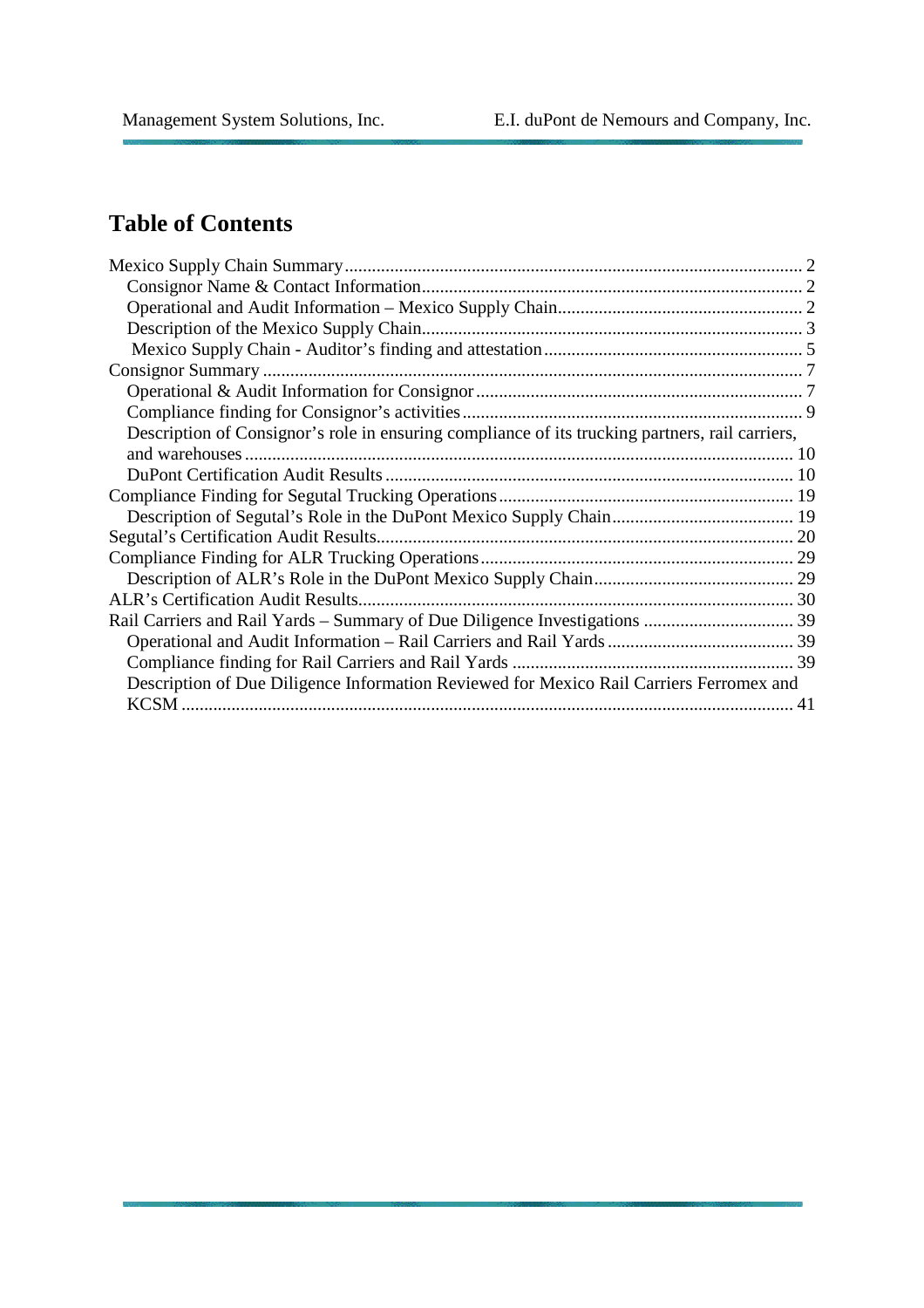## **Mexico Supply Chain Summary**

Consignor Name & Contact Information

| DuPont – Mexico (Homero<br>Building) | Homero 206<br>Col. Chapultepec Morales<br>Delegación Miguel Hidalgo<br>México, D.F. CP 11570<br>Tel. (55) 5722-1000                   |
|--------------------------------------|---------------------------------------------------------------------------------------------------------------------------------------|
| Segutal                              | Topacio 284<br>Col. Paulino Navarro<br>Delegación Cuauhtemoc<br>México, D.F. CP 06870<br>Tel. $(55)$ 47-40-26-31 & $(55)$ 57-41-02-06 |
| S.I.P.                               | Eje 120 #500<br>Zona Industrial del Potosí<br>San Luis Potosí, San Luis Potosí CP 78090<br>Tel. (444) 824-52-65 & (444) 824-52-63     |
| <b>ALR</b>                           | Díaz Ordaz #205<br>Fracc. Díaz Ordaz<br>San Nicolás de los Garza, Nuevo León CP 66480<br>Tel. (81) 83-19-86-00                        |
| ADEMSSA                              | Carretera Sahuariapa #461<br>Parque Industrial<br>Hermosillo, Sonora CP 83299<br>Tel. (66) 22-51-10-84                                |

### Operational and Audit Information – Mexico Supply Chain

E.I. duPont de Nemours and Company, Inc. (DuPont) is a science-based company operating in more than 70 countries. DuPont offers a wide range of products and services for markets including agriculture, nutrition, electronics, communications, safety and protection, home and construction, transportation and apparel. Solid sodium cyanide for use in the gold mining sector is manufactured at the Memphis, Tennessee plant, which is part of the DuPont Cyanides Business and Chemicals & Fluoroproducts Strategic Business Unit. The plant is located just outside of Memphis in Woodstock, Tennessee.

DuPont was one of the original 14 Cyanide Code signatory companies announced on November 3, 2005. As such, DuPont made the commitment to obtain Cyanide Code certification for its

Name of Operation Signature of Lead Auditor Date

DuPont Mexico Supply Chain  $N$ *ust*  $\sqrt{N}$  August 26, 2010

Page 2 of 47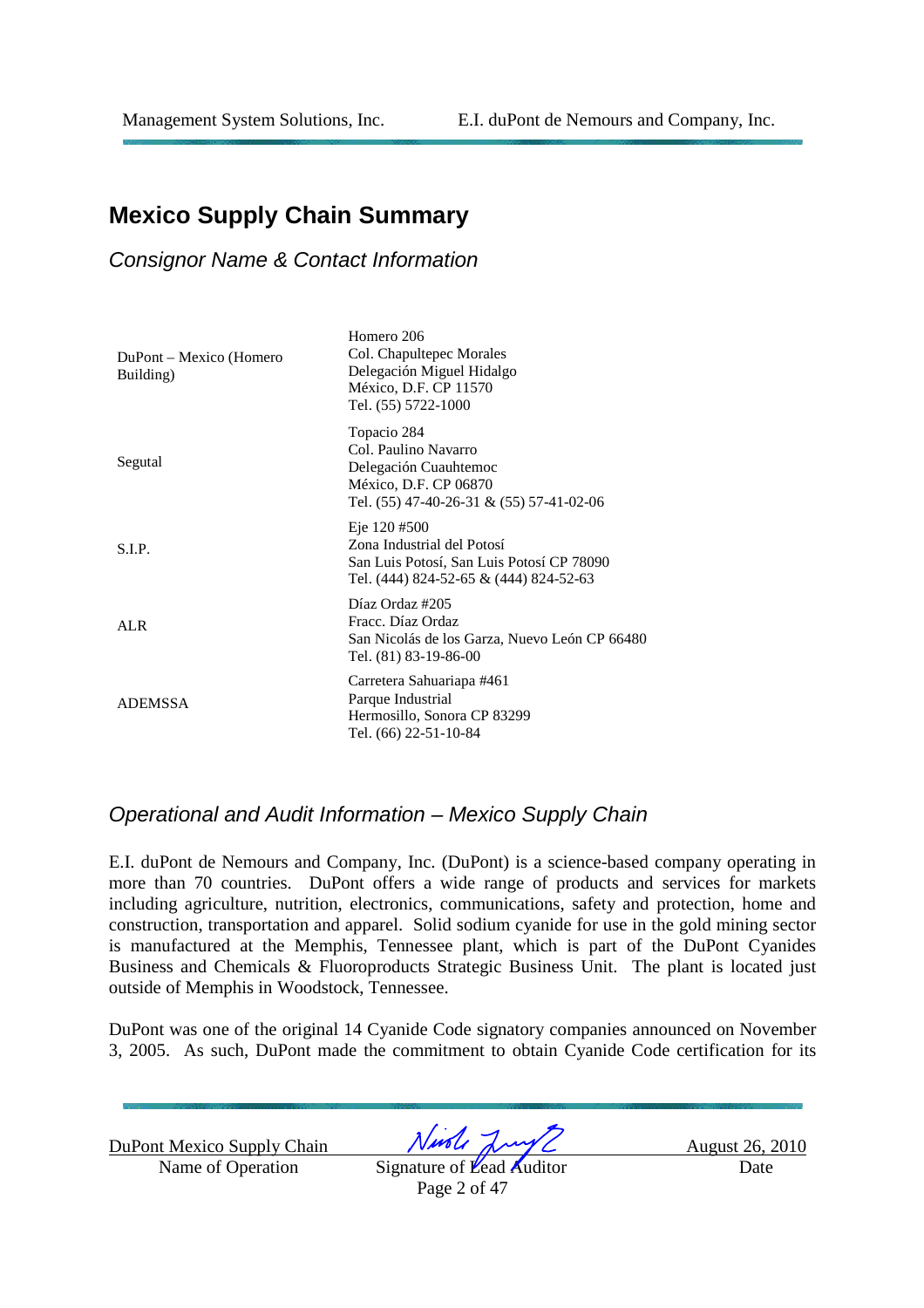Memphis Solid Cyanide Plant and its packaging operations. DuPont was the first Cyanide Producer to achieve certification in June 2006. The operation was re-certified in 2009.

DuPont transportation supply chains are highly complex due to the global reach of its supply capabilities. After its initial certification in 2006, DuPont contracted ICMI-approved Code Transportation Auditors to perform non-certification audits for its supply chain in the U.S., Mexico, and throughout Central and South America. Audits were conducted of DuPont operations and trucking partners. Due Diligence Investigations were conducted for ocean carriers (including ports) and rail partners (including rail yards). The original audit of DuPont as a Consignor / Transporter and due diligence investigations of the ocean carriers (including ports) and rail partners (including rail yards) was done in February 2007. Now, three years later, similar auditing and due diligence investigation activities were performed again.

The certification audit of DuPont on February 9-10, 2010 was a combined audit of Consignor / Transporter management for U.S. / Canada Rail & Barge transport and Global Ocean transport. This report contains information regarding the results of the DuPont consignor / transporter certification audit and the results of the rail carrier and rail yard due diligence investigations. The Global Ocean Supply Chain results are contained within a separate report.

The certification audit and due diligence investigations were conducted according to the 2009 adopted ICMI certification process that calls for consignors to become signatories and undergo transportation supply chain third-party certification audits.

### Description of the Mexico Supply Chain:

This was an integrated cyanide Mexico supply chain audit involving DuPont Mexico personnel, two trucking companies, two warehouse / logistic operations, and two railroads. The supply chain consists of the following organizations:

| <b>Name of Company</b>                   | <b>Description of Location(s) Audited</b>         |
|------------------------------------------|---------------------------------------------------|
| E. I. du Pont de Nemours and Company     | Homero Building, Mexico City - Management of      |
| (DuPont) and due diligence of Ferromex   | Supply Chain and Due Diligence Investigations for |
| and <b>KCSM</b>                          | Ferrocarril Mexicano Railroad (Ferromex) and      |
|                                          | Kansas City Southern de Mexico (KCSM) railroads   |
| Transportes Especializados Segutal, S.A. | Mexico City HQ, San Luis Potosi drivers and       |
| $de C.V.$ (Segutal)                      | equipment, Hermosillo drivers and equipment       |
| <b>Auto Lineas</b>                       | Monterrey HQ, drivers and equipment at San Luis   |
| Regiomontanas, S.A. de C.V. (ALR)        | Potosi and Hermosillo warehouses                  |
| Suministros Industriales Potosinos, S.A. | San Luis Potosi sodium cyanide warehousing and    |
| De C.V. $(S,I.P.)$                       | logistic operation                                |
| ADEMSA, S.A. de C.V.                     | Hermosillo sodium cyanide warehousing and         |
|                                          | logistic operation                                |

DuPont Mexico Supply Chain  $Nurbl$   $\lambda\mu\gamma\gamma$  August 26, 2010 Name of Operation Signature of Lead Auditor Date

Page 3 of 47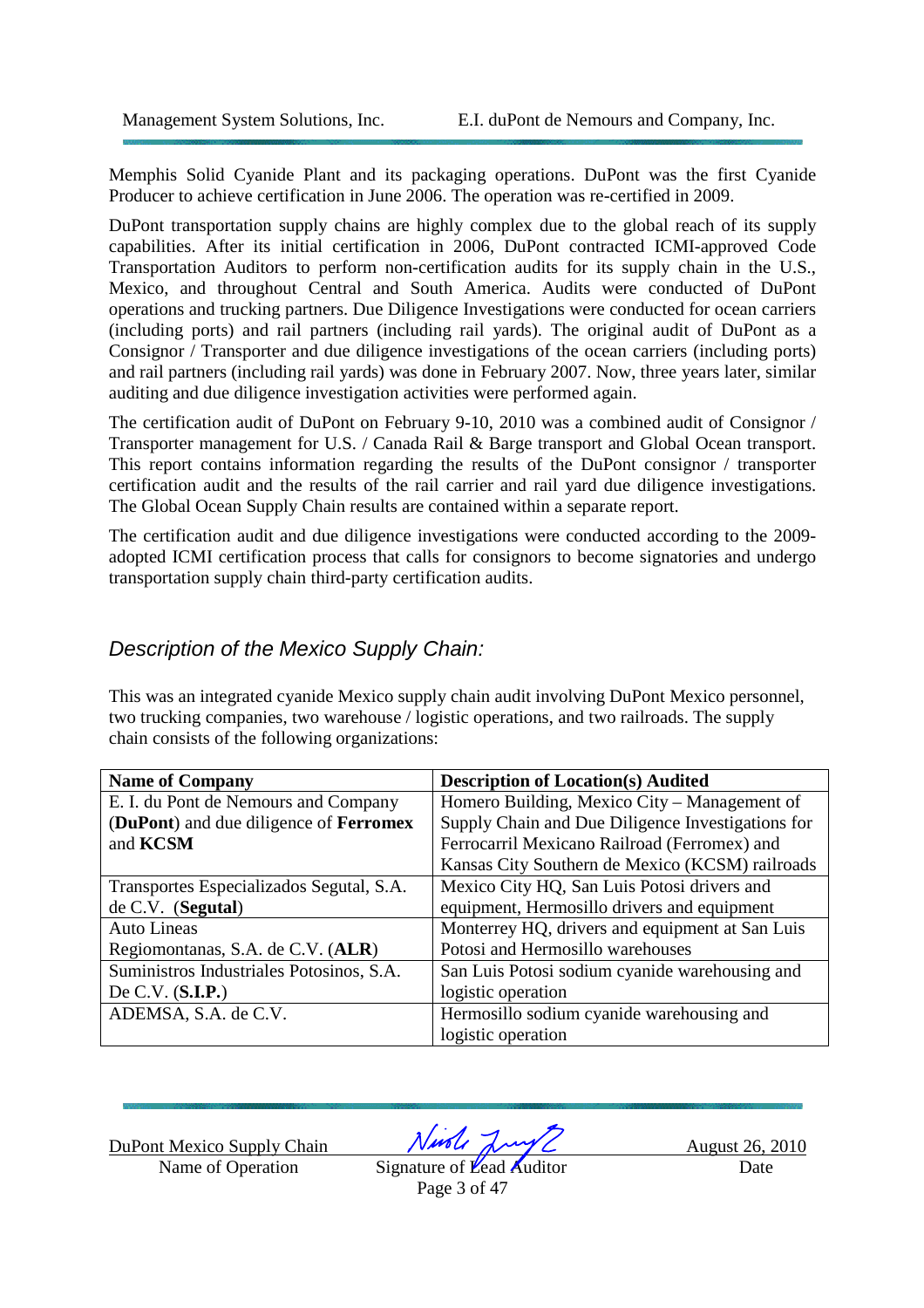The DuPont Mexico operations are headquartered in the Homero Building in Mexico City, Mexico. Personnel involved in the management of the Mexico Cyanide Supply Chain were audited using the 2009 Cyanide Code Transportation Protocol. The audit participants from several different organizations within DuPont were involved in the audit. The names and titles of these audit participants are shown in the next section of this report.

ALR is one of the two DuPont cyanide trucking partners in Mexico. ALR transports hazardous materials, general commodities and bulk shipments. They have operated in Mexico for over thirty (30) years. ALR has been part of the DuPont sodium cyanide supply chain since 2005. The ALR headquarters is in Monterrey, Mexico. ALR also operates a terminal facility from the same location. Trucks used for sodium cyanide transport are dispatched out of Monterrey. The ALR audit was performed in Monterrey where headquarter operations were reviewed, equipment and terminal maintenance records were evaluated and drivers were interviewed.

The headquarters/terminal is one of several terminals located in Mexico. ALR is one of the largest trucking companies in the country. ALR is ISO 9001:2000 certified and has integrated their safety program into their overall management system structure.

Sodium Cyanide FLO-BIN®s, drums and IBCs are loaded in the United States into tractor trailers which are trucked to Nuevo Laredo, Mexico. The trailer is interchanged to ALR from Empire Express (a U.S. DuPont trucking partner that is also a Cyanide Code Signatory). The shipment remains sealed and the unit is not opened by ALR employees during transit. ALR drivers pick up the unit with their tractors and deliver the shipments to destination warehouses. At the time of the audit, ALR was shipping cyanide to San Luis Potosi and Hermosillo.

Transportation from the San Luis Potosi and Hermosillo warehouses to customer sites is done by Transportes Especializados Segutal, S.A. de C.V. (hereafter referred to Segutal). Segutal is a dedicated transporter of DuPont hazardous materials. The company has been operating both 3-axle straight trucks and tractor-trailer combination vehicles in Mexico since 1991 and has been a dedicated carrier for DuPont since 2001. Segutal delivers solid cyanide briquettes in FLO-BIN®s, drums, Intermediate Bulk Containers (IBCs), and ISO containers that are mounted on chassis.

The Segutal sodium cyanide operation is headquartered in Mexico City. At the time of the audit, drivers were dispatched from warehouses in San Luis Potosi and Hermosillo and were transporting sodium cyanide to customers across the central and NW part of Mexico. The audit team went to each of the three locations and reviewed all company operations with regard to Code compliance.

The DuPont San Luis Potosi warehouse is operated by Suministros Industriales Potosinos, S.A. De C.V. (S.I.P.). DuPont manages the warehouse directly with an Operations Leader who is a DuPont employee. The warehousing operation was moved to San Luis Potosi in 2006. The San Luis Potosi warehouse receives rail shipments of sodium cyanide via the KCSM railroad. The cyanide arrives in intermodal containers, box cars, and hopper cars. Rail spurs lead to the warehouse building and unloading occurs within a fenced and secure area. Truck shipments are brought in by ALR in cargo trailers. The unloading of trucks occurs at the loading dock which is also within the secure area. The

Name of Operation Signature of Lead Auditor Date

DuPont Mexico Supply Chain Night Jury 2 August 26, 2010

Page 4 of 47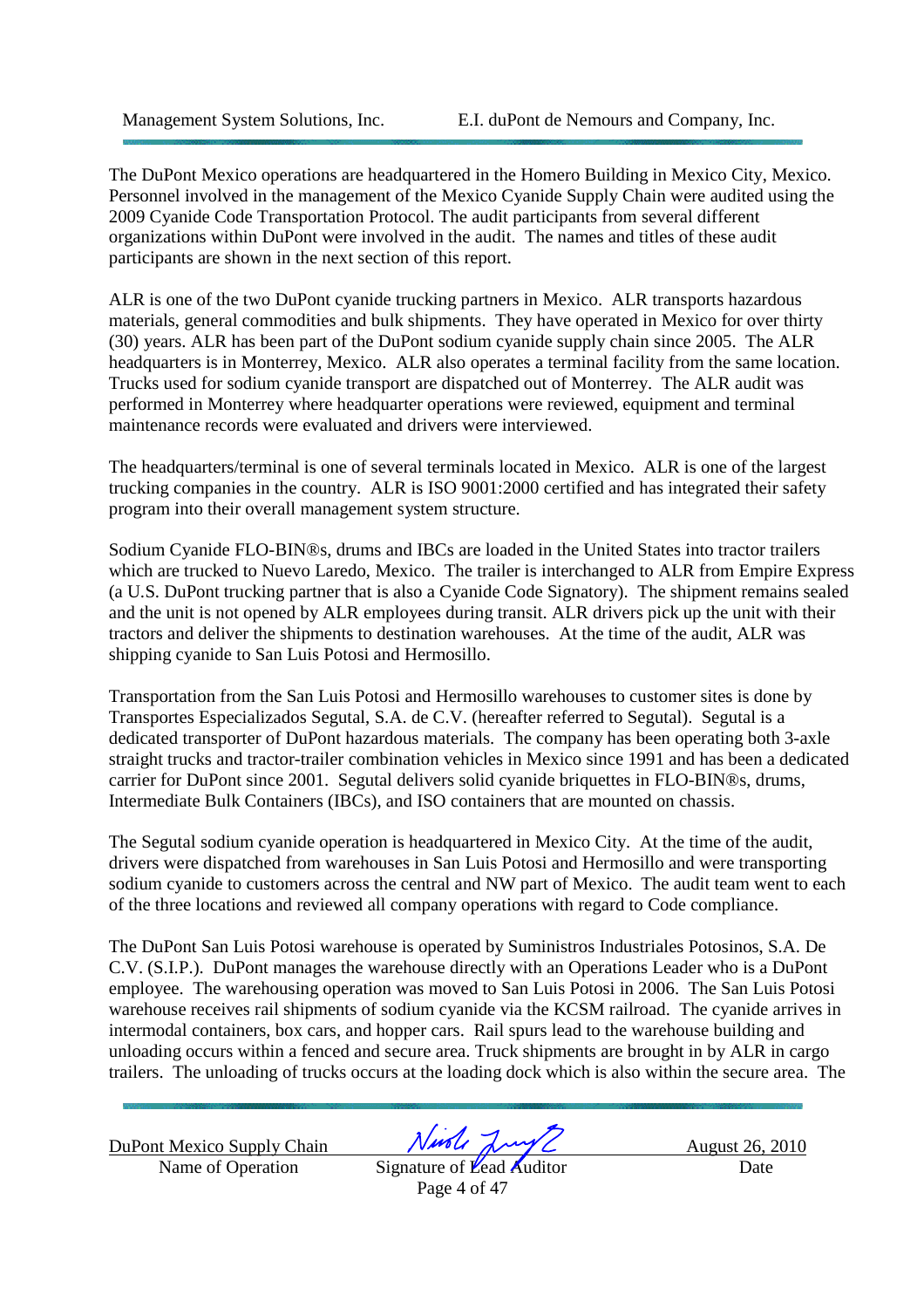cyanide is stored in covered well-ventilated warehouses prior to being dispatched to customers by truck.

Bulk cyanide arriving into the San Luis Potosi facility in hopper cars or FLO-BIN®s is transloaded and/or packaged into FLO-BIN®s and/or ISO tanks. The transloading and packaging operations, however, are outside the scope of this audit. A separate audit of the facility was conducted in April 2010 using the Cyanide Code Production Protocol. The results of that audit are contained in a separate report.

The DuPont Hermosillo warehouse is operated by ADEMSA. The same DuPont Operations Leader who manages the San Luis Potosi operations has responsibility for the Hermosillo warehouse operations. The Hermosillo warehouse has been in operation since 1998 and has been a dedicated warehouse for the storage of DuPont cyanide since 2005. Hermosillo receives shipments via ALR truck delivery and Ferromex rail delivery. Rail spurs lead to an area near the covered storage area and unloading occurs within a fenced and secure area. The box cars are unloaded and the material is stored in covered open air storage area. The covered storage area is fenced and locked and has secondary containment. At the time of the audit, sodium cyanide packages were not opened or repacked.

Two Due Diligence Investigations of rail partners Ferrocarril Mexicano Railroad (Ferromex) and Kansas City Southern de Mexico (KCSM )were also conducted during this supply chain audit. Ferromex was formed in 1997 by a group which includes Grupo Mexico and the Union Pacific Railroad. KCSM is one of three railroads that comprise Kansas City Southern, an international holding company headquartered in Kansas City, Missouri, USA.

### Mexico Supply Chain - Auditor's finding and attestation

The audit was performed at five locations in four Mexican cities. Locations audited included the DuPont Mexico Headquarters (HQ) Building (Homero Building) in Mexico City, the Segutal HQ operations in Mexico City, ALR HQ and Terminal Operations in Monterrey, warehouse and terminal operations in Hermosillo (including personnel from Ademsa and DuPont and drivers from Segutal and ALR), and warehouse and terminal operations in San Luis Potosi (including personnel from S.I.P. and DuPont and drivers from Segutal and ALR).

The audit was performed by independent third-party auditors who were pre-approved by the ICMI. The certification audit of DuPont Mexico Supply Chain management operations was conducted on-site on March 15-19, 2010. The supply chain management processes and the due diligence investigations of rail carriers and rail yards were conducted in accordance with the agreed upon audit plan and due diligence documentation requirements.

The DuPont cyanide transportation management practices using rail carriers (including rail yards) were evaluated against the Cyanide Code requirements documented in the *ICMI Cyanide* 

Name of Operation Signature of Lead Auditor Date

DuPont Mexico Supply Chain  $Nurbl$   $\lambda\mu\gamma\gamma$  August 26, 2010

Page 5 of 47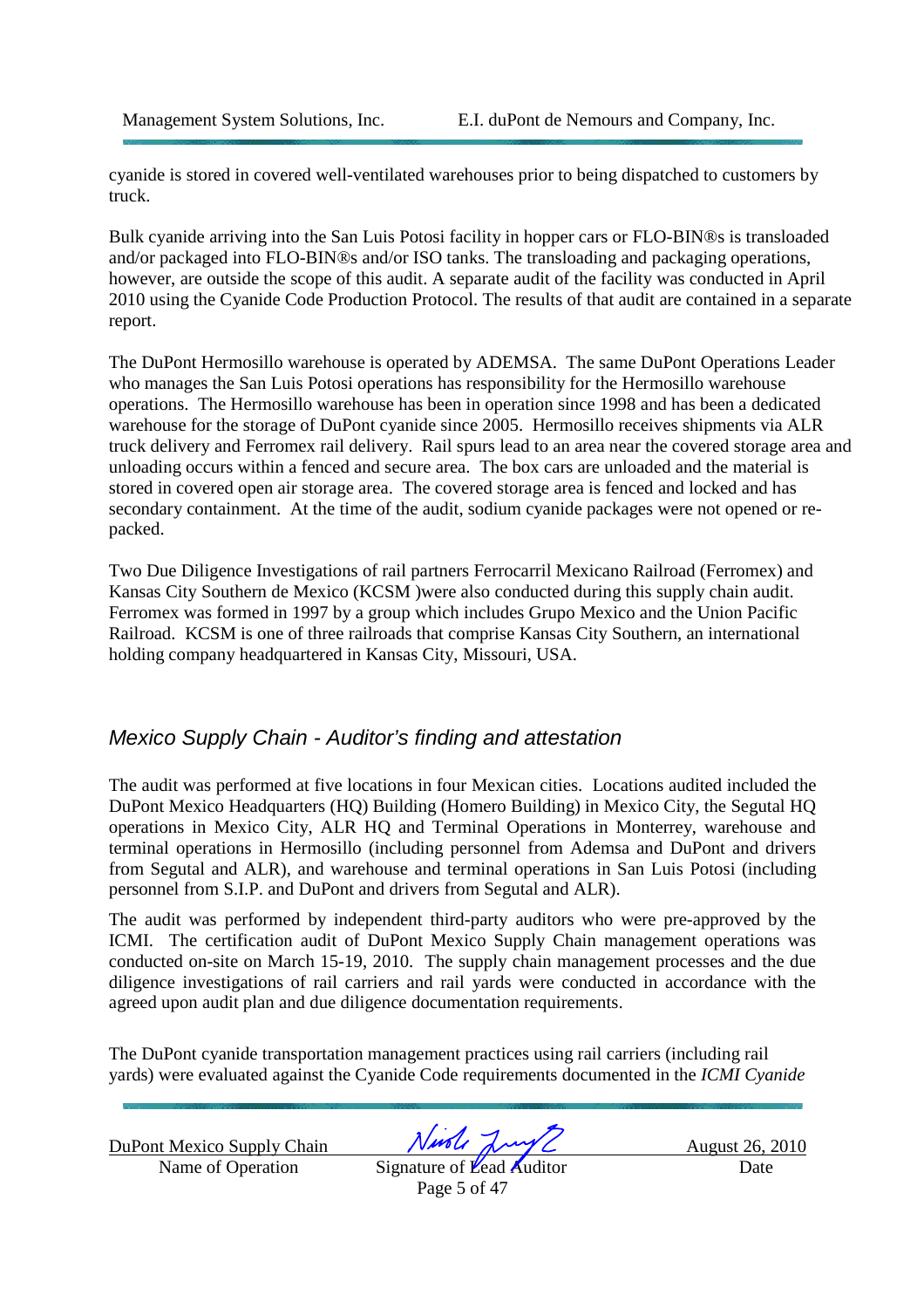*Code* (2009), *ICMI Cyanide Code Transportation Protocol* (2009), and the *ICMI Auditor Guidance for Use of the Cyanide Transportation Verification Protocol (2009).* DuPont internal Standards, Policies, Practices, and Procedures regarding the management of the Cyanide Transportation Supply Chain were reviewed. The audit was conducted through discussions and interviews with multiple individuals in cross-functional roles at DuPont and the partner organizations. Additionally, records regarding carrier selection, ongoing carrier performance evaluations, incident tracking, security measures, shipment tracking, cargo labeling practices, shipping documentation, community involvement, and emergency response records were randomly sampled for DuPont as a Consignor and were found to be acceptable.

DuPont and its transportation partners were evaluated previously during a non-certification Cyanide Code verification audit using the 2005 revision of the Cyanide Code transportation Protocol. Although the 2007 audit and due diligence reviews were non-certification activities, these 2010 audit and due diligence review activities were conducted in accordance with Re-Certification Guidelines, namely the confirmation that DuPont and its transportation partners have continued to be in conformance since the original audit in 2007.

The results of this certification audit and the related due diligence investigations indicate that DuPont and all portions of its Mexico Supply Chain are in FULL COMPLIANCE with Cyanide Code requirements.

### **Mexico Supply Chain - Auditor's Finding**

This Mexico Supply Chain is in **FULL COMPLIANCE** with the International Cyanide Management Code.

| <b>Audit Company:</b>                       | Management System Solutions, Inc. |  |
|---------------------------------------------|-----------------------------------|--|
|                                             | www.mss-team.com                  |  |
| <b>Audit Team Leader:</b>                   | Nicole Jurczyk                    |  |
|                                             | E-mail: CodeAudits@mss-team.com   |  |
| Name and signature of Technical<br>Auditor: | Angel E. Arzaga, CDS<br>monday    |  |
| Date(s) of Audit:                           | March 15-19, 2010                 |  |

I attest that I meet the criteria for knowledge, experience and conflict of interest for Code Certification Audit Team Leader, established by the International Cyanide Management Institute and that all members of the audit team meet the applicable criteria established by the International Cyanide Management Institute for Code Verification Auditors.

I attest that the Audit Reports accurately describe the findings of the certification audit. I further attest that the certification audit was conducted in a professional manner in accordance with the International Cyanide Management Code Verification Protocol for Cyanide Transportation Operations and using standard and accepted practices for health, safety and environmental audits.

| DuPont Mexico Supply Chain | Niede Lung                | <b>August 26, 2010</b> |
|----------------------------|---------------------------|------------------------|
| Name of Operation          | Signature of Lead Auditor | Date                   |

Name of Operation Signature of Lead Auditor Date

DuPont Mexico Supply Chain  $N$ *ust*  $\sqrt{N}$  August 26, 2010

Page 6 of 47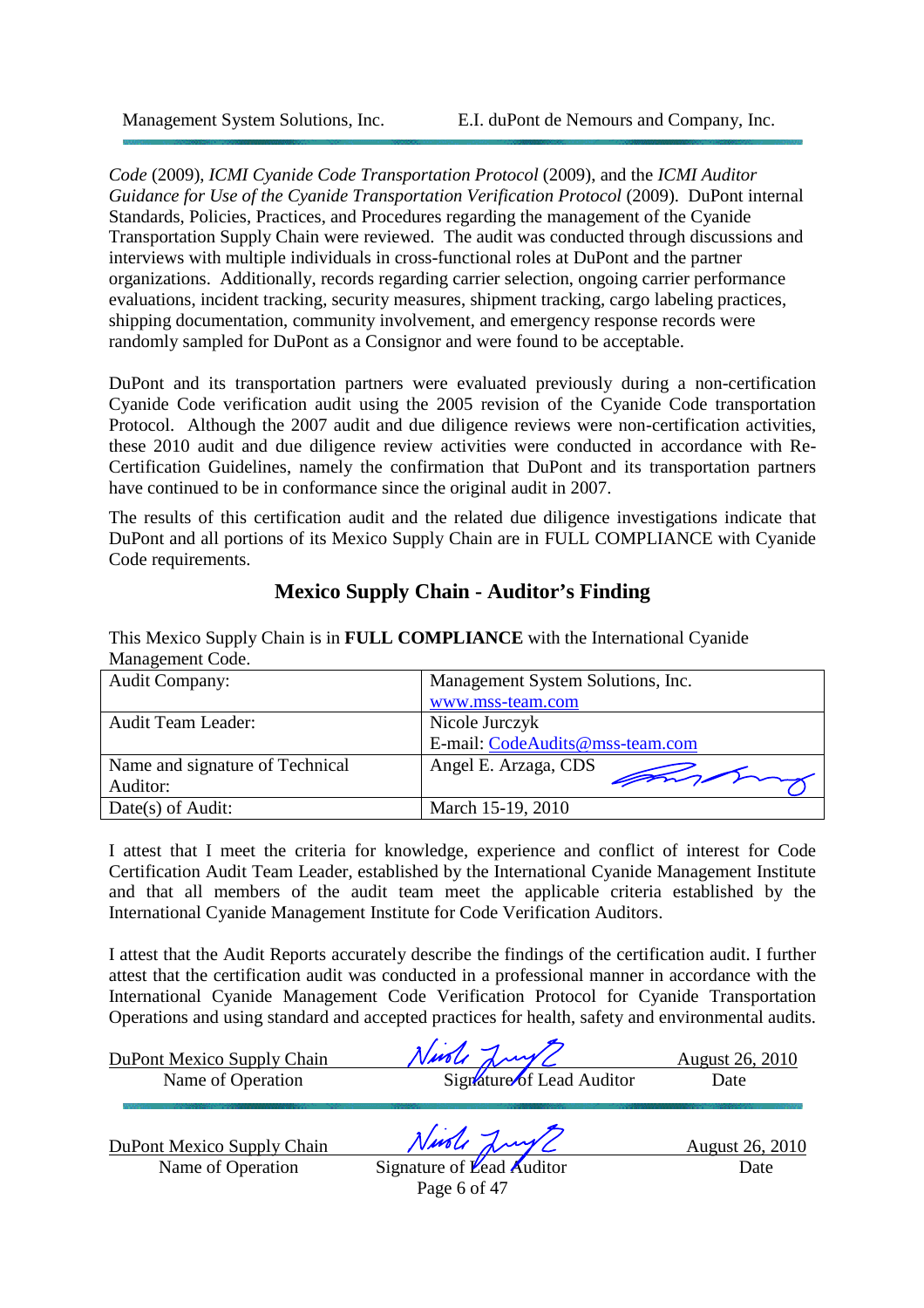# **Consignor Summary**

### Operational & Audit Information for Consignor

The DuPont Corporate Sourcing & Logistics group located in Mexico City, Mexico manages the domestic transportation of sodium cyanide. Cyanide Product Stewards within the DuPont Cyanides Business coordinate activities associated with route risk evaluation when customers are originally established and again at established frequencies. The Product Stewards also coordinate community communications, training sessions, rail yard evaluations, customer evaluations, and package & label reviews. Corporate Emergency Response Specialists work together with the DuPont Cyanides Business to coordinate emergency response planning procedures, preparation and maintenance of emergency equipment, training of DuPont emergency response personnel, and evaluation of plans and procedures through periodic emergency response drills.

The Rail Modal Leader has responsibility and authority for coordinating rail carrier selection, safety, security, and quality performance tracking, rail carrier contracts, booking of shipments, shipment tracking, and incident investigation.

DuPont maintains formal standards, policies, guidelines, and procedures for ensuring Distribution Safety. DuPont Corporate standards exist for Incident Prevention, Emergency Response, Transportation Risk Assessment, Distribution Regulatory Compliance, and Training, and Distribution Handling & Storage.

Personnel interviewed during the certification audits of DuPont and its Mexico Supply Chain partners are shown in the table on the following page.

Name of Operation Signature of Lead Auditor Date

DuPont Mexico Supply Chain  $Nurbl$   $\lambda\mu\gamma\gamma$  August 26, 2010

Page 7 of 47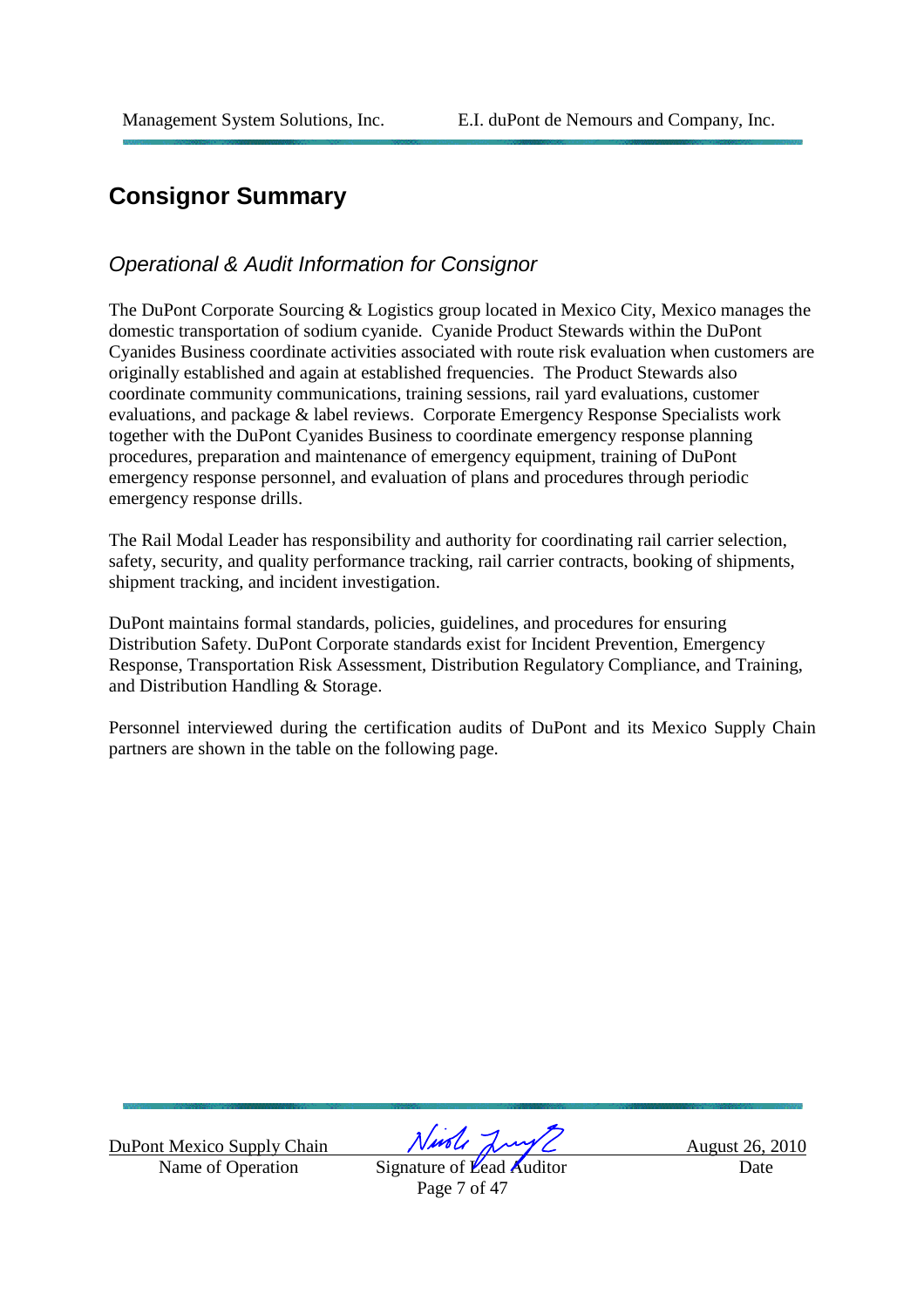| Transport Practice Discussed →<br><b>Audit Participants</b>          | Organization                       | 1.1 Route selection Risk Assessment | Driver / Operator Training & Qualifications<br>1.2 | <b>Equipment Suitability</b><br>1.3 | Safety Program & Preventive Maintenance<br>1.4 | Ocean Transport - N/A<br>1.5 | 1.6 Tracking of shipments | 2.1 Interim Storage | 3.1-3.5 Emergency Response | - General<br><b>Supply Chain Management</b><br>Discussions | Rail Operations - Due Diligence Investigation |
|----------------------------------------------------------------------|------------------------------------|-------------------------------------|----------------------------------------------------|-------------------------------------|------------------------------------------------|------------------------------|---------------------------|---------------------|----------------------------|------------------------------------------------------------|-----------------------------------------------|
|                                                                      |                                    |                                     |                                                    |                                     |                                                |                              |                           |                     |                            |                                                            |                                               |
| Logistics Services Buyer & Supply<br>Chain Optimization Leader - LAN | DuPont - Mexico                    |                                     |                                                    |                                     | $\mathbf X$                                    | $\blacksquare$               | $\mathbf X$               | $\mathbf X$         |                            | $\mathbf X$                                                |                                               |
| Operation Leader - San Luis Potosi                                   | DuPont - Mexico                    |                                     |                                                    |                                     | $\mathbf X$                                    | $\blacksquare$               | $\mathbf X$               | $\mathbf X$         | $\mathbf X$                | $\mathbf X$                                                |                                               |
| Air, Ocean & Railroad Modal Leader                                   | DuPont - Mexico                    | $\mathbf X$                         |                                                    |                                     |                                                | $\blacksquare$               | $\mathbf X$               |                     | $\mathbf X$                | $\mathbf X$                                                | $\mathbf X$                                   |
| Import / Export & International Trade                                |                                    |                                     |                                                    |                                     |                                                |                              |                           |                     |                            | $\mathbf X$                                                |                                               |
| Logistics Leader                                                     | DuPont - Mexico                    |                                     |                                                    |                                     |                                                |                              |                           |                     |                            |                                                            |                                               |
| Regional Logistics Manager - LAN                                     | DuPont - Mexico                    |                                     |                                                    |                                     |                                                | $\blacksquare$               |                           |                     | $\mathbf X$                | $\mathbf X$                                                |                                               |
| <b>Transportation Modal Leader</b>                                   | DuPont - Mexico                    | $\mathbf X$                         | $\mathbf X$                                        |                                     | $\mathbf X$                                    | $\blacksquare$               | $\mathbf X$               |                     | $\mathbf X$                | $\mathbf X$                                                |                                               |
| CDC Supervisor & Distribution                                        |                                    |                                     |                                                    |                                     | X                                              | $\blacksquare$               |                           |                     | $\mathbf X$                | $\mathbf X$                                                |                                               |
| Safety Coordinator                                                   | DuPont - Mexico                    |                                     | $\mathbf X$                                        |                                     | $\mathbf X$                                    | $\blacksquare$               |                           | $\mathbf X$         | $\mathbf X$                | $\mathbf X$                                                |                                               |
| Distribution - Safety Engineer SHE<br>Cyanides Product Steward       | DuPont - Mexico<br>DuPont - Mexico | $\mathbf X$                         | $\mathbf X$                                        | $\mathbf X$                         | $\mathbf X$                                    | $\blacksquare$               | $\mathbf X$               | $\mathbf X$         | $\mathbf X$                | $\mathbf X$                                                | $\mathbf X$                                   |
| Mexico Supply Chain Management                                       | DuPont - Mexico                    | $\mathbf X$                         | $\mathbf X$                                        | $\mathbf X$                         | $\mathbf X$                                    | $\blacksquare$               | $\mathbf X$               | $\mathbf X$         | $\mathbf X$                | $\mathbf X$                                                | $\mathbf X$                                   |
| Product Stewardship Manager                                          | DuPont - US                        |                                     |                                                    |                                     |                                                |                              |                           |                     | $\mathbf X$                | $\mathbf X$                                                |                                               |
| General Manager - San Luis Potosi                                    | S.I.P.                             |                                     |                                                    |                                     |                                                | $\blacksquare$               |                           |                     |                            | $\mathbf X$                                                |                                               |
| General Manager                                                      | Segutal                            | $\mathbf X$                         | $\mathbf X$                                        |                                     | $\mathbf X$                                    | $\blacksquare$               |                           |                     | $\mathbf X$                | $\mathbf X$                                                |                                               |
| Safety & Operations Supervisor                                       | Segutal                            | $\mathbf X$                         | $\mathbf X$                                        | $\mathbf X$                         | $\mathbf X$                                    | $\blacksquare$               | $\mathbf X$               |                     | $\mathbf X$                | $\mathbf X$                                                |                                               |
| Monterrey Terminal Safety Manager                                    | <b>ALR</b>                         | $\mathbf X$                         | $\mathbf X$                                        | $\mathbf X$                         | $\mathbf X$                                    | $\overline{\phantom{a}}$     | $\mathbf X$               |                     | $\mathbf X$                |                                                            |                                               |
| <b>General Director</b>                                              | $\mbox{ALR}$                       |                                     | $\overline{\mathbf{X}}$                            |                                     | $\overline{\mathbf{X}}$                        |                              |                           |                     | $\overline{\mathbf{X}}$    |                                                            |                                               |
| Hermosillo Terminal Ops. Supervisor                                  | <b>ADEMSA</b>                      |                                     |                                                    |                                     | $\mathbf X$                                    |                              |                           | $\mathbf X$         | $\mathbf X$                |                                                            |                                               |
| Preventive Maintenance Supervisor                                    | Segutal                            |                                     |                                                    | $\mathbf X$                         | $\mathbf X$                                    |                              |                           |                     |                            |                                                            |                                               |
| <b>GPSR Tracking - Safety Assistant</b>                              | <b>ALR</b>                         |                                     |                                                    |                                     |                                                | $\blacksquare$               | $\mathbf X$               |                     |                            |                                                            |                                               |
| Maintenance Manager                                                  | <b>ALR</b>                         |                                     |                                                    | $\mathbf X$                         |                                                | $\blacksquare$               |                           |                     |                            |                                                            |                                               |
| Operations Supervisor - Hermosillo                                   | Segutal                            | $\mathbf X$                         | $\mathbf X$                                        | $\mathbf X$                         | $\mathbf X$                                    | $\blacksquare$               |                           |                     |                            |                                                            |                                               |
| Material Handlers - Hermosillo                                       | <b>ADEMSA</b>                      |                                     |                                                    |                                     | $\mathbf X$                                    | $\blacksquare$               |                           | $\mathbf X$         | $\mathbf X$                |                                                            |                                               |
| Drivers                                                              | <b>ALR</b>                         | $\mathbf X$                         | $\mathbf X$                                        | $\mathbf X$                         | $\mathbf X$                                    | $\blacksquare$               | $\mathbf X$               |                     | $\mathbf X$                |                                                            |                                               |
| Drivers                                                              | Segutal                            | $\mathbf X$                         | $\mathbf X$                                        | $\mathbf{X}$                        | $\mathbf X$                                    |                              | $\mathbf X$               |                     | $\mathbf X$                |                                                            |                                               |
| Warehouse Personnel - SLP                                            | S.I.P.                             |                                     |                                                    |                                     | $\mathbf X$                                    |                              |                           | $\mathbf X$         | $\mathbf X$                |                                                            |                                               |
| Warehouse Personnel - Hermosillo                                     | <b>ADEMSA</b>                      |                                     |                                                    |                                     | $\mathbf X$                                    | $\blacksquare$               |                           | $\mathbf X$         | $\mathbf X$                |                                                            |                                               |

<u>DuPont Mexico Supply Chain August 26, 2010</u> Name of Operation Signature of Lead Auditor Date

Page 8 of 47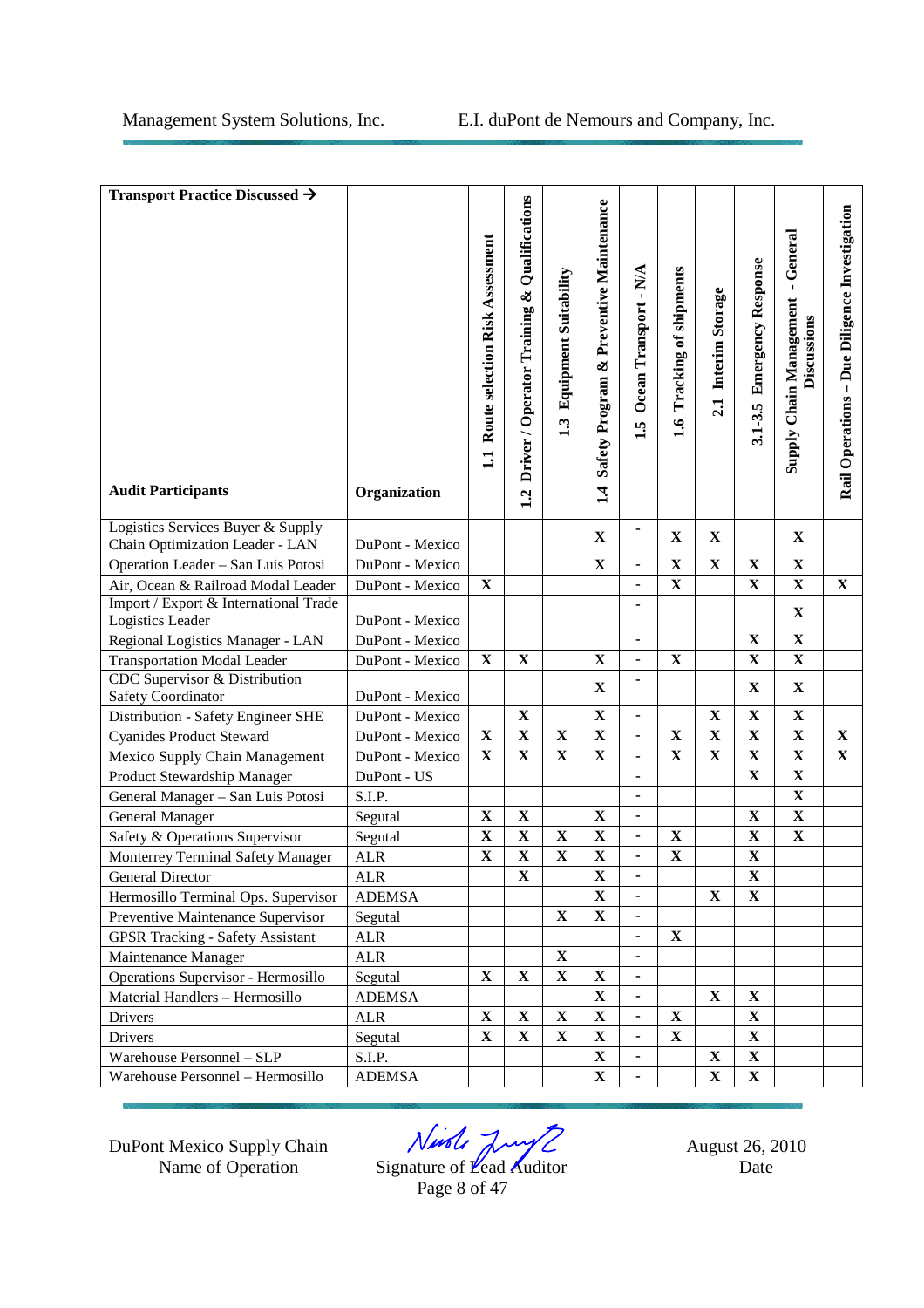### Compliance finding for Consignor's activities

The DuPont cyanide transportation management practices for the Mexico Supply Chain using trucking and rail carriers (including rail yards) and warehouse terminals were evaluated against the Cyanide Code requirements documented in the *ICMI Cyanide Code* (2009), *ICMI Cyanide Code Transportation Protocol* (2009), and the *ICMI Auditor Guidance for Use of the Cyanide Transportation Verification Protocol* (2009). DuPont internal Standards, Policies, Practices, and Procedures regarding the management of the Cyanide Transportation Supply Chain were reviewed. The audit was conducted through discussions and interviews with multiple individuals in cross-functional roles at DuPont and their transportation partners. Additionally, records regarding carrier selection, ongoing carrier performance evaluations, incident tracking, security measures, shipment tracking, cargo labeling practices, shipping documentation, community involvement, and emergency response records were randomly sampled and found to be acceptable.

### *DuPont Consignor / Transporter - Auditor's Finding*

DuPont Consignor / Transporter operations are in **FULL COMPLIANCE** with the International Cyanide Management Code.

| <b>Audit Company:</b>     | Management System Solutions, Inc. |
|---------------------------|-----------------------------------|
|                           | www.mss-team.com                  |
| <b>Audit Team Leader:</b> | Nicole Jurczyk                    |
|                           | E-mail: CodeAudits@mss-team.com   |
| Name & Signature of       | Angel E. Arzaga, CDS              |
| <b>Technical Auditor:</b> | monday                            |
| Date(s) of Audit:         | March 15-19, 2010                 |

I attest that I meet the criteria for knowledge, experience and conflict of interest for Code Certification Audit Team Leader, established by the International Cyanide Management Institute and that all members of the audit team meet the applicable criteria established by the International Cyanide Management Institute for Code Certification Auditors.

I attest that the Audit Reports accurately describe the findings of the certification audit. I further attest that the certification audit was conducted in a professional manner in accordance with the International Cyanide Management Code Verification Protocol for Cyanide Transportation Operations and using standard and accepted practices for health, safety and environmental audits.

| DuPont Consigner/Transporter Operations Ningle Luyl |                           | August 26, 2010 |
|-----------------------------------------------------|---------------------------|-----------------|
| Name of Operation                                   | Signature of Lead Auditor | Date            |

DuPont Mexico Supply Chain  $Nurbl$   $\lambda\mu\gamma\gamma$  August 26, 2010 Name of Operation Signature of Lead Auditor Date

Page 9 of 47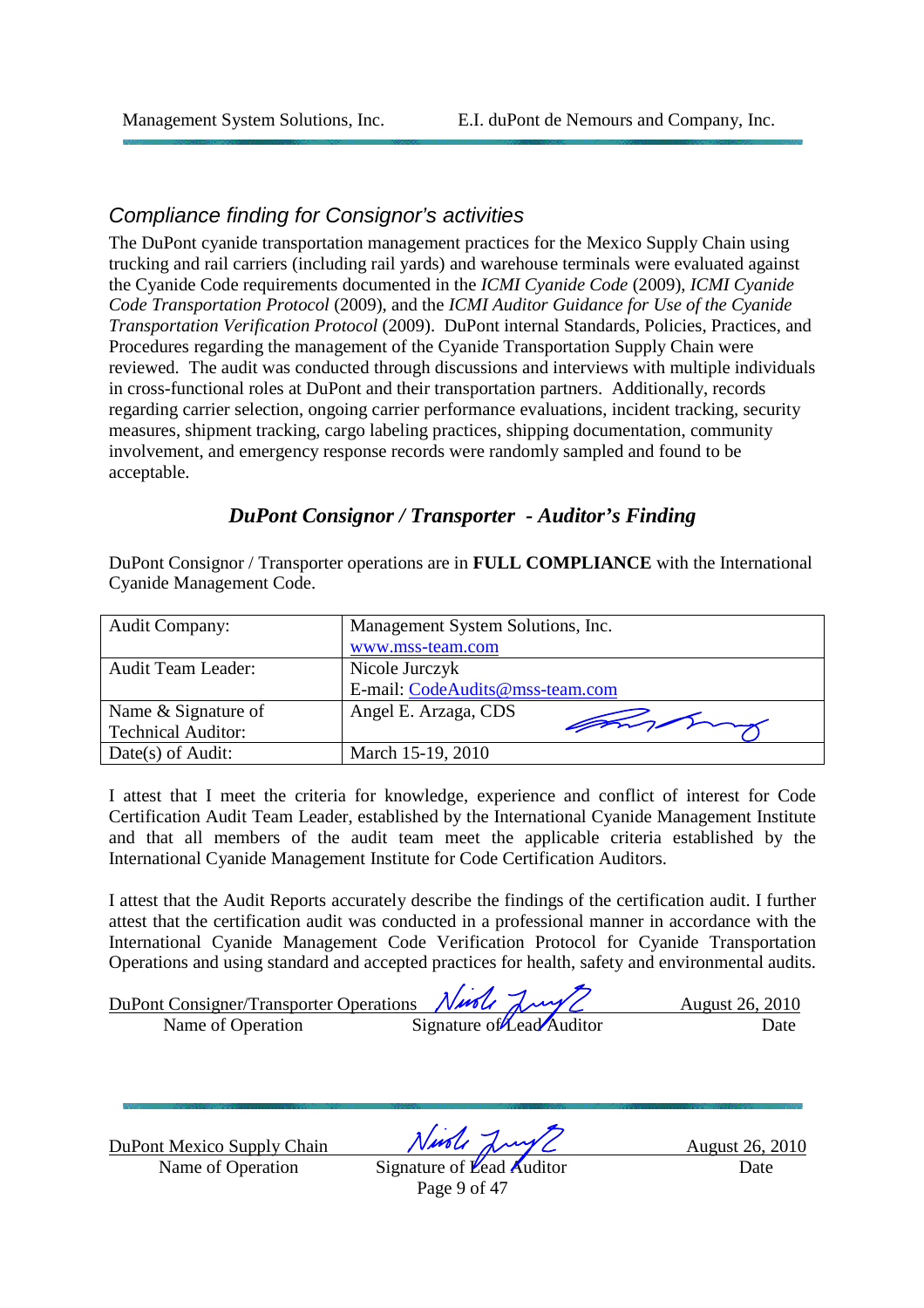### Description of Consignor's role in ensuring compliance of its trucking partners, rail carriers, and warehouses

DuPont maintains formal standards, policies, guidelines, and procedures for ensuring Distribution Safety. DuPont Corporate standards exist for Incident Prevention, Emergency Response, Transportation Risk Assessment, Distribution Regulatory Compliance, and Training, and Distribution Handling & Storage. In addition, the Sourcing & Logistics Groups maintains formal procedures for the procurement of transportation services and the management of carriers. Carrier performance is evaluated monthly and carriers with poor performance are required to take corrective actions. In addition to organizing the third-party Cyanide Code audit of its trucking partners, DuPont also performs second-party Cyanide Code audits of its cyanide trucking partners to confirm that all Cyanide Code requirements continue to be fulfilled over time.

DuPont participates actively with all partner companies in its Supply Chain (trucking, rail, and warehouse). DuPont personnel are very active in providing many different types of cyaniderelated training classes to its partners, customers, emergency responders, and the public. DuPont personnel also participate in route planning and auditing of partner operations to ensure continued compliance with Cyanide Code requirements.

The warehouse facilities used by DuPont are owned and operated by DuPont partners, but DuPont also has an Operations Leader located at the San Luis Potosi warehouse who directly manages day-to-day operations at both locations. For this reason, the warehouse operations are addressed in this section of the report under Consignor (DuPont) operations.

### DuPont Certification Audit Results

### *1. TRANSPORT: Transport cyanide in a manner that minimizes the potential for accidents and releases.*

| <i>Transport Practice 1.1:</i> | Select cyanide transport routes to minimize the potential for<br>accidents and releases.           |                               |  |
|--------------------------------|----------------------------------------------------------------------------------------------------|-------------------------------|--|
| The operation is               | $\blacksquare$ in full compliance with<br>in substantial compliance with<br>not in compliance with | <b>Transport Practice 1.1</b> |  |

*Summarize the basis for this Finding:* 

Interviews were conducted with the DuPont Mexico personnel to confirm that before DuPont initially qualifies a new customer for sodium cyanide they follow a standard procedure for evaluating the customer and the route. The Cyanide Product Steward evaluates the new customer for their ability to safely use and store material and they evaluate the possible routes

Name of Operation Signature of Lead Auditor Date

DuPont Mexico Supply Chain  $Nurb$   $\sqrt{vol}$   $\sqrt{2}$  August 26, 2010

Page 10 of 47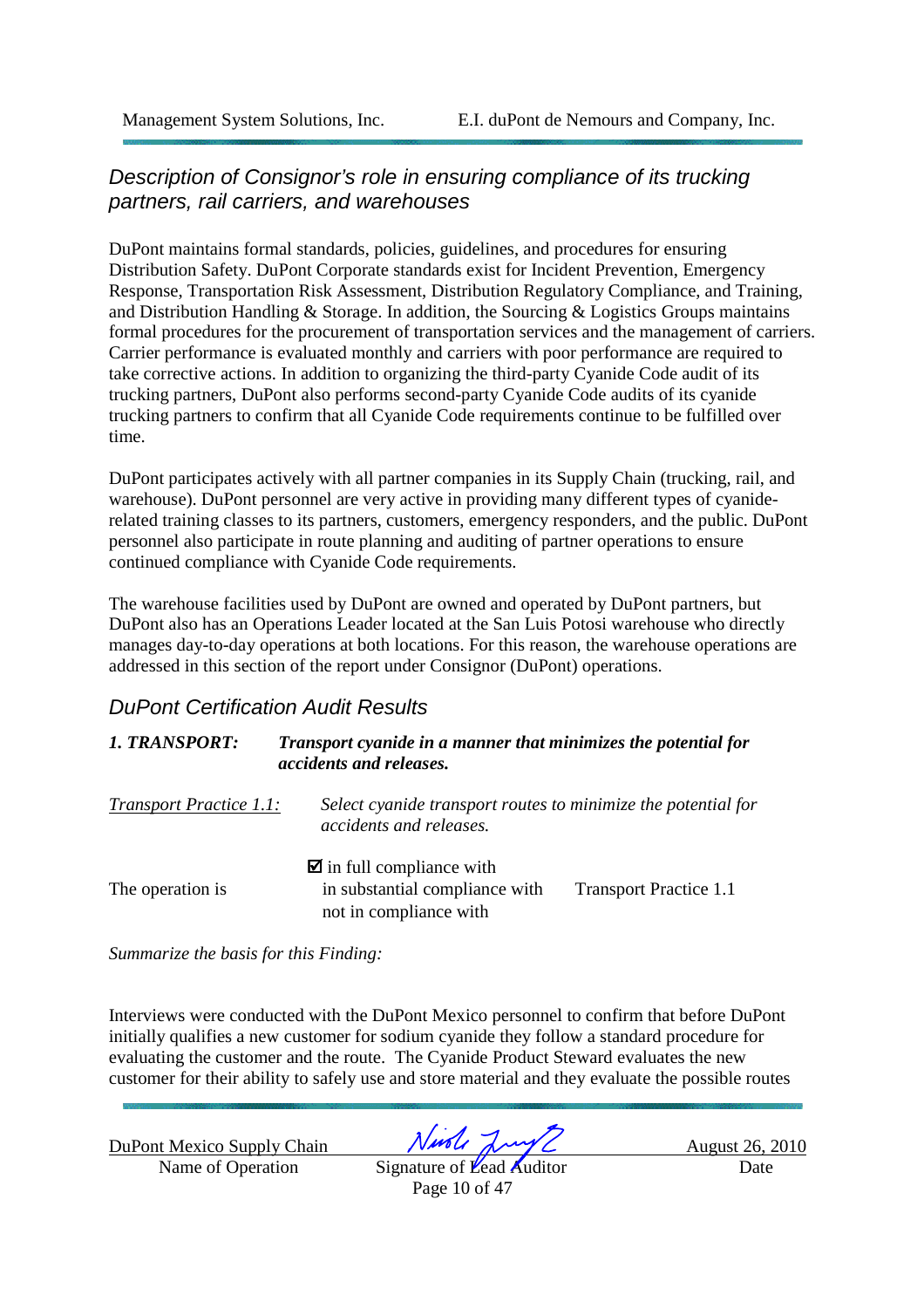that can be used to transport the cyanide from DuPont warehouse locations to the customer site. Truck route risk assessments are done by the two trucking companies that transport the cyanide to the warehouses (ALR) and from the warehouses (Segutal). DuPont is involved in the process and approves of the routes, but the trucking companies take full responsibility for the evaluation. The results from the route assessments were audited at ALR and Segutal. The evaluation of the routes includes consideration of population densities, infrastructure issues, pitch and grade of roads, and prevalence and proximity of water bodies. In some cases there are limited or no choices available for the selection of alternative routes. DuPont and its trucking partners generally choose shorter routes that do not go through population centers when possible.

The risks associated with the route used to bring cyanide from DuPont to a customer are evaluated as part of the First Order Process when the initial contract with the customer is established. The route assessment is performed by the Product Stewardship function within the DuPont Cyanides Business. Any necessary risk-mitigation measures are identified and defined during this First Order Process. Examples of route-specific risk mitigation measures including the use of escorts on specific road segments and the re-routing of shipments around major population centers were reviewed and were found to be appropriate.

DuPont also employs non-route specific risk mitigation measures via the establishment of safety policies for carriers, contractual agreements with truck carriers, and periodic evaluations of adherence to safety policies. Formal policies were available for alcohol testing, night-time driving restrictions, medical exams, GPS tracking, safe resting locations, and driver qualification criteria. Adherence to the DuPont policies is required by contract. Compliance with these safety policies was confirmed during the certification audits of the trucking partners.

Routes are re-evaluated periodically, usually during customer visits which typically occur at least every three years. Additionally, DuPont has a very formal Product Stewardship Review process in which all aspects of cyanide product stewardship (labeling, product trail, use or transportation incidents, MSDS, etc.) are reviewed at least every three years. With regards to feedback from transportation partners, DuPont maintains very close relationships with its transportation partners on topics of safety.

DuPont obtains necessary governmental approvals and import licenses for cyanide shipments. Examples of current governmental permits for import, transport, and storage of cyanide were reviewed during the audit. Interviews indicated that DuPont also maintains contact with the Civil Protection part of the Mexican Government.

DuPont personnel perform outreach activities and training sessions with local emergency responders in strategic locations near DuPont warehouses and along routes to the mines. Records were available to show that training and outreach sessions were performed by DuPont personnel in 2007, 2008, and 2009. Trainees included doctors, hospital personnel, mining personnel, fire fighters, and people from the civil protection agency. Records including training dates, attendees, and pictures were reviewed and found acceptable.

Name of Operation Signature of Lead Auditor Date

DuPont Mexico Supply Chain  $N$ *ust*  $\sqrt{N}$  August 26, 2010

Page 11 of 47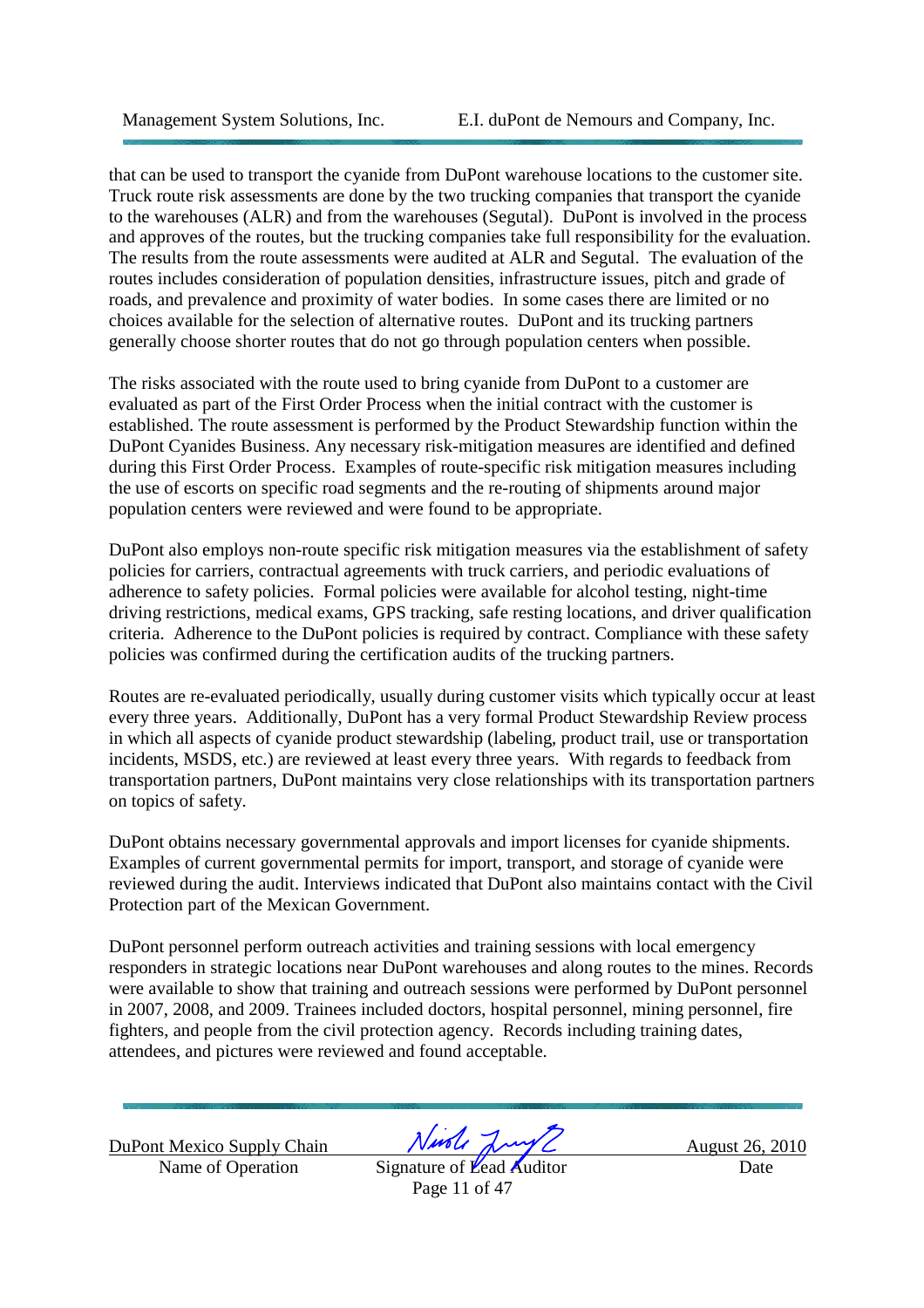*Transport Practice 1.2 Ensure that personnel operating cyanide handling and transport equipment can perform their jobs with minimum risk to communities and the environment.* 

|                  | $\blacksquare$ in full compliance with |                               |
|------------------|----------------------------------------|-------------------------------|
| The operation is | in substantial compliance with         | <b>Transport Practice 1.2</b> |
|                  | not in compliance with                 |                               |

*Summarize the basis for this Finding:* 

DuPont has a formal policy for driver qualification criteria and trucking partners are contractually required to ensure that drivers maintain all necessary qualifications. A review of training records and interviews from the on-site audits of the DuPont sub-contracted warehouse facilities confirmed that all personnel operating cyanide handling equipment can perform their jobs safely and appropriately. Training records were available for material handlers to demonstrate that they had been trained on cyanide hazards, safe handling and emergency response. The auditors found that the material handlers displayed a high level of safety awareness and understanding regarding their responsibilities.

| <b>Transport Practice 1.3:</b> | Ensure that transport equipment is suitable for the cyanide<br>shipment.                           |                               |  |  |
|--------------------------------|----------------------------------------------------------------------------------------------------|-------------------------------|--|--|
| The operation is               | $\blacksquare$ in full compliance with<br>in substantial compliance with<br>not in compliance with | <b>Transport Practice 1.3</b> |  |  |

*Summarize the basis for this Finding:* 

DuPont ensures authorized packages are used for solid sodium cyanide. Package specifications were reviewed during the 2007 audit and were found to be compliant. Confirmation was made during this audit that no package changes have been made since the initial Cyanide Code audit of this supply chain.

DuPont maintains a fleet of rail equipment to transport cyanide that includes: hopper cars, box cars, and sea containers. The equipment is designed and maintained to operate within the loads it will be handling. DuPont maintains specific specifications for each type of equipment that is owns or leases. A database of equipment specifications, maintenance requirements, inspections requirements, and records that planned activities took place was evaluated during the 2010 DuPont U.S. Rail & Barge Certification Audit. The team involved with tracking rail equipment

Name of Operation Signature of Lead Auditor Date

DuPont Mexico Supply Chain Night Jury 2 August 26, 2010

Page 12 of 47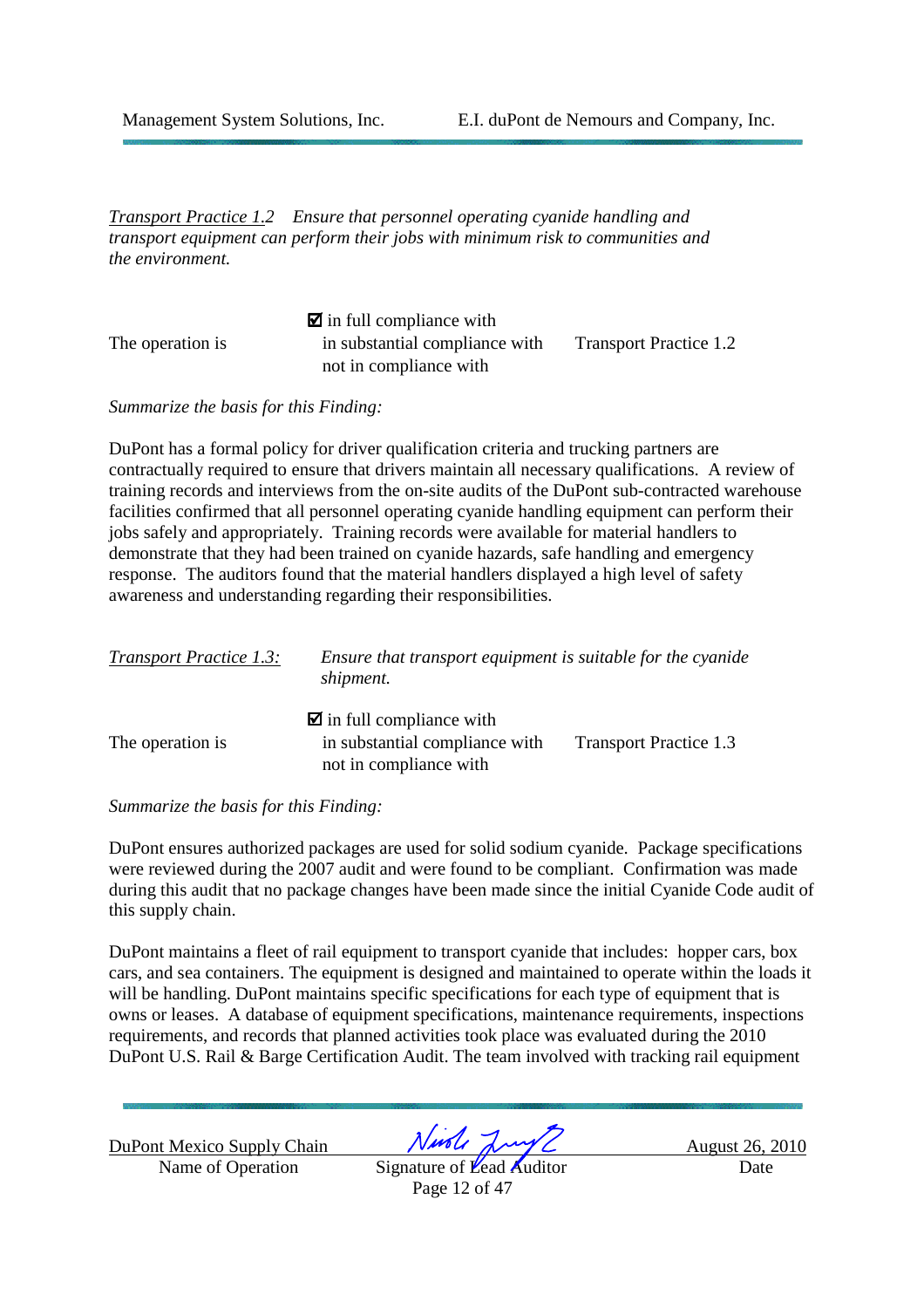and ensuring that appropriate maintenance is performed was interviewed. Rail equipment is maintained according to maintenance requirements that are defined by U.S. Federal law.

DuPont Mexico does not have specific responsibilities with regards to this question. Its subcontractors, the warehouse facilities only use forklifts to move pallets of cyanide into and out of storage. The equipment at each warehouse facility was observed as being appropriate for the task. No cranes or other heavy lifting equipment is used at the warehouses.

| <b>Transport Practice 1.4:</b> | Develop and implement a safety program for transport of cyanide.                                   |                               |  |
|--------------------------------|----------------------------------------------------------------------------------------------------|-------------------------------|--|
| The operation is               | $\blacksquare$ in full compliance with<br>in substantial compliance with<br>not in compliance with | <b>Transport Practice 1.4</b> |  |

#### *Summarize the basis for this Finding:*

The DuPont Memphis Plant maintains detailed cyanide loading procedures for loading boxcars, hopper cars, and truck trailers. LSI maintains detailed procedures for loading intermodal containers. Safety interlocks are used to prevent overfilling of hopper cars. The shipments of bulk and semi-bulk packages in railcars and inter-modal containers are standard weights and standard blocking and bracing configurations are used. Procedures and inspection checklists were reviewed during the audit to confirm that planned arrangements for protecting product packaging and securing the load with blocking and bracing techniques are fulfilled.

Memphis Plant and LSI operational procedures and checklists for loading of boxcars were also reviewed for this requirement. All documentation (procedures and checklists) require for proper placarding (all 4 sides) to be confirmed prior to the railcar being released. Additionally, hopper cars were observed with all four placards showing the UN 1689 diamond at the 2010 recertification audit of DuPont Mexico operations. Properly placarded rail boxcars and hopper cars were observed at the San Luis Potosi warehouse during this audit. Documented procedures are also used for the loading, placarding, and inspection of inter-modal sea containers.

| <b>Transport Practice 1.5:</b> | Follow international standards for transportation of cyanide by sea<br>and air.                    |                               |
|--------------------------------|----------------------------------------------------------------------------------------------------|-------------------------------|
| The operation is               | $\blacksquare$ in full compliance with<br>in substantial compliance with<br>not in compliance with | <b>Transport Practice 1.5</b> |

*Summarize the basis for this Finding:* 

This section of the Cyanide Code does not apply to this supply chain.

Name of Operation Signature of Lead Auditor Date

DuPont Mexico Supply Chain  $Nurbl$   $\lambda\mu\gamma\gamma$  August 26, 2010

Page 13 of 47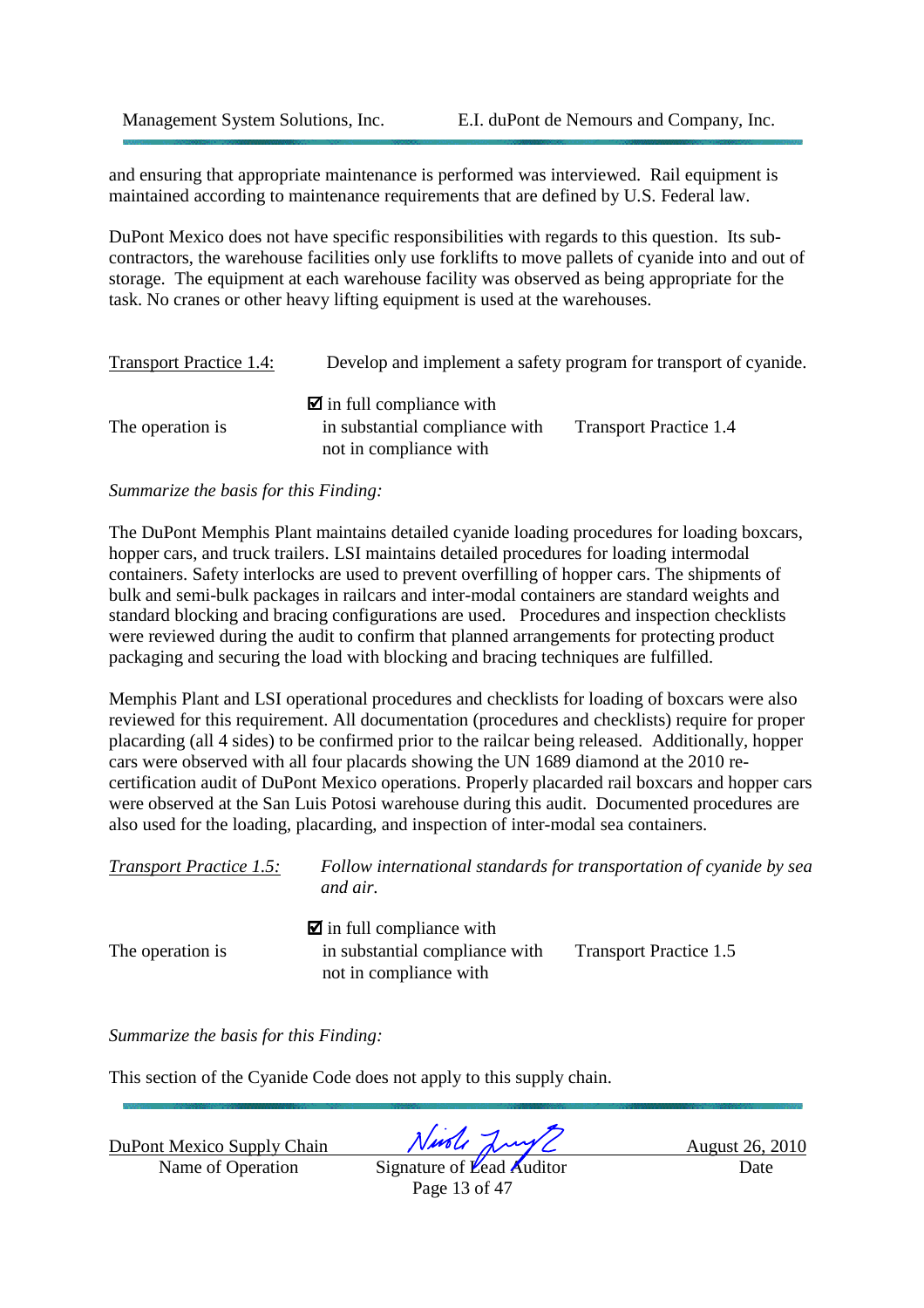| <b>Transport Practice 1.6:</b> | Track cyanide shipments to prevent losses during transport.                                        |                               |
|--------------------------------|----------------------------------------------------------------------------------------------------|-------------------------------|
| The operation is               | $\blacksquare$ in full compliance with<br>in substantial compliance with<br>not in compliance with | <b>Transport Practice 1.6</b> |

*Summarize the basis for this Finding:*

DuPont monitors cyanide shipments in Mexico very closely and stays in close contact with trucking partners, warehouse personnel, and customers. DuPont personnel were interviewed and email records were reviewed to confirm that the status of cyanide shipments is being received and reviewed on a continuous basis.

The following documentation is used to track inventory and movement of cyanide: bills of lading, vehicle weight upon filling or at the interchange point, vehicle weight upon arrival at destination, and shipping papers indicating the number of packages and amount of material.

DuPont ensures that all shipping records show shipment details such as weight, number and type of packages, destination, and UN number. DuPont sends a copy of the MSDS a "Transportation Emergency Information" sheet with every shipment. Emergency contact numbers and response information is on the emergency sheet and drivers must sign that they have read the emergency response information each time they are dispatched with a cyanide shipment. Shipping documents were sampled and were found to be appropriate.

| 2. INTERIM STORAGE:            | Design, construct and operate cyanide trans-shipping depots and<br>interim storage sites to prevent releases and exposures.<br>Store cyanide in a manner that minimizes the potential for<br>accidental releases. |                               |
|--------------------------------|-------------------------------------------------------------------------------------------------------------------------------------------------------------------------------------------------------------------|-------------------------------|
| <b>Transport Practice 2.1:</b> |                                                                                                                                                                                                                   |                               |
| The operation is               | $\blacksquare$ in full compliance with<br>in substantial compliance with<br>not in compliance with                                                                                                                | <b>Transport Practice 2.1</b> |

*Summarize the basis for this Finding:* 

DuPont has an Operations Leader who has responsibility over all warehouse operations at the San Luis Potosi warehouse (operated by S.I.P) and the Hermosillo warehouse (operated by

Name of Operation Signature of Lead Auditor Date

DuPont Mexico Supply Chain  $Nurb$   $\sqrt{vol}$   $\sqrt{2}$  August 26, 2010

Page 14 of 47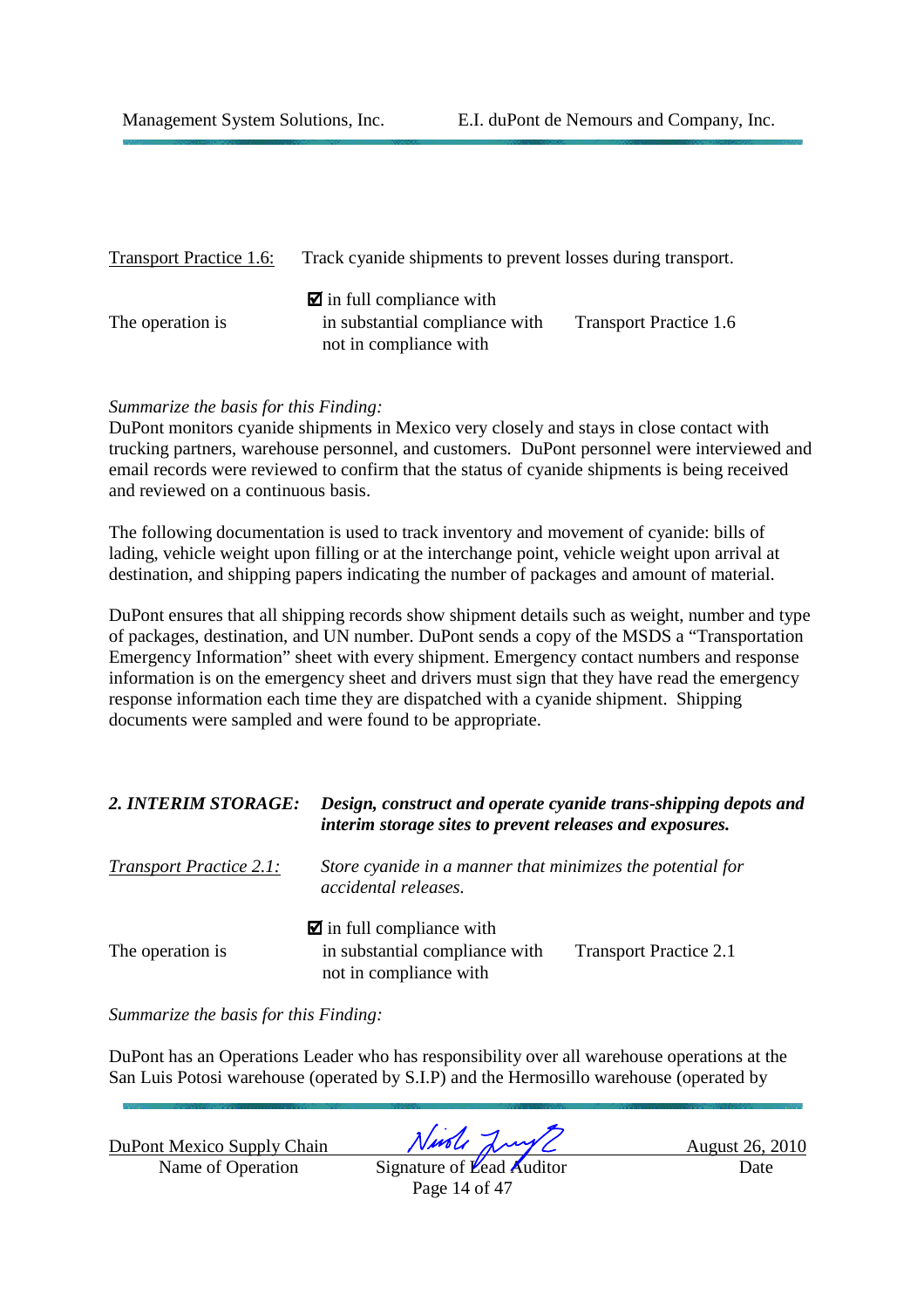Ademsa). Warning signs were posted outside and within each of the warehouses in San Luis Potosi and in Hermosillo. The San Luis Potosi warehouses (2) are buildings, whereas the Hermosillo warehouse is a roofed, caged concrete storage pad with a dike around it. Signs at both locations indicate that cyanide is present and that open flames, eating and smoking are prohibited in the storage areas. Signs showing pictures of the required personal protective equipment were also posted. Employees were interviewed and awareness of the need to follow posted instructions and restrictions was good.

Although cyanide signs were not posted due to security concerns, all packaging, vehicles, and rail cars were cleared marked with appropriate labeling and placarding. The operations are not co-mingled with other operations and the audit team concluded that no additional signage specifically stating "cyanide present" was necessary.

A high fence surrounds the warehouses at both locations and they are guarded at all times. Access to the stored cyanide is limited and the security measures were found to be appropriate. Warehouses at both locations are under roof and the material is kept dry at all times. Both San Luis Potosi warehouses were found to have appropriate ventilation.

The San Luis Potosi buildings were built / modified to meet DuPont standards. The buildings provide secondary containment and have graded floors and trenching with water containment tanks. During the audit personnel were interviewed, operations and equipment were observed, and records and documented procedures were reviewed. Personnel had been trained on the hazards of cyanide, written procedures were available for all critical tasks and equipment and facilities were all found to be in very good condition.

The Hermosillo storage area is on a concrete pad with a dike and a drainage /sump system that is capable of capturing a spill in the event of a release. No evidence of any releases or spills was noted at either location.

| <b>3. EMERGENCY RESPONSE:</b>  | Protect communities and the environment through the<br>development of emergency response strategies and<br>capabilities             |
|--------------------------------|-------------------------------------------------------------------------------------------------------------------------------------|
| <i>Transport Practice 3.1:</i> | Prepare detailed emergency response plans for potential cyanide<br>releases.                                                        |
| The operation is               | $\blacksquare$ in full compliance with<br>in substantial compliance with<br><b>Transport Practice 3.1</b><br>not in compliance with |

*Summarize the basis for this Finding:* 

DuPont provides cyanide emergency response services and support to its plants, customers, and transportation partners. For the Mexico Supply Chain there are several key documents that were

Name of Operation Signature of Lead Auditor Date

DuPont Mexico Supply Chain  $Nurb$   $\lambda$ uple  $\lambda$ 

Page 15 of 47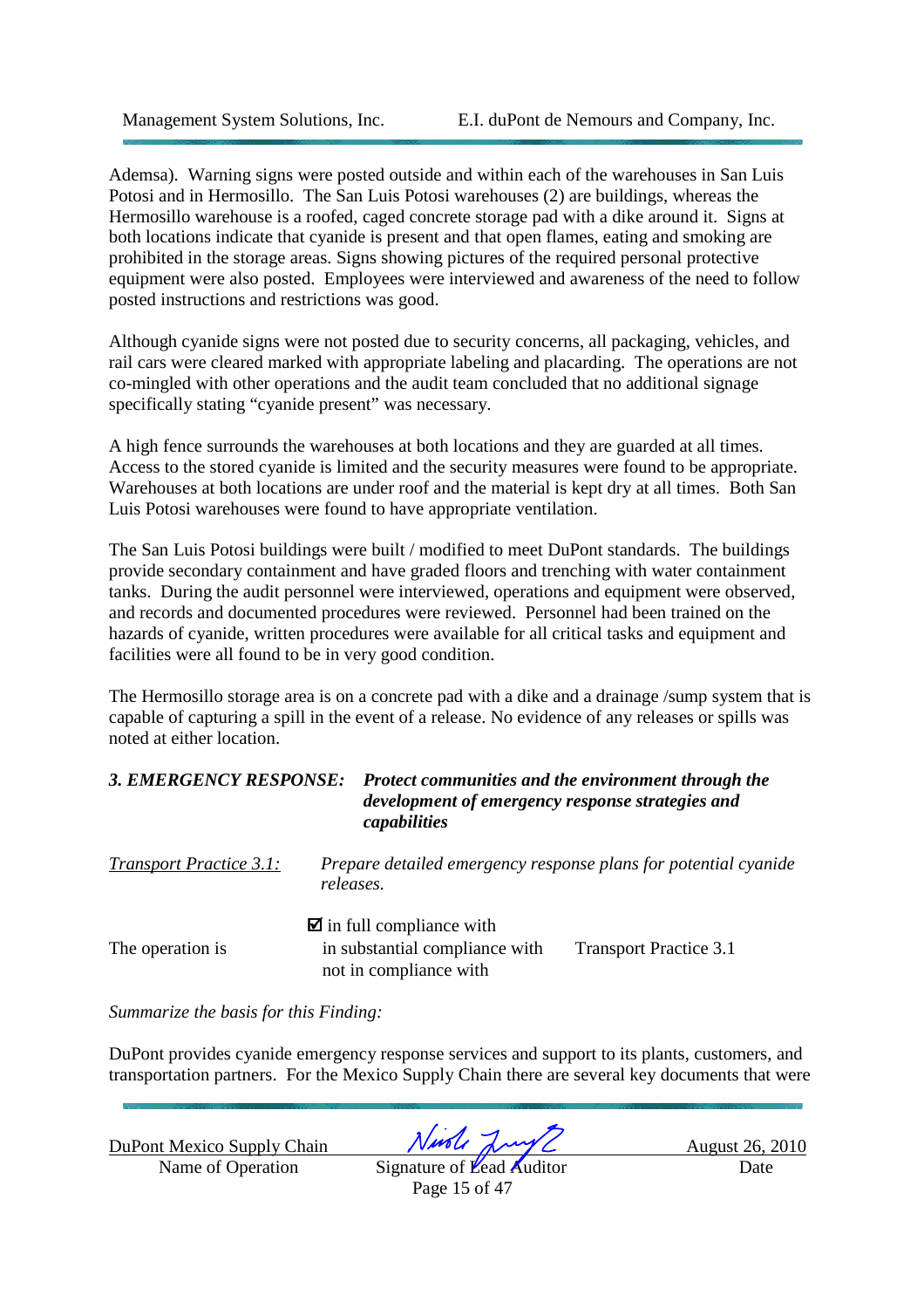reviewed as part of the DuPuont Transporter Certification audit in February 2010. The warehouses maintain emergency response information for both on-site (warehouse) and off-site emergencies.

The documents provide extensively detailed plans, procedures and information to address all ICMI Cyanide Code emergency response requirements.

DuPont's emergency response plans are appropriate for all modes of transportation used by DuPont and for interim facilities. The most detailed scenarios with specific action steps to be taken were found in the Emergency Response Procedures. The scenarios and emergency plans address actions to be taken for spills inside buildings, outside, and in sea containers. Plans also include steps to be taken in case of fire or human exposure. The Transportation Emergency Information sheet has quick, but complete information that has been seen in use during transportation activities observed during previous DuPont Cyanide Code audits.

The emergency response procedures consider steps to be taken for wet, dry and gaseous cyanide. The Transportation Emergency Information sheet is designed to address solid briquettes and there is also a fact sheet for solution. The plans and information were reviewed and were found to be acceptable for both trucking companies and both warehouses. The warehouses maintain emergency response information for both on-site (warehouse) and off-site emergencies. Roadway infrastructure differences, and the roles of the different emergency responders (i.e., DuPont personnel, warehouse personnel, mine personnel) are discussed in the emergency planning information.

The DuPont plans are general and universally applicable to all types of emergencies. Professional emergency responders together with technical guidance from DuPont would be responsible for addressing issues involving the way in which the structure of the vessel should be managed after an emergency. This was accepted by the auditor as a reasonable response.

The types of transport equipment and types of storage areas were appropriately referenced in the emergency plans. Solid cyanide is transported in cargo trucks, in cargo trailers, in ISO tanks mounted on chassis, in hopper cars, and in rail boxcars. The primary different in response descriptions address whether a spill occurs in a building or enclosed space (truck, rail car) or if the spill occurs on the ground. The enclosed space response information in the emergency response plans discusses the need to use a personal cyanide monitor before entering the area. The outside spill scenarios discuss the need to stand up-wind and keep the cyanide dry (by covering with a tarp).

The emergency response plans from both trucking companies and both warehouses and the emergency response information sheets define the roles of warehouse employees, drivers, DuPont personnel and emergency responders. The DuPont Mexico operations also have the "Cyanides Global Response Plan for Off-Site Incidents" that contains all key procedures and contact information and is updated regularly.

Name of Operation Signature of Lead Auditor Date

DuPont Mexico Supply Chain  $N$ *ust*  $\sqrt{N}$  August 26, 2010

Page 16 of 47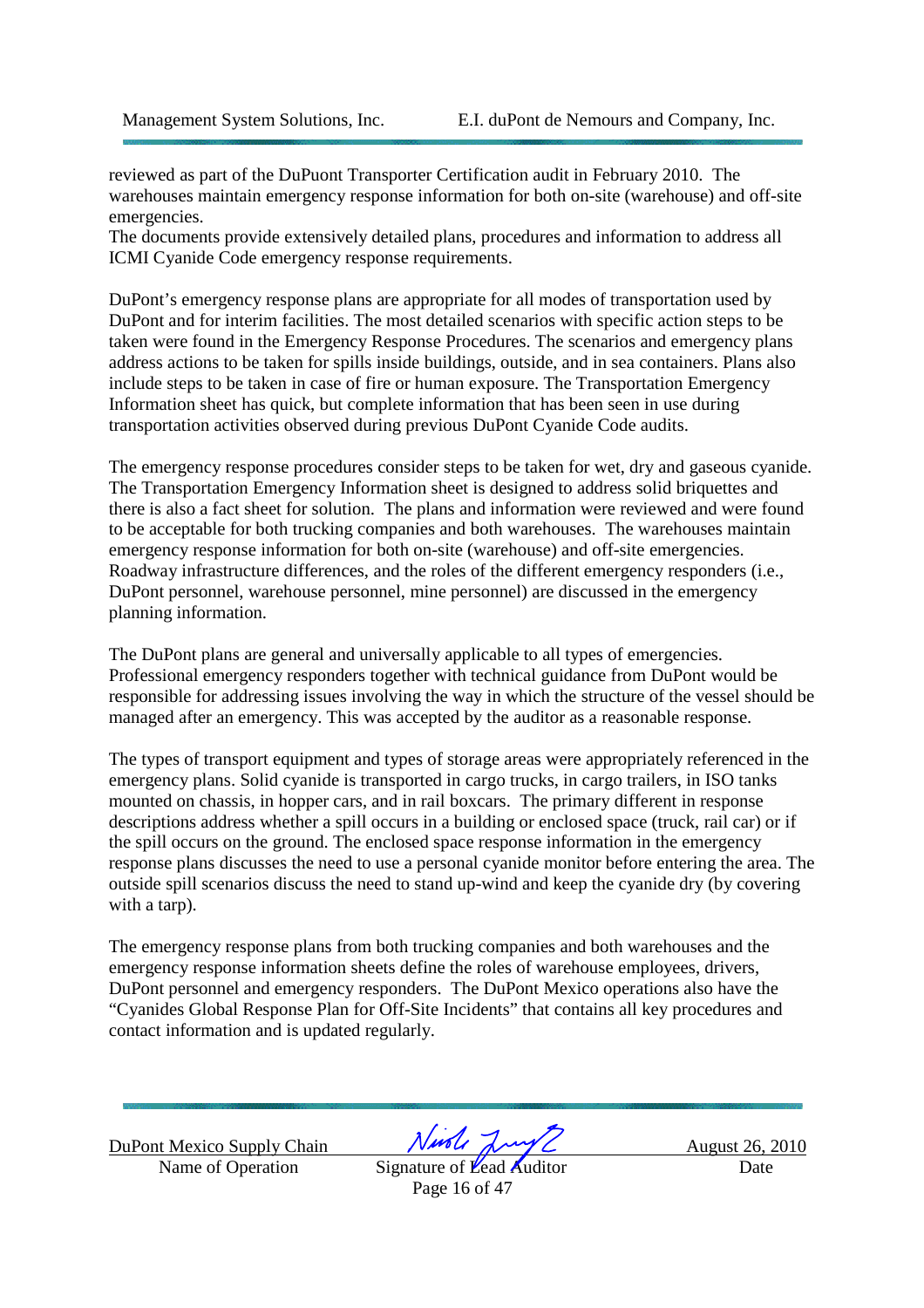| <b>Transport Practice 3.2:</b> | Designate appropriate response personnel and commit<br>necessary resources for emergency response. |                               |
|--------------------------------|----------------------------------------------------------------------------------------------------|-------------------------------|
| The operation is               | $\blacksquare$ in full compliance with<br>in substantial compliance with<br>not in compliance with | <b>Transport Practice 3.2</b> |

*Summarize the basis for this Finding:* 

DuPont Mexico offers cyanide safety training to transportation partners, warehouse employees, customers, and others, as appropriate. Training records were reviewed for years 2008, 2009, and 2010. DuPont offers Brigade Training for Emergency Response, Cyanide Handling / Safety, Defensive Driving, Cyanide Emergency Response Drills, and Fire Extinguisher training. Training is offered each year. Trainees included drivers, warehouse employees, rail personnel, and the broker who manages cyanide shipments entering Mexico. Training sessions on cyanide safety and emergency response were also offered to mine customers, hospitals, fire fighters, and emergency responders in strategic locations. Records showed that DuPont allocates substantial resources to outreach programs and training programs to ensure that personnel are well prepared for a potential emergency situation.

Lists of necessary emergency response equipment are contained within each of the emergency plans. Additionally, the emergency response procedures detail the different types of personal protective equipment necessary for the different types of response scenarios.

The maintenance of emergency equipment maintained by DuPont at the San Luis Potosi and Hermosillo warehouses is addressed in the respective warehouse emergency response plans. Emergency equipment is checked at least monthly at each location. Records and interviews confirmed this practice.

| <b>Transport Practice 3.3:</b> | Develop procedures for internal and external emergency<br>notification and reporting.              |                               |
|--------------------------------|----------------------------------------------------------------------------------------------------|-------------------------------|
| The operation is               | $\blacksquare$ in full compliance with<br>in substantial compliance with<br>not in compliance with | <b>Transport Practice 3.3</b> |

*Summarize the basis for this Finding:* 

The notification procedures, including telephone numbers, are described in the Emergency Response plans, procedures, and Transportation Emergency Information sheet. The response plans have DuPont internal contact information. Internal and external emergency contact information is also contained in the Transportation Emergency Information sheet. Notification numbers are checked at least annually. Extensive notification information is also contained in the "Cyanides Global Response Plan for Off-Site Incidents." For on-site emergencies at

Name of Operation Signature of Lead Auditor Date

DuPont Mexico Supply Chain  $Nurb$   $\lambda$ usle  $\lambda$ uy  $\lambda$  August 26, 2010

Page 17 of 47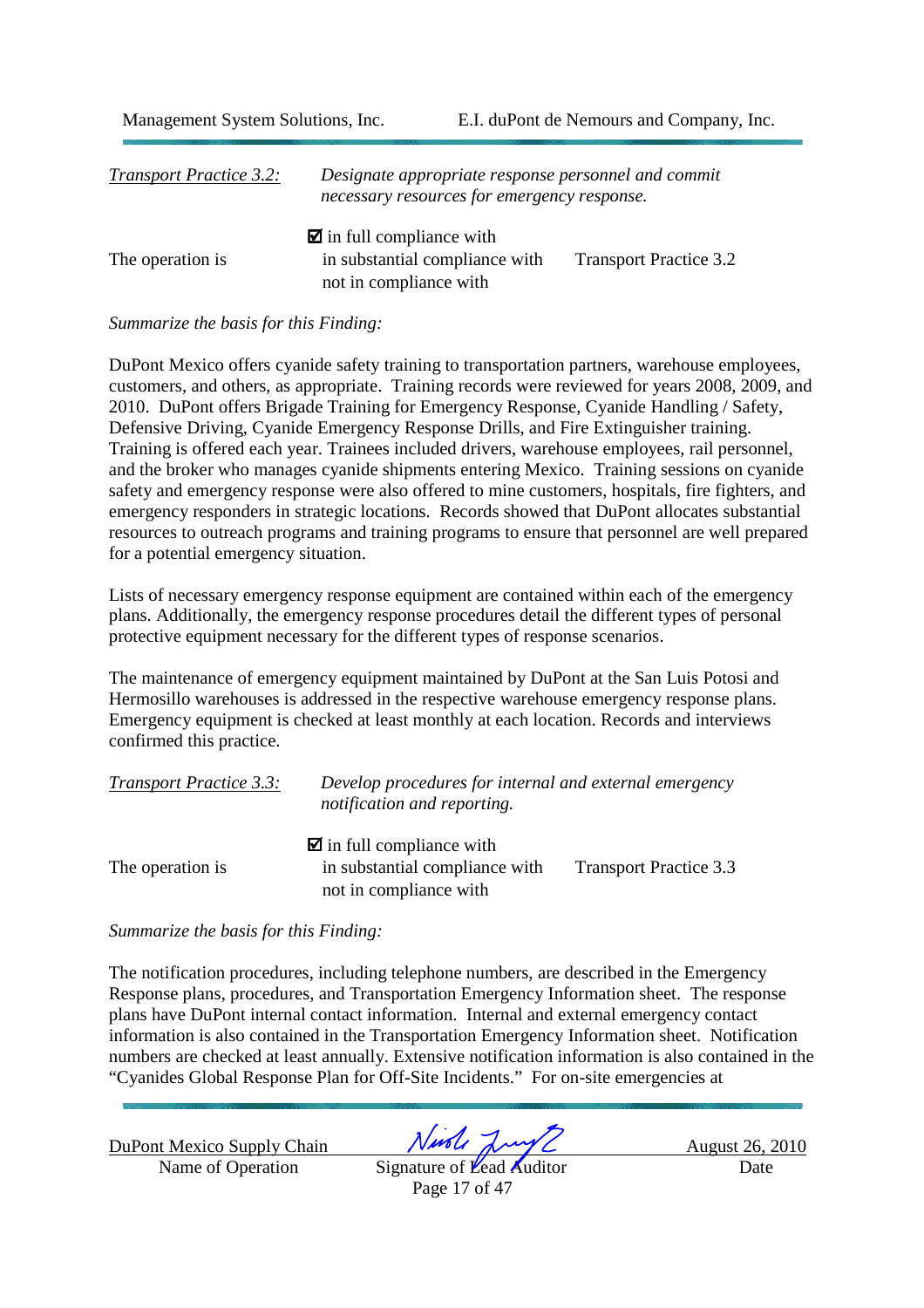warehouses, notifications are made to personnel within DuPont first and to emergency responders, when necessary. The emergency response plans were last updated in 2010.

| <b>Transport Practice 3.4:</b> | Develop procedures for remediation of releases that recognize the<br>additional hazards of cyanide treatment chemicals. |                               |
|--------------------------------|-------------------------------------------------------------------------------------------------------------------------|-------------------------------|
| The operation is               | $\blacksquare$ in full compliance with<br>in substantial compliance with<br>not in compliance with                      | <b>Transport Practice 3.4</b> |

*Summarize the basis for this Finding:* 

Specific details regarding the remediation, neutralization, decontamination, and disposal of clean-up debris are contained within the Emergency Response Procedures. Extensive descriptions of necessary action steps depending on the incident scenario are clearly outlined in the document.

Interviews with DuPont personnel during this and previous Cyanide Code audits showed a high level of awareness that the use of treatment chemicals is prohibited if cyanide spills into surface waters.

| <b>Transport Practice 3.5:</b> | Periodically evaluate response procedures and<br>capabilities and revise them as needed.           |                               |
|--------------------------------|----------------------------------------------------------------------------------------------------|-------------------------------|
| The operation is               | $\blacksquare$ in full compliance with<br>in substantial compliance with<br>not in compliance with | <b>Transport Practice 3.5</b> |

*Summarize the basis for this Finding:* 

Emergency plans are checked at least annually. Many emergency drills are conducted at DuPont on an on-going basis. The DuPont Mexico team conducts drills with its transportation partners, warehouse partners, and customers. Records were reviewed for the extensive drills held in July 2008 and November 2009. Schedules for 2010 activities were also reviewed and found to be acceptable.

Name of Operation Signature of Lead Auditor Date

DuPont Mexico Supply Chain  $Nurbl$   $\lambda\mu\gamma\gamma$  August 26, 2010

Page 18 of 47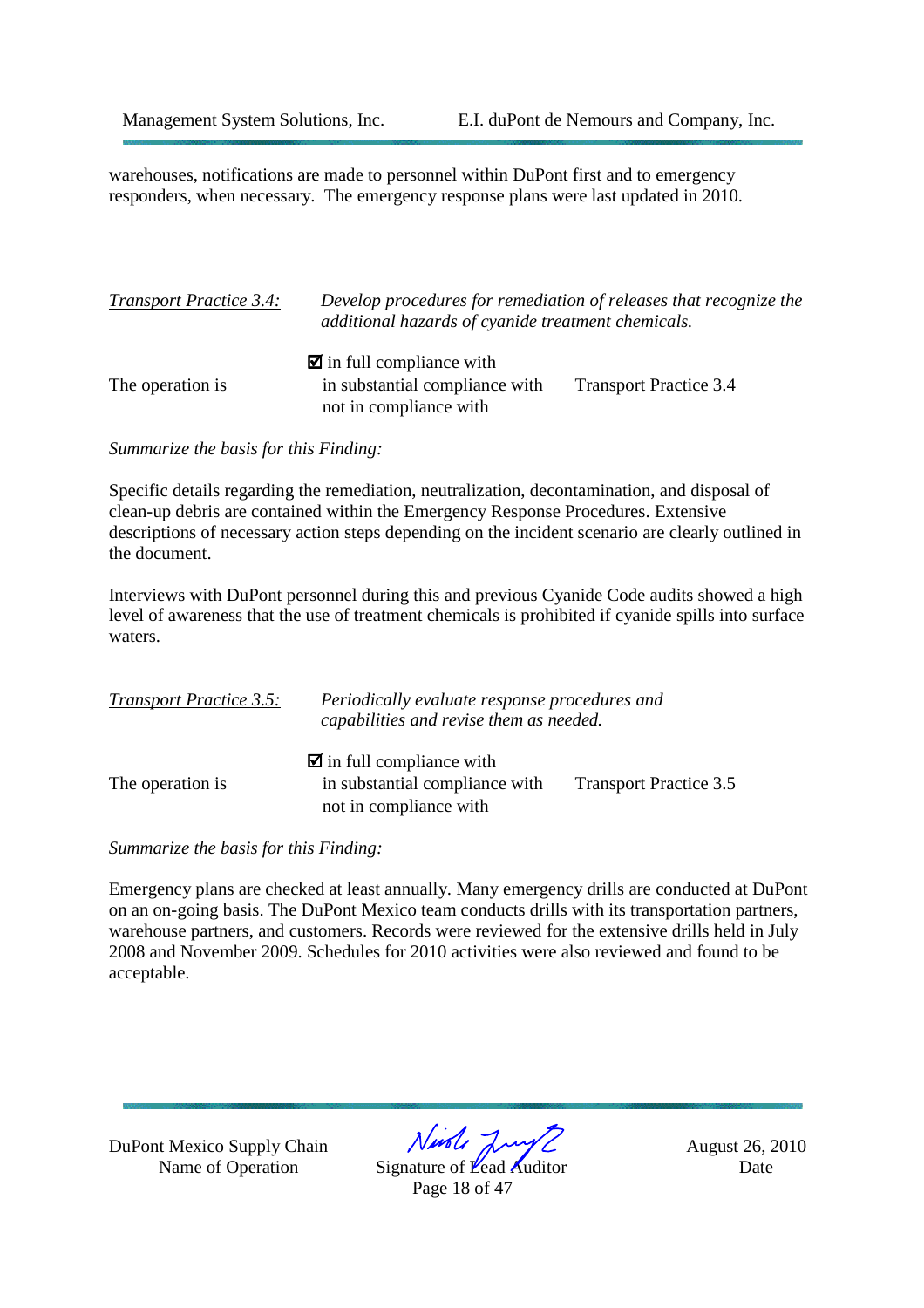### Compliance finding for Segutal Trucking Operations

The Segutal Trucking operations were evaluated against the Cyanide Code requirements documented in the *ICMI Cyanide Code* (2009), *ICMI Cyanide Code Transportation Protocol* (2009), and the *ICMI Auditor Guidance for Use of the Cyanide Transportation Verification Protocol* (2009). The audit was conducted through discussions and interviews with multiple individuals in cross-functional roles at the company. Procedures, records, and equipment were evaluated for Segutal personnel at several locations during the audit.

### *Segutal Trucking Operations - Auditor's Finding*

Segutal Trucking Operations are in **FULL COMPLIANCE** with the International Cyanide Management Code.

| <b>Audit Company:</b>     | Management System Solutions, Inc. |
|---------------------------|-----------------------------------|
|                           | www.mss-team.com                  |
| <b>Audit Team Leader:</b> | Nicole Jurczyk                    |
|                           | E-mail: CodeAudits@mss-team.com   |
| Name & Signature of       | Angel E. Arzaga, CDS              |
| <b>Technical Auditor:</b> | mym                               |
| Date(s) of Audit:         | March 15-19, 2010                 |

I attest that I meet the criteria for knowledge, experience and conflict of interest for Code Certification Audit Team Leader, established by the International Cyanide Management Institute and that all members of the audit team meet the applicable criteria established by the International Cyanide Management Institute for Code Certification Auditors.

I attest that the Audit Reports accurately describe the findings of the certification audit. I further attest that the certification audit was conducted in a professional manner in accordance with the International Cyanide Management Code Verification Protocol for Cyanide Transportation Operations and using standard and accepted practices for health, safety and environmental audits.

Segutal  $N$ urg $U \sim \frac{N}{N}$ Name of Operation Signature of Lead Auditor Date

### Description of Segutal's Role in the DuPont Mexico Supply Chain

Transportation from the San Luis Potosi and Hermosillo warehouses to customer sites is done by Transportes Especializados Segutal, S.A. de C.V. (hereafter referred to Segutal). Segutal is a dedicated transporter of DuPont hazardous materials. The company has been operating both 3-axle straight trucks and tractor-trailer combination vehicles in Mexico since 1991 and has been a dedicated

Name of Operation Signature of Lead Auditor Date

DuPont Mexico Supply Chain  $Nurbl$   $\lambda\mu\gamma\gamma$  August 26, 2010

Page 19 of 47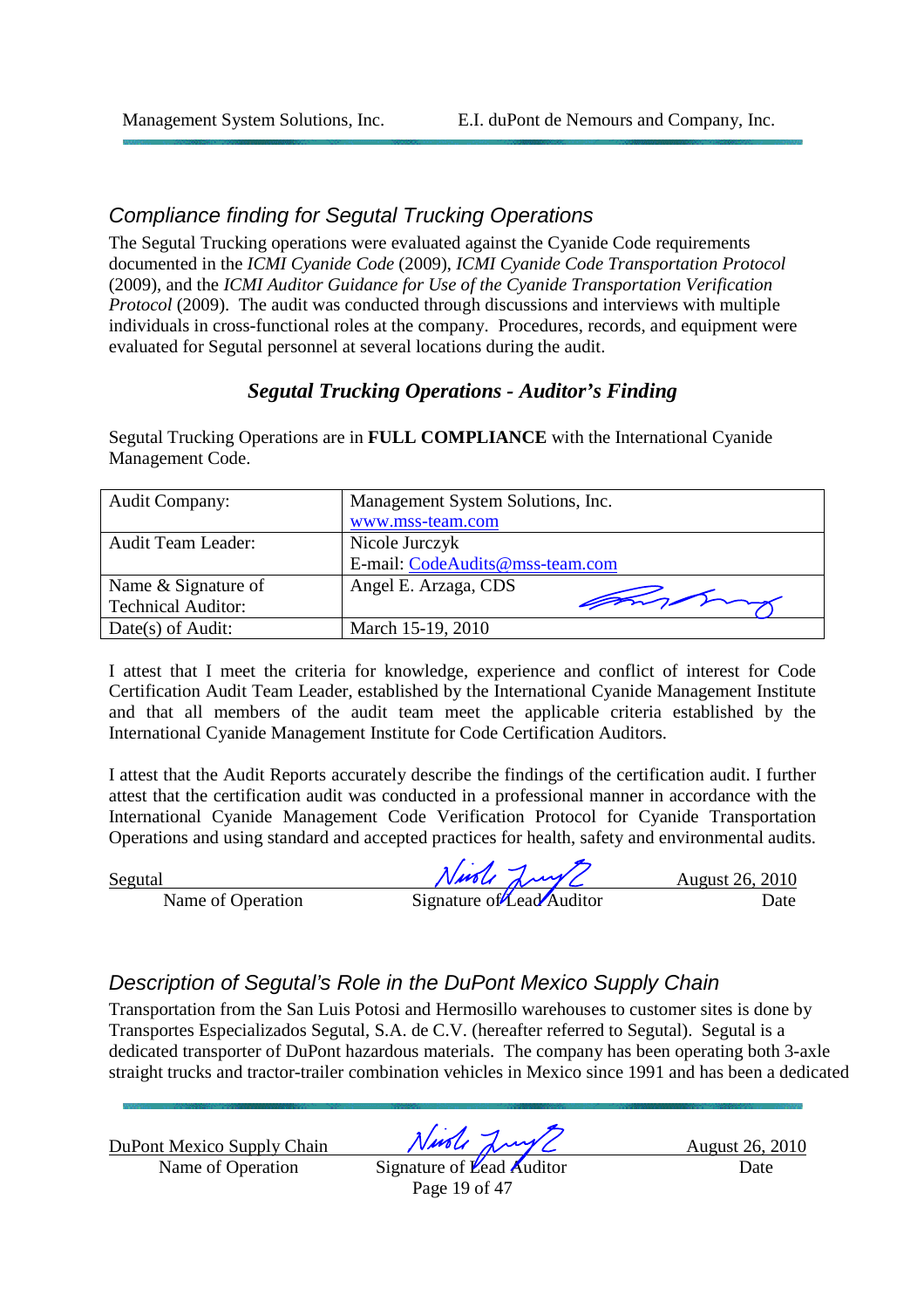carrier for DuPont since 2001. Segutal delivers solid cyanide briquettes in FLO-BIN®s, drums, Intermediate Bulk Containers (IBCs), and ISO containers that are mounted on chassis.

The Segutal sodium cyanide operation is headquartered in Mexico City. At the time of the audit, drivers were dispatched from warehouses in San Luis Potosi and Hermosillo and were transporting sodium cyanide to customers across the central and NW part of Mexico. The audit team went to each of the three locations and reviewed all company operations with regard to Code compliance.

### Segutal's Certification Audit Results

| 1. TRANSPORT:                  | Transport cyanide in a manner that minimizes the potential for<br>accidents and releases.<br>Select cyanide transport routes to minimize the potential for<br>accidents and releases. |                               |
|--------------------------------|---------------------------------------------------------------------------------------------------------------------------------------------------------------------------------------|-------------------------------|
| <b>Transport Practice 1.1:</b> |                                                                                                                                                                                       |                               |
| The operation is               | $\blacksquare$ in full compliance with<br>in substantial compliance with<br>not in compliance with                                                                                    | <b>Transport Practice 1.1</b> |

#### *Summarize the basis for this Finding:*

Segutal has developed and implemented a detailed routing selection method that takes into account population density, infrastructure, pitch & grade, proximity to water bodies, and prevalence and likelihood of poor weather and resulting poor driving conditions. Procedure 0-04 describes the process in its entirety. Phase 1 of the process is a research phase including the review of satellite information and getting feedback from drivers. Phase 2 is a field study where the route is driven, recorded, and evaluated for suitability and location of optimum (safest) rest areas. Routes are evaluated at least every three years. Records and interview information were found to be acceptable.

The documented procedure to evaluate risks and take necessary countermeasures is part of the Segutal "Designated Loaded Cyanide Truck Routes" document. Many of the destinations to which Segutal needs to deliver cyanide have limited options for which roadways can be used. Risk mitigation measures focus primarily on security, the avoidance of night-time driving, use of safe truck stops for overnight trips, and the use of escorts as required by DuPont or the mine customers. Risk mitigation measures also included the avoidance of high traffic times of day and the avoidance of roads that are dangerous in poor weather conditions. Notes within the route risk ranking documents indicated what risk mitigation measures are to be taken for specific routes. Drivers were interviewed and maps were referenced. Drivers showed excellent awareness of designated routes, risk mitigation measures, and general operating procedures.

DuPont Mexico Supply Chain  $N$ *ust*  $\sqrt{N}$  August 26, 2010

Name of Operation Signature of Lead Auditor Date Page 20 of 47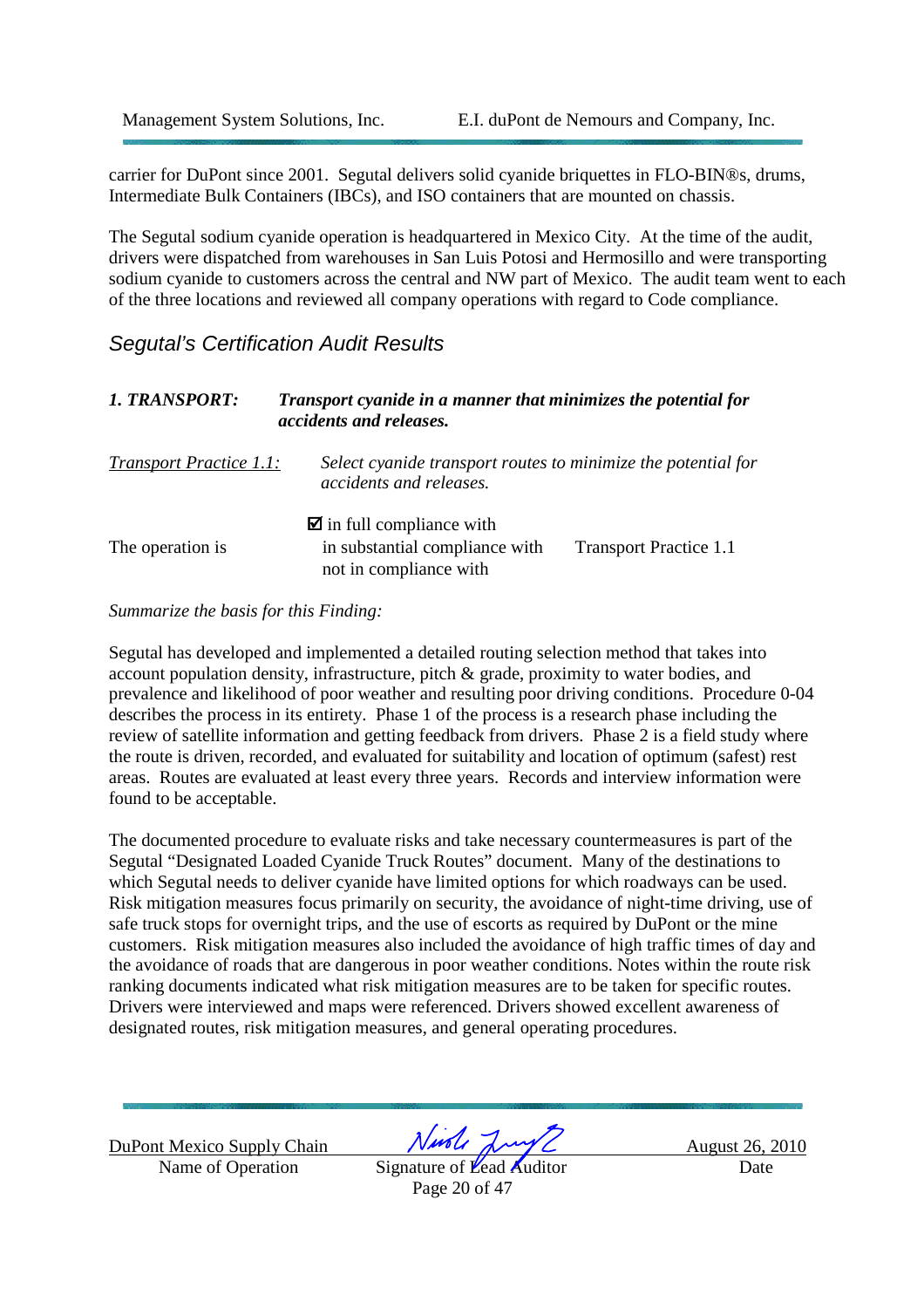Routes are reviewed at least every three years for adequacy and for any changes in conditions that would result in a changed risk ranking. Records were reviewed showing that the most recent route assessments had been conducted in 2009. Segutal uses a process of having drivers sign-off on filled-out trip logs after the completion of deliveries to gather feedback. Numerous driver signatures were evident in the records and indicated good communication between drivers and management regarding routes.

Segutal seeks input from relevant stakeholders, as appropriate. SETIQ (an emergency response notification company) is contacted for feedback regarding the routes. SCT (similar to the U.S. Department of Transportation (DOT)) guidance is also utilized in planning the safest routes. Examples of input included approvals from DuPont, input from mines, and interactions with authorities during cyanide training and emergency planning. Records, in the form of emails, letters, and DuPont sign-offs on individual routes were reviewed and found acceptable. Segutal participates in the DuPont training and outreach activities regarding emergency response and maintains contact with SETIQ, an organization that provides emergency notification and coordination services (similar to CHEMTREC in the USA).

*Transport Practice 1.2 Ensure that personnel operating cyanide handling and transport equipment can perform their jobs with minimum risk to communities and the environment.* 

 $\blacksquare$  in full compliance with The operation is  $\qquad \qquad$  in substantial compliance with Transport Practice 1.2 not in compliance with

*Summarize the basis for this Finding:* 

Training records and interviews were used to confirm that all personnel operating cyanide transport equipment can perform their jobs safely and appropriately. Extensive employee records are maintained by Segutal at headquarters for each of the drivers. All drivers had valid commercial licenses with an "E" endorsement for hazardous material transport. Drivers were interviewed and displayed a very good understanding and awareness of company policies and procedures as well as regulatory requirements.

Training records were available for drivers to demonstrate that they had been trained on cyanide hazards, safe handling and emergency response. The auditors found that the drivers displayed a high level of safety awareness and understanding regarding their responsibilities.

DuPont Mexico Supply Chain  $Nurbl$   $\lambda\mu\gamma\gamma$  August 26, 2010

Name of Operation Signature of Lead Auditor Date Page 21 of 47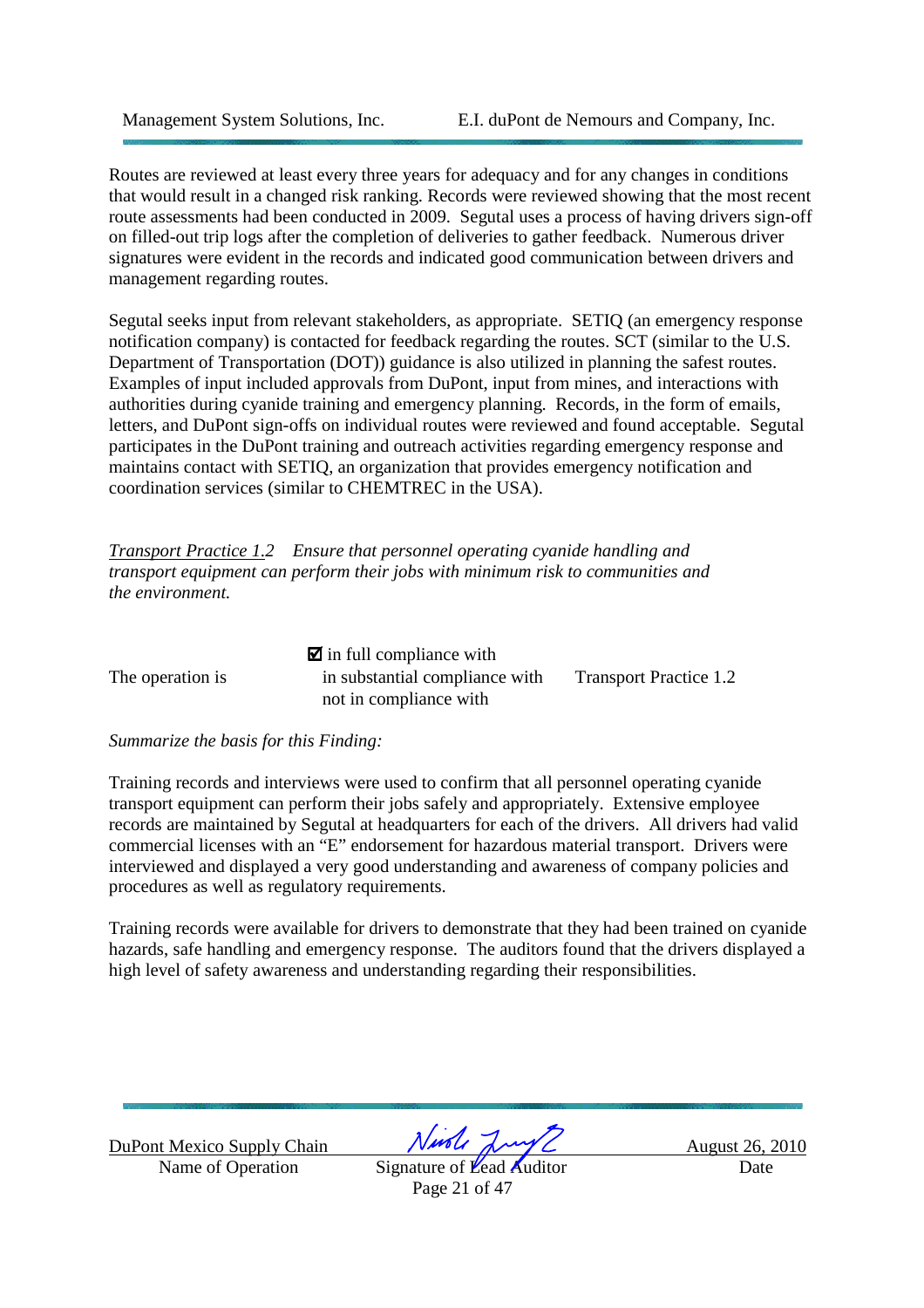| <b>Transport Practice 1.3:</b> | Ensure that transport equipment is suitable for the cyanide<br>shipment.                           |                               |
|--------------------------------|----------------------------------------------------------------------------------------------------|-------------------------------|
| The operation is               | $\blacksquare$ in full compliance with<br>in substantial compliance with<br>not in compliance with | <b>Transport Practice 1.3</b> |

#### *Summarize the basis for this Finding:*

Records for Segutal trucks were evaluated and trucks were inspected during the audit. The trucks were found to be mechanically sound and capable of carrying the loads for which they were being used. There is a listing of vehicle capabilities in the driver's manual (carpeta) for the driver to review and prevent overloading. Gross Vehicle Weight Rating (GVWR) is certified by the manufacturer and documented on each vehicle with a label. Blocking and bracing within the box trucks included a custom-design use of a net above the cargo to reduce the possibility of a truck cargo area failure that might result in a loss of containment. At the time of the audit, FLO-BINS® were being transported in the trucks. Due to the size of the packages, only a certain number can physically fit inside the trucks. This helps to prevent overloading of the trucks.

In addition to cargo trucks, Segutal also uses tractors, trailers, and chassis. All units inspected appeared to be in good operating condition, properly placarded, well maintained and in general drivers had positive comments about their vehicles and the company's preventive maintenance programs. Weight information and weight tolerance information was available for equipment. This was compared to shipping papers where the weights of the cargo are documented. No instances of overloading were observed.

Segutal performs pre-trip inspections to confirm that equipment is adequate for the loads it must bear. Drivers were interviewed and showed an excellent awareness of where to find weight information on shipping papers, where to find weight capacities for equipment, and what the weight allowances were for Mexican roads. Inspections are scheduled, tracked and documented. Records show that maintenance activities are being performed as planned.

Segutal performs regular truck inspections and preventive maintenance actions to ensure the adequacy of equipment to carry the specified loads. Shipping records confirmed that equipment is not being overloaded.

DuPont Mexico Supply Chain  $\frac{\sqrt{\mu\sqrt{\ell}}\sqrt{\mu\sqrt{\ell}}}{\sqrt{\ell}}$  August 26, 2010

Signature of Lead Auditor Date Page 22 of 47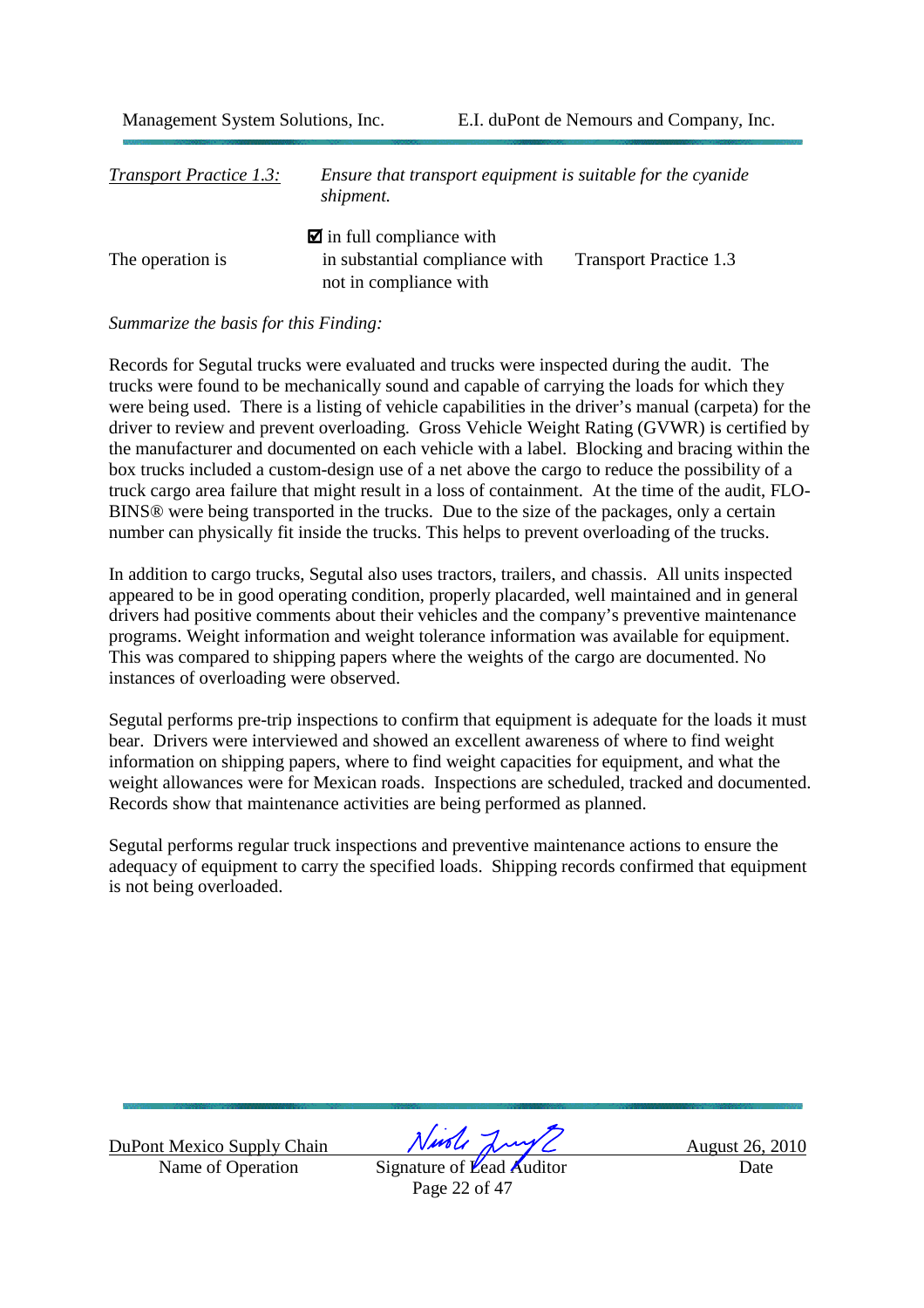Management System Solutions, Inc. E.I. duPont de Nemours and Company, Inc. Transport Practice 1.4: Develop and implement a safety program for transport of cyanide.  $\blacksquare$  in full compliance with The operation is  $\frac{1}{4}$  in substantial compliance with Transport Practice 1.4

not in compliance with

*Summarize the basis for this Finding:* 

Segutal drivers and the two warehouses audited have the necessary procedures in place to ensure that cyanide is transported in a manner that maintains the integrity of the producer's packaging. Cargo is loaded into the trucks by the warehouse material handlers and they ensure that the packages are not damaged during the loading of the trucks. The drivers work with the material handlers on bracing the load with strapping and webbing. Segutal maintains a documented procedure for blocking and bracing and the drivers take responsibility for the cargo they carry in their trucks. Enhanced blocking and bracing methods are used above the FLO-BINS® to help prevent movement of the material in the case of a roll-over. Appropriate placards are displayed on all four sides of the transport vehicles. Equipment markings were found to be adequate and conformant.

Placards are used by Segutal to identify the shipments as cyanide, as required by local regulations and international standards. Appropriate placards are displayed on all four sides of the transport vehicles at all times. Equipment markings were found to be adequate and compliant.

Segutal drivers conduct pre-trip inspections prior to departure and a post-trip report on the condition of the vehicle. Mechanical defects are called to the attention of a mechanic. Issues that would affect safety and/or legal compliance are resolved prior to movement off-site. Segutal performs preventive maintenance on all transportation equipment at regular intervals. Predefined checklists showing the required maintenance tasks are used to record actions. Records were reviewed and were found to be complete and acceptable.

The company Safety Program includes limitations on drivers' hours. The limitations on drivers' hours are in accordance with the regulations and DuPont's restrictions on night-time travel. Drivers were aware of the requirements, (i.e., number of driving hours, on duty hours, rest, etc). Segutal maintains a documented procedure for blocking and bracing and the drivers take responsibility for the cargo they carry in their trucks. Enhanced blocking and bracing methods are used above the FLO-BINS® to help prevent movement of the material. Procedures for such disruptions in operations are clearly defined and the dispatch center contacts DuPont as necessary. Segutal maintains a written drug abuse prevention policy. Records were available to demonstrate that the requirements of each of the Code requirements in this section (1.4.3 a) through f)) had been fulfilled.

DuPont Mexico Supply Chain  $N$ *ust*  $\sqrt{N}$  August 26, 2010

Name of Operation Signature of Lead Auditor Date Page 23 of 47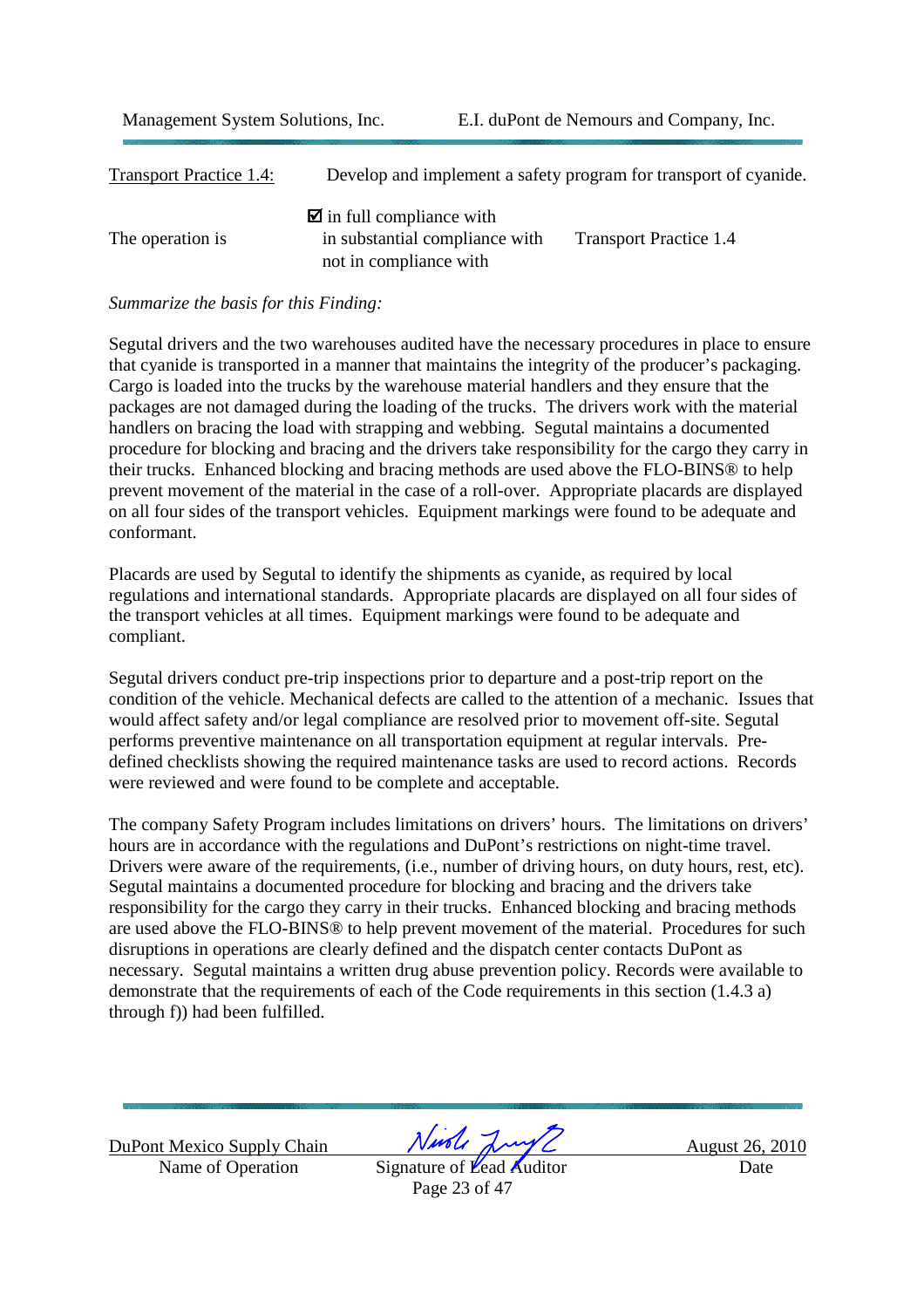| <b>Transport Practice 1.5:</b>        | Follow international standards for transportation of cyanide by sea<br>and air.                    |                               |
|---------------------------------------|----------------------------------------------------------------------------------------------------|-------------------------------|
| The operation is                      | $\blacksquare$ in full compliance with<br>in substantial compliance with<br>not in compliance with | <b>Transport Practice 1.5</b> |
| Summarize the basis for this Finding: |                                                                                                    |                               |
|                                       | This section of the Cyanide Code does not apply to this supply chain.                              |                               |
| Transport Dractica 1 6.               | Track cypnide chinments to prevent losses during transport                                         |                               |

| Transport Fractice T.O. | Track Cyannuc shipments to prevent rosses utiling transport.                                       |                               |
|-------------------------|----------------------------------------------------------------------------------------------------|-------------------------------|
| The operation is        | $\blacksquare$ in full compliance with<br>in substantial compliance with<br>not in compliance with | <b>Transport Practice 1.6</b> |

*Summarize the basis for this Finding:*

Drivers have numerous methods of communicating during shipments. Auditors confirmed that communication equipment was appropriate and that it is included in the preventive maintenance program to ensure that it continues to be operational over time. Additionally, Segutal showed a letter from the GPS tracking company dated June 2009 that showed that the GPS system had been tested and found to be in good working order. There are no black-out areas on the routes to the two Cyanide Code Signatory mines. Interviews confirmed that the black-out areas do not present a significant problem on these routes.

Segutal maintains a Shipment Tracking Procedure to keep track of cyanide shipments from the warehouses to the mines. Segutal subscribes to a GPS satellite tracking service to track shipments and truck movements. Information is monitored by a designated person in the office, and an email with shipment status is sent to a designated DuPont Mexico person. Real-time information was evaluated during the audit and email records were reviewed in order to confirm that practice. Records were also available to show close communication and tracking between the trucking companies, the mines, and DuPont on the days that shipments were made.

The following documentation is used to track inventory and movement of cyanide: bills of lading, vehicle weight upon filling or at the interchange point, vehicle weight upon arrival at destination, and shipping papers indicating the number of packages and amount of material. All

DuPont Mexico Supply Chain  $\sqrt{M/M}$   $\sqrt{M/M}$  August 26, 2010 Name of Operation March 1997 Signature of Lead Auditor Date

Page 24 of 47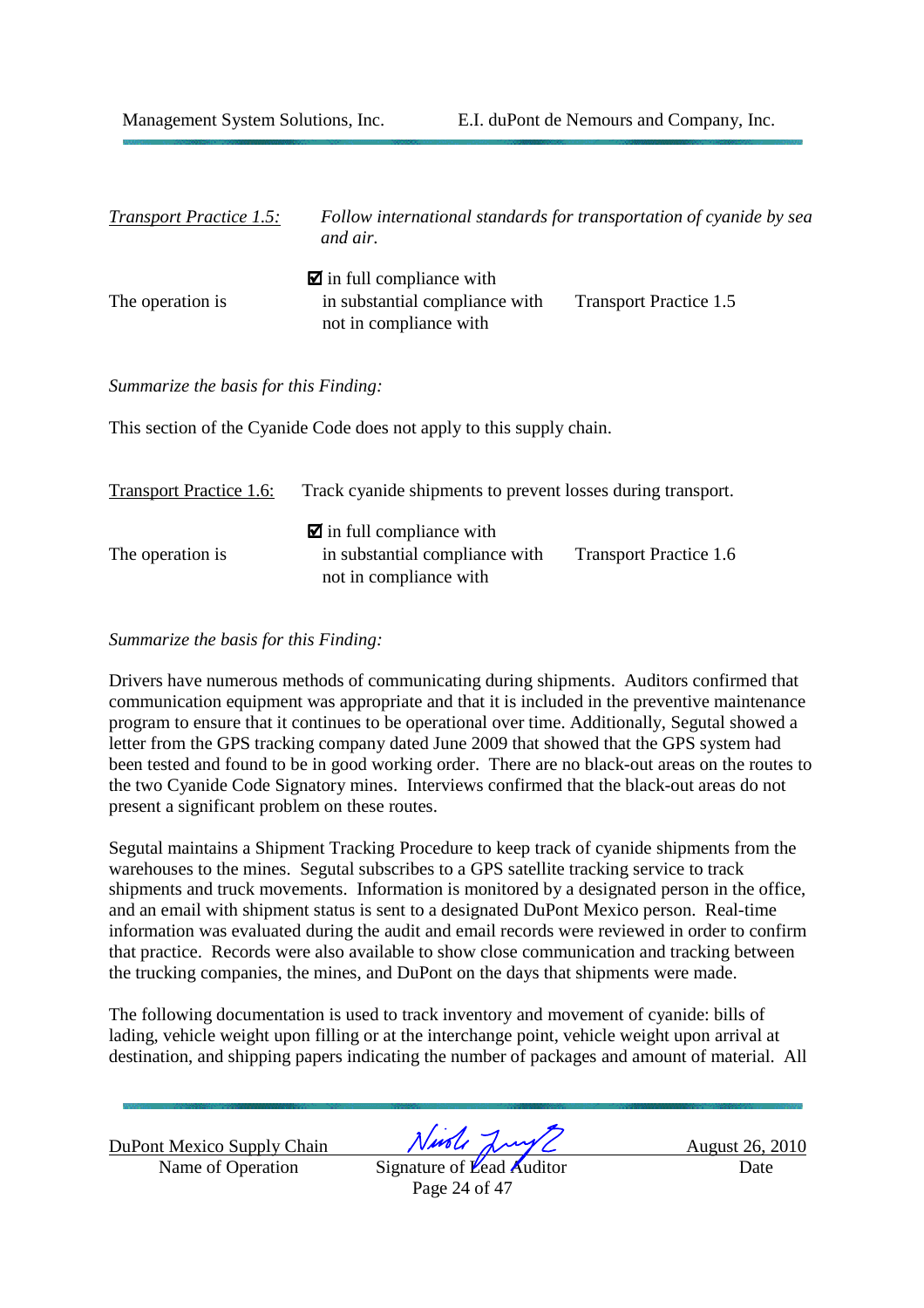of the abovementioned documents were sampled for both carriers. Material management practices and inventory controls were found to be appropriate.

DuPont ensures that all shipping records show shipment details such as weight, number and type of packages, destination, and UN number. DuPont sends a copy of the MSDS a "Transportation Emergency Information" sheet with every shipment. Emergency contact numbers and response information is on the emergency sheet and drivers must sign that they have read the emergency response information each time they are dispatched with a cyanide shipment. Shipping documents were sampled for both carriers and were found to be appropriate.

### *2. INTERIM STORAGE: Design, construct and operate cyanide trans-shipping depots and interim storage sites to prevent releases and exposures.*

Not Applicable - Segutal is a trucking company and does not have interim storage responsibilities.

not in compliance with

## *3. EMERGENCY RESPONSE: Protect communities and the environment through the development of emergency response strategies and capabilities Transport Practice 3.1: Prepare detailed emergency response plans for potential cyanide releases.*   $\blacksquare$  in full compliance with The operation is in substantial compliance with Transport Practice 3.1

### *Summarize the basis for this Finding:*

Segutal maintains an emergency response plan that fulfills Cyanide Code requirements. Drivers also carry the DuPont emergency information response sheets, a laminated card showing all emergency telephone numbers and procedures, and the MSDS with them during all deliveries. The plans and information were reviewed and were found to be acceptable for Segutal. Segutal transports cyanide via truck and all scenarios considered in the plans were related to either truck accidents or small cyanide spills from packaging.

All emergency response plans discuss the response to solid sodium cyanide, the only physical form transported or stored in this supply chain. Segutal does deliver solid cyanide in ISO tanks which is mixed with water at the mine sites. DuPont has emergency information sheets for cyanide solution. The emergency response on a mine site would however be coordinated using the mine site emergency response plan and personnel.

Name of Operation Signature of Lead Auditor Date

DuPont Mexico Supply Chain  $Nurbl$   $\lambda\mu\gamma\gamma$  August 26, 2010

Page 25 of 47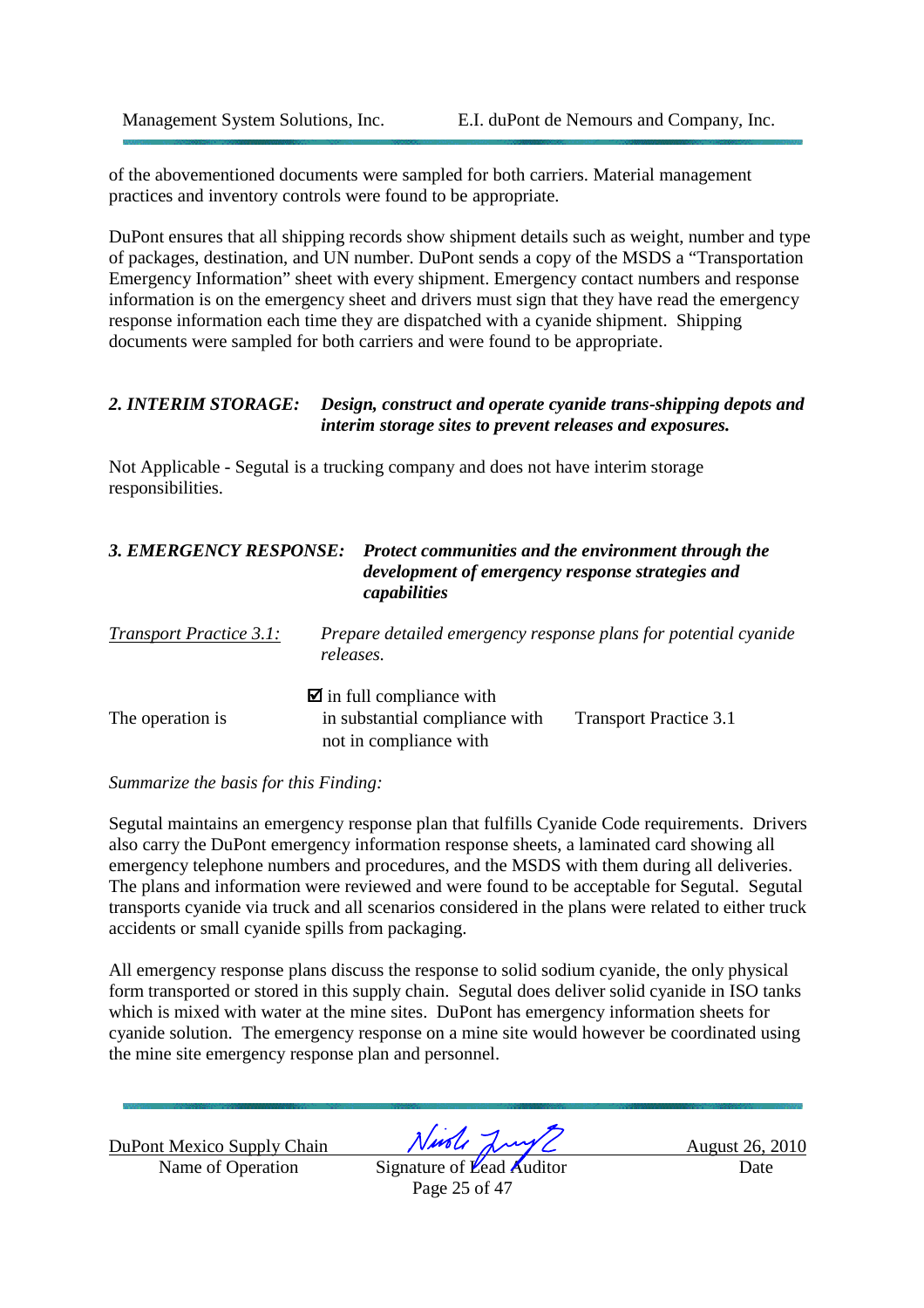Roadway infrastructure differences, and the roles of the different emergency responders (i.e., DuPont personnel, warehouse personnel, mine personnel) are discussed in the emergency planning information. The design and types of transport equipment are considered in the emergency response plans. Response actions were also appropriately addressed in the plans. The Segutal emergency response plan and the DuPont emergency response information sheets define the roles of drivers, DuPont personnel and emergency responders. The DuPont Mexico operations also have the "Cyanides Global Response Plan for Off-Site Incidents" that contains all key procedures and contact information and is updated regularly.

| <b>Transport Practice 3.2:</b> | Designate appropriate response personnel and commit<br>necessary resources for emergency response. |                               |
|--------------------------------|----------------------------------------------------------------------------------------------------|-------------------------------|
|                                | $\blacksquare$ in full compliance with                                                             |                               |
| The operation is               | in substantial compliance with                                                                     | <b>Transport Practice 3.2</b> |
|                                | not in compliance with                                                                             |                               |

#### *Summarize the basis for this Finding:*

Segutal personnel have received hands-on training on the emergency response plans via extensive hands-on mock emergency drills involving DuPont, Segutal, the warehouses, the rail companies, and ALR. Photos and written records from the drill were reviewed during the audit. The drills were found to be very comprehensive. Records from the classroom training and the drills were reviewed and were found to be complete. Training is refreshed annually. Drivers and warehouse personnel were interviewed and awareness of emergency procedures was appropriate.

The emergency response plan and the DuPont emergency response information sheets define the roles of drivers, DuPont personnel and emergency responders. The DuPont Mexico operations also have the "Cyanides Global Response Plan for Off-Site Incidents" that contains all key procedures and contact information and is updated regularly.

Each plan has a list of emergency response equipment that should be available on the trucks. Emergency kits were verified against the checklists maintained in the emergency plans for the different locations.

The emergency equipment includes personal protective equipment, a dry powder fire extinguisher, shovels, and other spill equipment. Interviews with drivers confirmed that they understood the need to confirm that the emergency equipment is available at all times and is in working condition. Equipment was checked on each truck available during the audit. Segutal has a monthly checking process for confirming that emergency equipment is available when needed. Records were reviewed and were found to be complete.

Name of Operation Signature of Lead Auditor Date

DuPont Mexico Supply Chain  $N$ *ust*  $\sqrt{N}$  August 26, 2010

Page 26 of 47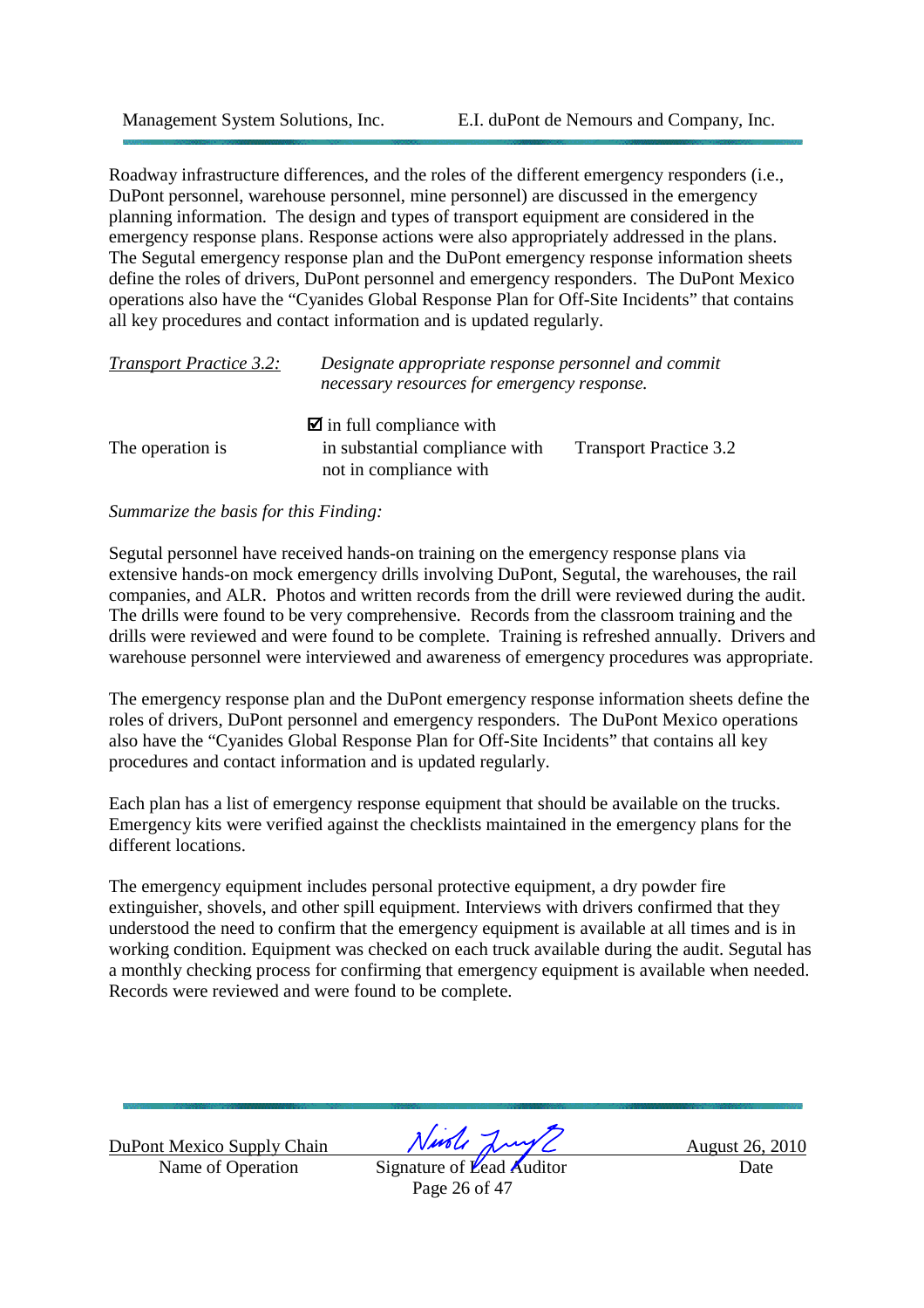| <b>Transport Practice 3.3:</b> | Develop procedures for internal and external emergency<br>notification and reporting.              |                               |
|--------------------------------|----------------------------------------------------------------------------------------------------|-------------------------------|
| The operation is               | $\blacksquare$ in full compliance with<br>in substantial compliance with<br>not in compliance with | <b>Transport Practice 3.3</b> |

#### *Summarize the basis for this Finding:*

The notification procedures, including telephone numbers, are described in the Emergency Response Plan. In the case of an emergency, drivers are instructed to contact the main office and DuPont. SETIQ is also notified in the case of any emergency. SETIQ is a service provider that notifies appropriate emergency responders. Drivers have the necessary telephone numbers noted on the paperwork they carry in their trucks and on the laminated cards they also carry with them. Interviews confirmed that DuPont Mexico works closely with its supply chain to ensure that notification procedures and telephone numbers remain current. The plan, including notification information, is also reviewed each year during the emergency drill.

Segutal reviews and practices their emergency response plan with DuPont at least once per year. During this review and practice session any information that needs to be updated is revised. All emergency information reviewed during the audit had been revised in either 2009 or 2010. Contact information was reviewed during the audit and was found to be accurate.

| <b>Transport Practice 3.4:</b> | Develop procedures for remediation of releases that recognize the<br>additional hazards of cyanide treatment chemicals. |                               |
|--------------------------------|-------------------------------------------------------------------------------------------------------------------------|-------------------------------|
| The operation is               | $\blacksquare$ in full compliance with<br>in substantial compliance with<br>not in compliance with                      | <b>Transport Practice 3.4</b> |

*Summarize the basis for this Finding:* 

Segutal utilizes the DuPont "Transportation Emergency Information" sheets as part of the emergency preparedness documentation. Information about clean-up procedures and the neutralization of solids or contaminated debris is detailed on the information sheet.

DuPont maintains formal procedures that describe all of their operations including remediation and the prohibition of using decontamination chemicals in surface waters. Specific information regarding the appropriate use of chemicals and the ban of certain chemical use in water is contained within the Segutal emergency plan. Awareness of this requirement was confirmed through interviews with supply chain personnel. Interviews with DuPont personnel confirmed that technical experts from DuPont would take the lead in any remediation efforts that may be

Name of Operation Signature of Lead Auditor Date

DuPont Mexico Supply Chain Night Jury 2 August 26, 2010

Page 27 of 47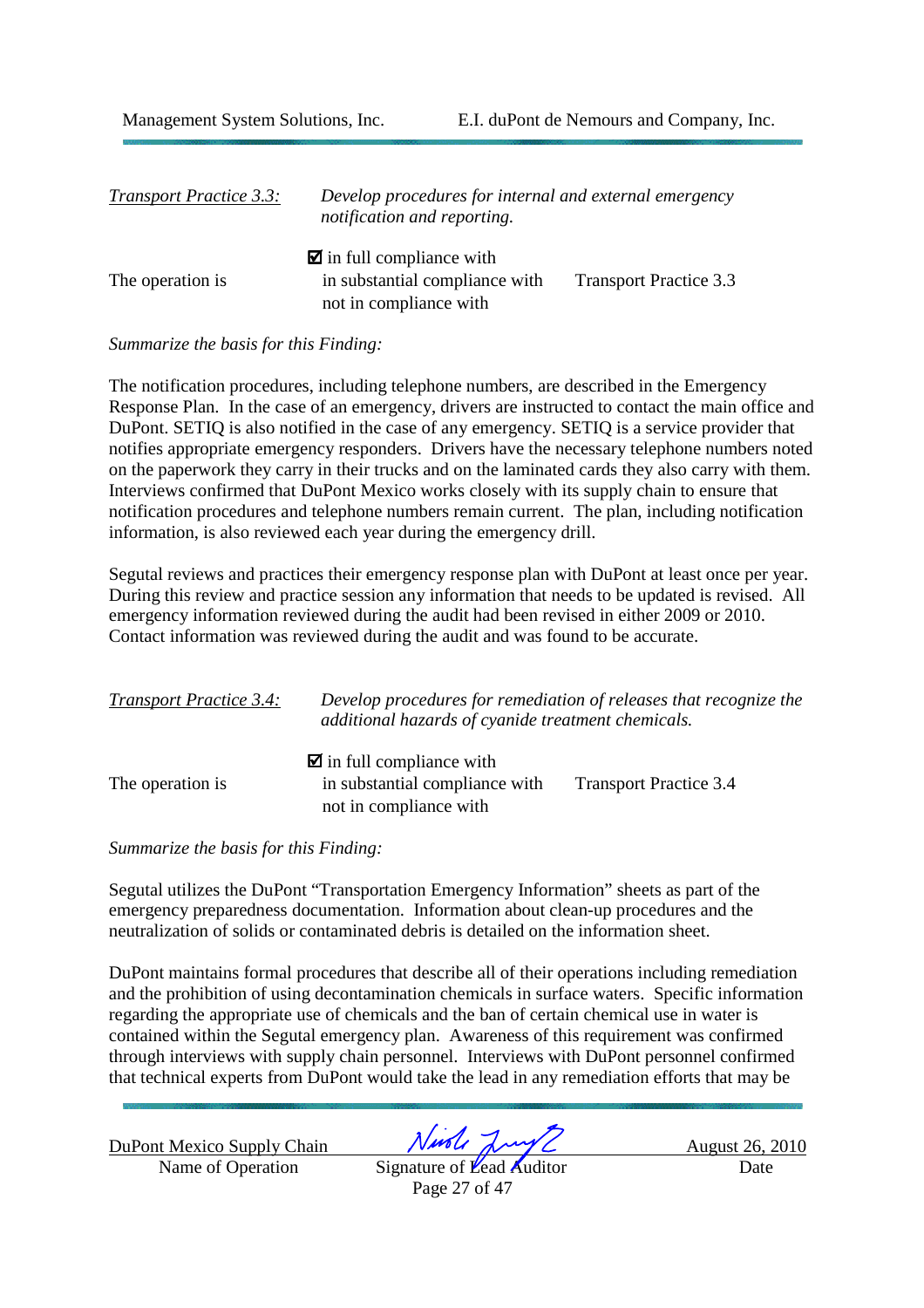required after a spill. DuPont personnel all showed a high level of awareness of when and where cyanide treatment chemicals may be used.

| <b>Transport Practice 3.5:</b> | Periodically evaluate response procedures and<br>capabilities and revise them as needed.           |                               |
|--------------------------------|----------------------------------------------------------------------------------------------------|-------------------------------|
| The operation is               | $\blacksquare$ in full compliance with<br>in substantial compliance with<br>not in compliance with | <b>Transport Practice 3.5</b> |

*Summarize the basis for this Finding:* 

The Emergency Response Plan (ERP) calls for periodic reviews of the plan. The ERP was formally reviewed and/or practiced through the use of hands-on drills in 2007, 2008, and 2009.

All supply chain partners (Segutal, ALR, San Luis Potosi Warehouse, Hermosillo Warehouse, and rail partners) have received hands-on training on the emergency response plans via extensive hands-on mock emergency drills involving DuPont, Segutal, the warehouses, the rail companies, and ALR. Photos and written records from the drill were reviewed during the audit. The drills were found to be very comprehensive. Records from the classroom training and the drills were reviewed and were found to be complete. Training is refreshed annually. Drivers and warehouse personnel were interviewed and awareness of emergency procedures was appropriate.

The Emergency Response Plan's performance is reviewed after actual emergencies and after the annual drill. Changes are made to the plan, as needed. There were records to demonstrate that the ERPs had been regularly reviewed over time, especially after drills or actual deployment of the plans. Drill critique records included photos, information regarding the drill participants, dates of drills, scenarios tested, the results of the drills, and recommendations for improvement.

Name of Operation Signature of Lead Auditor Date

DuPont Mexico Supply Chain  $Nurbl$   $\lambda \sim \sqrt{2}$  August 26, 2010

Page 28 of 47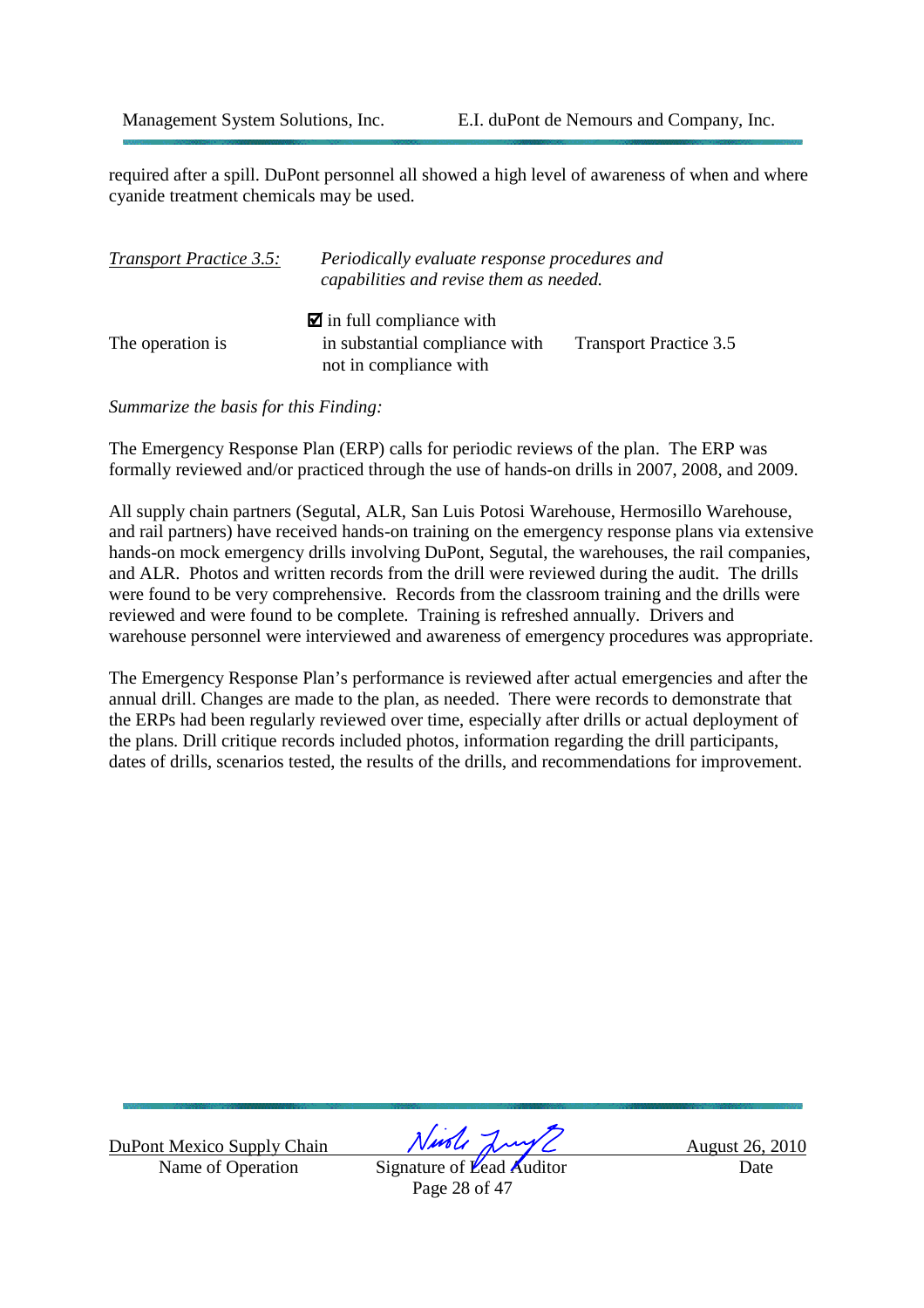### Compliance finding for ALR Trucking Operations

The ALR Trucking operations were evaluated against the Cyanide Code requirements documented in the *ICMI Cyanide Code* (2009), *ICMI Cyanide Code Transportation Protocol* (2009), and the *ICMI Auditor Guidance for Use of the Cyanide Transportation Verification Protocol* (2009). The audit was conducted through discussions and interviews with multiple individuals in cross-functional roles at the company. Procedures, records, and equipment were evaluated for ALR personnel at several locations during the audit.

### *ALR Trucking Operations - Auditor's Finding*

ALR Trucking Operations are in **FULL COMPLIANCE** with the International Cyanide Management Code.

| <b>Audit Company:</b>     | Management System Solutions, Inc. |
|---------------------------|-----------------------------------|
|                           | www.mss-team.com                  |
| <b>Audit Team Leader:</b> | Nicole Jurczyk                    |
|                           | E-mail: CodeAudits@mss-team.com   |
| Name & Signature of       | Angel E. Arzaga, CDS<br>myting    |
| <b>Technical Auditor:</b> |                                   |
| Date(s) of Audit:         | March 15-19, 2010                 |

I attest that I meet the criteria for knowledge, experience and conflict of interest for Code Certification Audit Team Leader, established by the International Cyanide Management Institute and that all members of the audit team meet the applicable criteria established by the International Cyanide Management Institute for Code Certification Auditors.

I attest that the Audit Reports accurately describe the findings of the certification audit. I further attest that the certification audit was conducted in a professional manner in accordance with the International Cyanide Management Code Verification Protocol for Cyanide Transportation Operations and using standard and accepted practices for health, safety and environmental audits.

| ALR              | Nurle Luy                 | <b>August 26, 2010</b> |
|------------------|---------------------------|------------------------|
| Name of Facility | Signature of Lead Additor | Date                   |

### Description of ALR's Role in the DuPont Mexico Supply Chain

ALR is one of the two DuPont cyanide trucking partners in Mexico. ALR transports hazardous materials, general commodities and bulk shipments. They have operated in Mexico for over thirty (30) years. ALR has been part of the DuPont sodium cyanide supply chain since 2005. The ALR headquarters is in Monterrey, Mexico. ALR also operates a terminal facility from the same location. Trucks used for sodium cyanide transport are dispatched out of Monterrey. The ALR audit was

Name of Operation Signature of Lead Auditor Date

DuPont Mexico Supply Chain  $Nurb$   $\sqrt{vol}$   $\sqrt{2}$  August 26, 2010

Page 29 of 47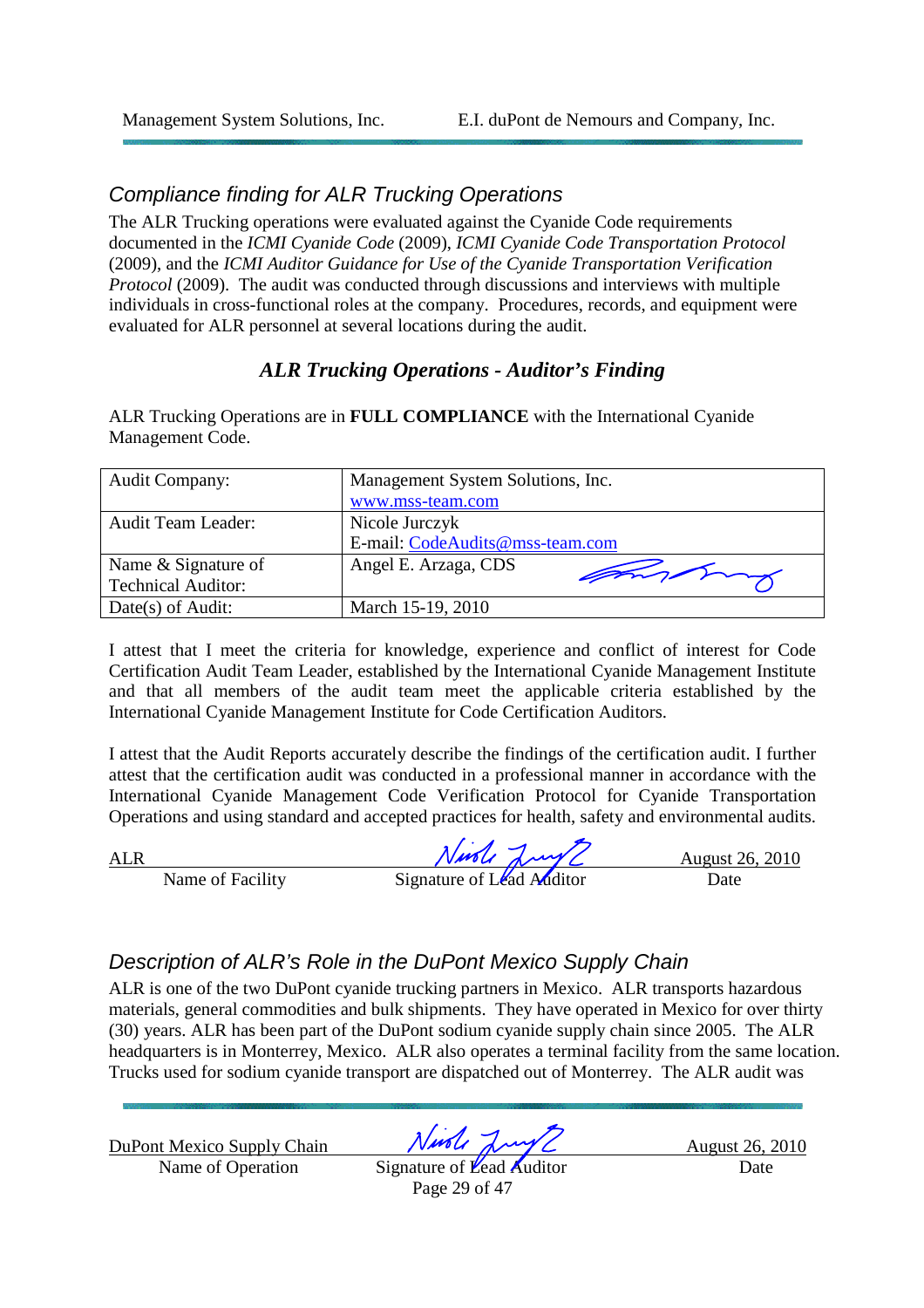performed in Monterrey where headquarter operations were reviewed, equipment and terminal maintenance records were evaluated and drivers were interviewed.

The headquarters/terminal is one of several terminals located in Mexico. ALR is one of the largest trucking companies in the country. ALR is ISO 9001:2000 certified and has integrated their safety program into their overall management system structure.

Sodium Cyanide FLO-BIN®s, drums and IBCs are loaded in the United States into tractor trailers which are trucked to Nuevo Laredo, Mexico. The trailer is interchanged to ALR from Empire Express (a U.S. DuPont trucking partner that is also a Cyanide Code Signatory). The shipment remains sealed and the unit is not opened by ALR employees during transit. ALR drivers pick up the unit with their tractors and deliver the shipments to destination warehouses. At the time of the audit, ALR was shipping cyanide to San Luis Potosi and Hermosillo.

### ALR's Certification Audit Results

| 1. TRANSPORT:           | Transport cyanide in a manner that minimizes the potential for<br>accidents and releases.          |                               |
|-------------------------|----------------------------------------------------------------------------------------------------|-------------------------------|
| Transport Practice 1.1: | Select cyanide transport routes to minimize the potential for<br>accidents and releases.           |                               |
| The operation is        | $\blacksquare$ in full compliance with<br>in substantial compliance with<br>not in compliance with | <b>Transport Practice 1.1</b> |

#### *Summarize the basis for this Finding:*

ALR uses a detailed routing selection method that takes into account population density, infrastructure, pitch & grade, proximity to water bodies, and prevalence and likelihood of poor weather and resulting poor driving conditions. Routes are evaluated at least every three years. Procedure P-751-17 was reviewed and sections 5.1 and 5.2 of this procedure specifically addressed Cyanide Code requirements. Interviews indicated that Mexican Law (NOM-012- SCT-2008) requires that a route risk assessment be done for hazardous material shipments and that the regulatory requirements match well with Cyanide Code risk assessment requirements.

The documented procedure to evaluate risks and take necessary countermeasures is part of the ALR procedure P-751-17. Many of the destinations to which ALR needs to deliver cyanide have limited options for which roadways can be used. Risk mitigation measures focus primarily on security, the avoidance of night-time driving, use of safe truck stops for overnight trips, and the use of escorts as required by DuPont or the mine customers. Risk mitigation measures focus primarily on security, the avoidance of night-time driving, use of safe truck stops for overnight trips, and the use of escorts as required by DuPont or the mine customers. Risk mitigation

Name of Operation Signature of Lead Auditor Date

DuPont Mexico Supply Chain  $Nurb$   $\sqrt{vol}$   $\sqrt{2}$  August 26, 2010

Page 30 of 47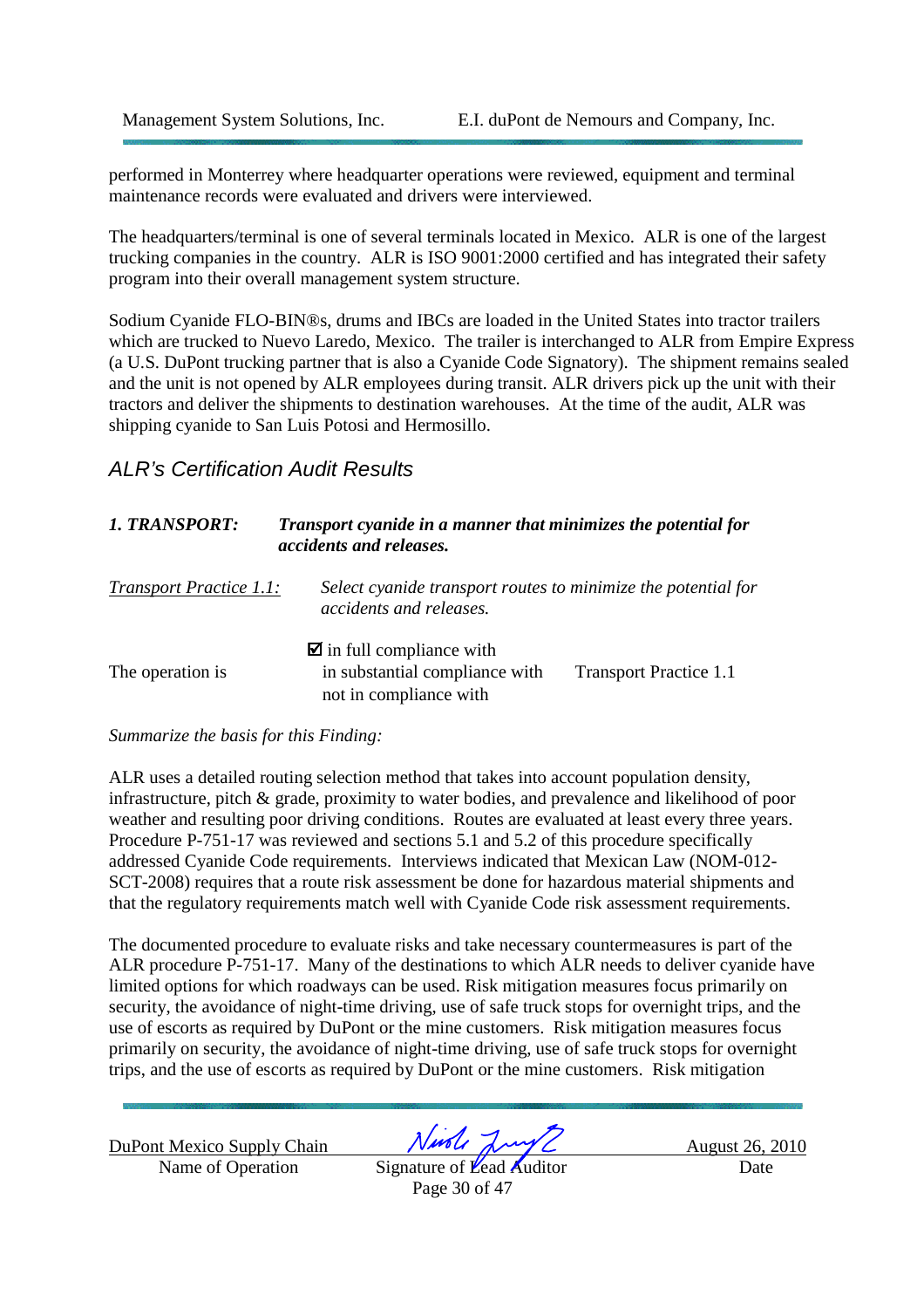measures also included the avoidance of high traffic times of day and the avoidance of roads that are dangerous in poor weather conditions. Notes within the route risk ranking documents indicated what risk mitigation measures are to be taken for specific routes. Drivers were interviewed and maps were referenced. Drivers showed excellent awareness of designated routes, risk mitigation measures, and general operating procedures.

Routes are reviewed at least every three years for adequacy and for any changes in conditions that would result in a changed risk ranking. Records were reviewed showing that the most recent route assessments had been conducted in 2010. The driver feedback process is integrated into the annual route review process. Records were available to show that drivers were refreshed on the cyanide routes and the addition of new truck stops in 2010. This information was also confirmed through interviews with management and several drivers. Approval records for several changes in routes were also available for review and were found acceptable.

ALR participates in the DuPont training and outreach activities regarding emergency response and maintains contact with SETIQ, an organization that provides emergency notification and coordination services (similar to CHEMTREC in the USA).

*Transport Practice 1.2 Ensure that personnel operating cyanide handling and transport equipment can perform their jobs with minimum risk to communities and the environment.* 

|                  | $\blacksquare$ in full compliance with |                               |
|------------------|----------------------------------------|-------------------------------|
| The operation is | in substantial compliance with         | <b>Transport Practice 1.2</b> |
|                  | not in compliance with                 |                               |

*Summarize the basis for this Finding:* 

Training records and interviews were used to confirm that all personnel operating cyanide transport equipment can perform their jobs safely and appropriately. Extensive employee records are maintained by Segutal and ALR at headquarters for each of the drivers. All drivers had valid commercial licenses with an "E" endorsement for hazardous material transport. Drivers were interviewed and displayed a very good understanding and awareness of company policies and procedures as well as regulatory requirements.

Training records were available for drivers to demonstrate that they had been trained on cyanide hazards, safe handling and emergency response. The auditors found that the drivers displayed a high level of safety awareness and understanding regarding their responsibilities.

Name of Operation Signature of Lead Auditor Date

DuPont Mexico Supply Chain  $Nurbl$   $\lambda\mu\gamma\gamma$  August 26, 2010

Page 31 of 47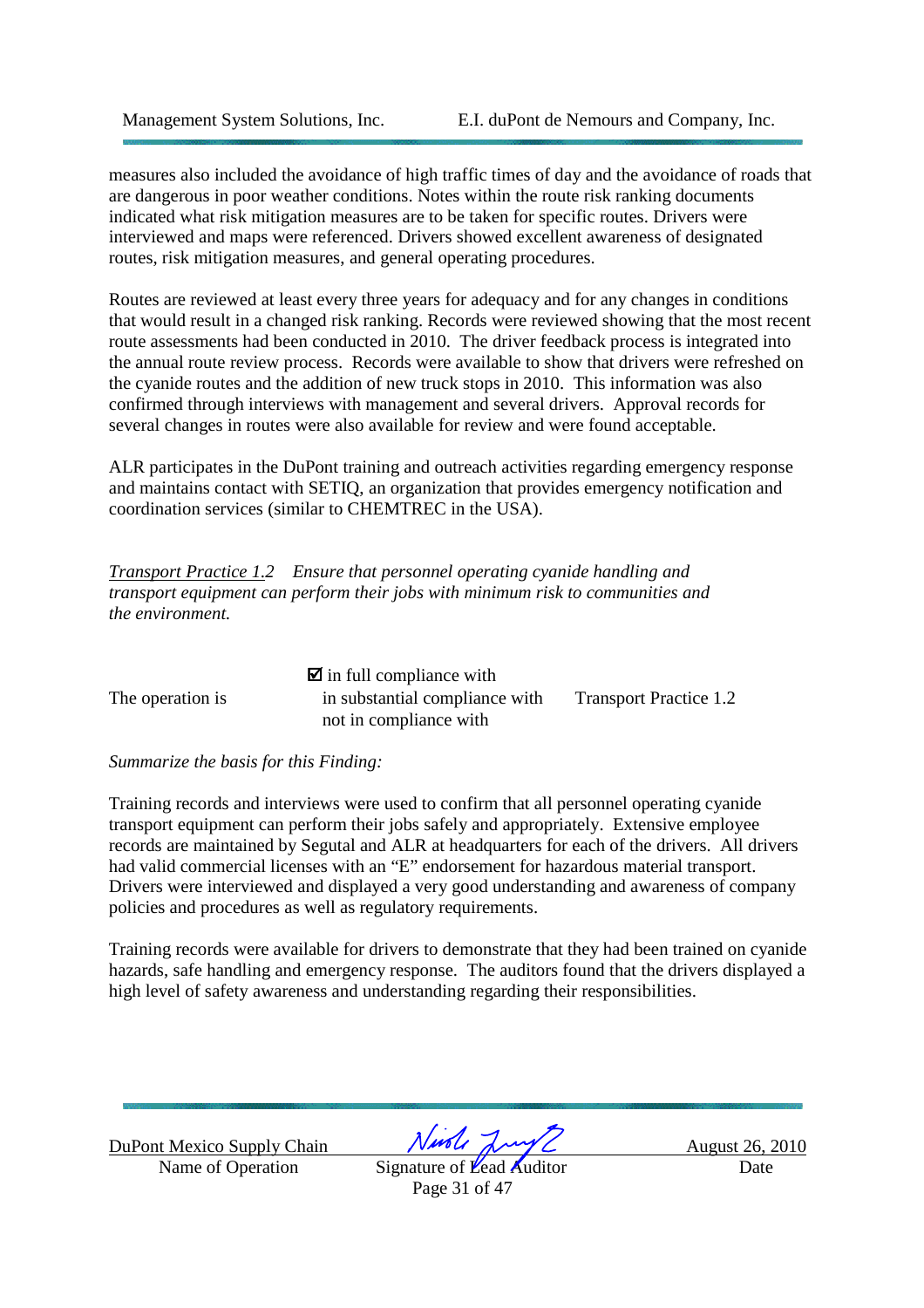| <b>Transport Practice 1.3:</b> | Ensure that transport equipment is suitable for the cyanide<br>shipment.                           |                               |
|--------------------------------|----------------------------------------------------------------------------------------------------|-------------------------------|
| The operation is               | $\blacksquare$ in full compliance with<br>in substantial compliance with<br>not in compliance with | <b>Transport Practice 1.3</b> |

*Summarize the basis for this Finding:* 

ALR Trucking transports cyanide using power units which are mechanically sound, inspected and meet Mexican Federal Regulatory requirements as well as customer requirements. The cargo trailers pulled by ALR tractors are owned and maintained by Empire Express, another DuPont partner company that is a Cyanide Code Signatory. The weight capabilities of the cargo trailers and the preventive maintenance of that equipment were audited during the Empire Express certification audit in 2010.

ALR maintains a listing of tractor capabilities to ensure the units are not overloaded when the trailer is received from the at Nuevo Laredo, Mexico. Trailers containing the cyanide are "interchanged" at Nuevo Laredo and the driver inspects and signs for the sealed trailer. The driver does not break the seals, unless there is an emergency and he is instructed to do so by DuPont representatives. Gross Vehicle Weight Rating (GVWR) is certified by the manufacturer and documented on each vehicle with a label. There were two (2) drivers and their vehicles available during the audit. Both units were inspected and found to be suitable.

ALR performs pre-trip inspections to confirm that equipment is adequate for the loads it must bear. Drivers were interviewed and showed an excellent awareness of where to find weight information on shipping papers, where to find weight capacities for equipment, and what the weight allowances were for Mexican roads. Inspections are scheduled, tracked and documented. Records show that maintenance activities are being performed as planned.

ALR performs regular truck inspections and preventive maintenance actions to ensure the adequacy of equipment to carry the specified loads. ALR uses truck scales to confirm trailer weights. In this way ALR can confirm that the trucks are not overloaded beyond their rated load capacities. Shipping records confirmed that equipment is not being overloaded.

DuPont Mexico Supply Chain  $\frac{\sqrt{\mu\sqrt{\ell}}\sqrt{\mu\sqrt{\ell}}}{\sqrt{\ell}}$  August 26, 2010

Signature of Lead Auditor Date Page 32 of 47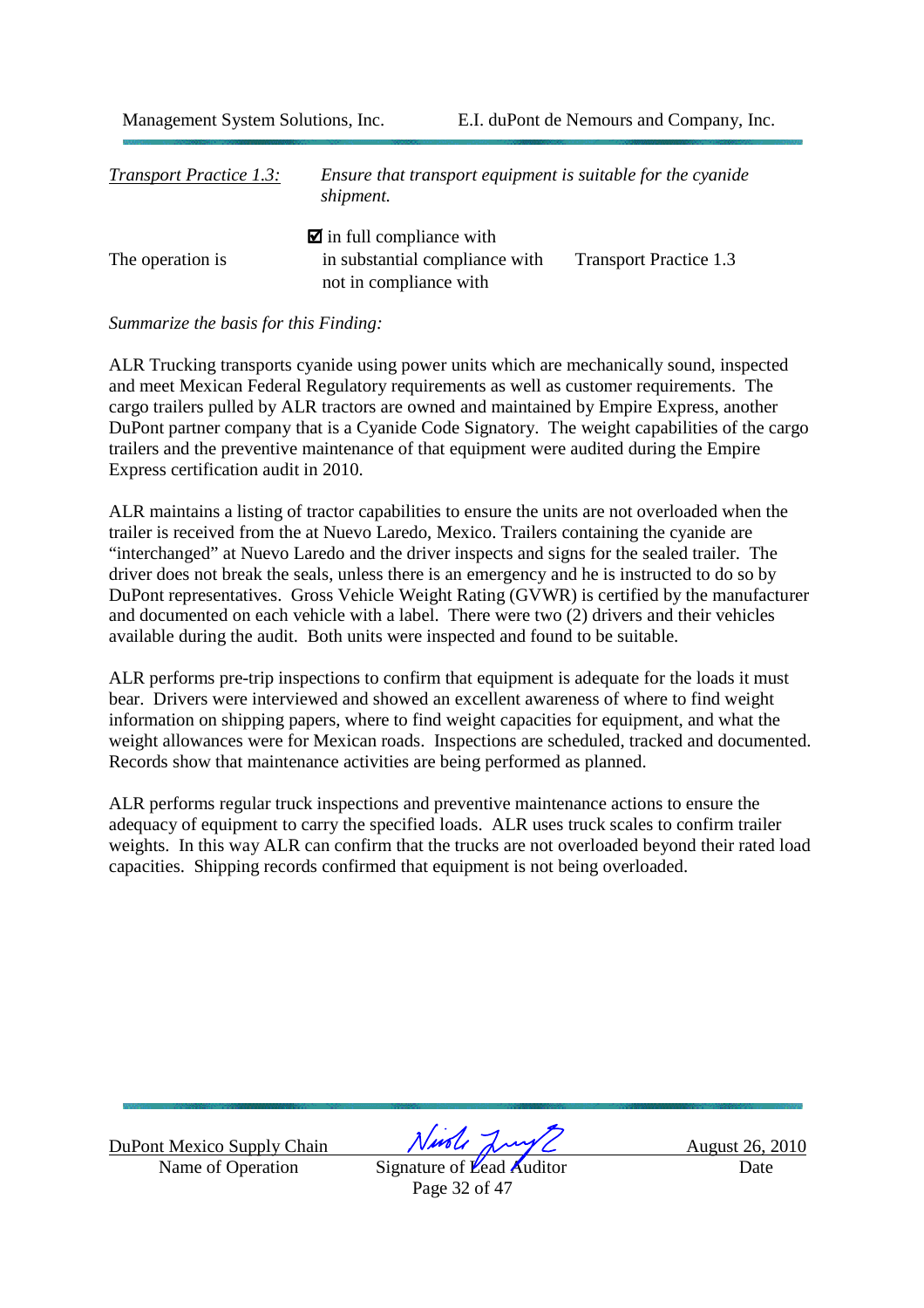| <b>Transport Practice 1.4:</b> | Develop and implement a safety program for transport of cyanide.                                   |                               |
|--------------------------------|----------------------------------------------------------------------------------------------------|-------------------------------|
| The operation is               | $\blacksquare$ in full compliance with<br>in substantial compliance with<br>not in compliance with | <b>Transport Practice 1.4</b> |

*Summarize the basis for this Finding:* 

ALR has procedures in place to ensure that cyanide is transported in a manner that maintains the integrity of the producer's packaging. The cyanide remains in the same trailer in which it was loaded, braced and blocked in the US and the entire trailer is "interchanged" at Nuevo Laredo, Mexico border with the US Carrier who brought it to that point. Trailers are not opened by ALR.

Placards are used by ALR to identify the shipments as cyanide, as required by local regulations and international standards. Appropriate placards are displayed on all four sides of the transport vehicles at all times. Equipment markings were found to be adequate and compliant.

ALR drivers conduct pre-trip inspections prior to departure and a post-trip report on the condition of the vehicle. Mechanical defects are called to the attention of a mechanic. Issues that would affect safety and/or legal compliance are resolved prior to movement off-site.

ALR performs preventive maintenance on all transportation equipment at regular intervals. The maintenance frequency is determined by mileage driven and ruggedness of the terrain. Predefined checklists showing the required maintenance tasks are used to record actions. The incoming and outgoing condition of the equipment is recorded on the checklists and associated repair orders. Records were reviewed and were found to be complete and acceptable.

ALR has a strong program for ensuring drivers do not violate their Hours of Service. No transportation of cyanide is permitted by DuPont or by Mexican law from 10PM until 5AM. Records were reviewed and were found to conform to procedural, DuPont, and regulatory requirements with regards to limitations on driver hours. Driver awareness of this requirement was excellent.

ALR does not load its trailers; the trailers are interchanged in Nuevo Laredo, Mexico from the U.S. trucking partner. ALR does, however, have procedures in place to address potential problems such as movement inside the trailer. ALR also performs a pre-trip inspection to confirm that the trailer is properly secured prior to departure. Interviews with drivers confirmed this practice. Procedures for such disruptions in operations are clearly defined and the dispatch center contacts DuPont as necessary.

ALR maintains a written drug abuse prevention policy. Training records on drug abuse prevention were reviewed and were found to be acceptable. ALR has a medical professional on staff that tests and evaluates all drivers prior to them being dispatched. Records were available

<u>DuPont Mexico Supply Chain August 26, 2010</u> Name of Operation Signature of Lead Auditor Date

Page 33 of 47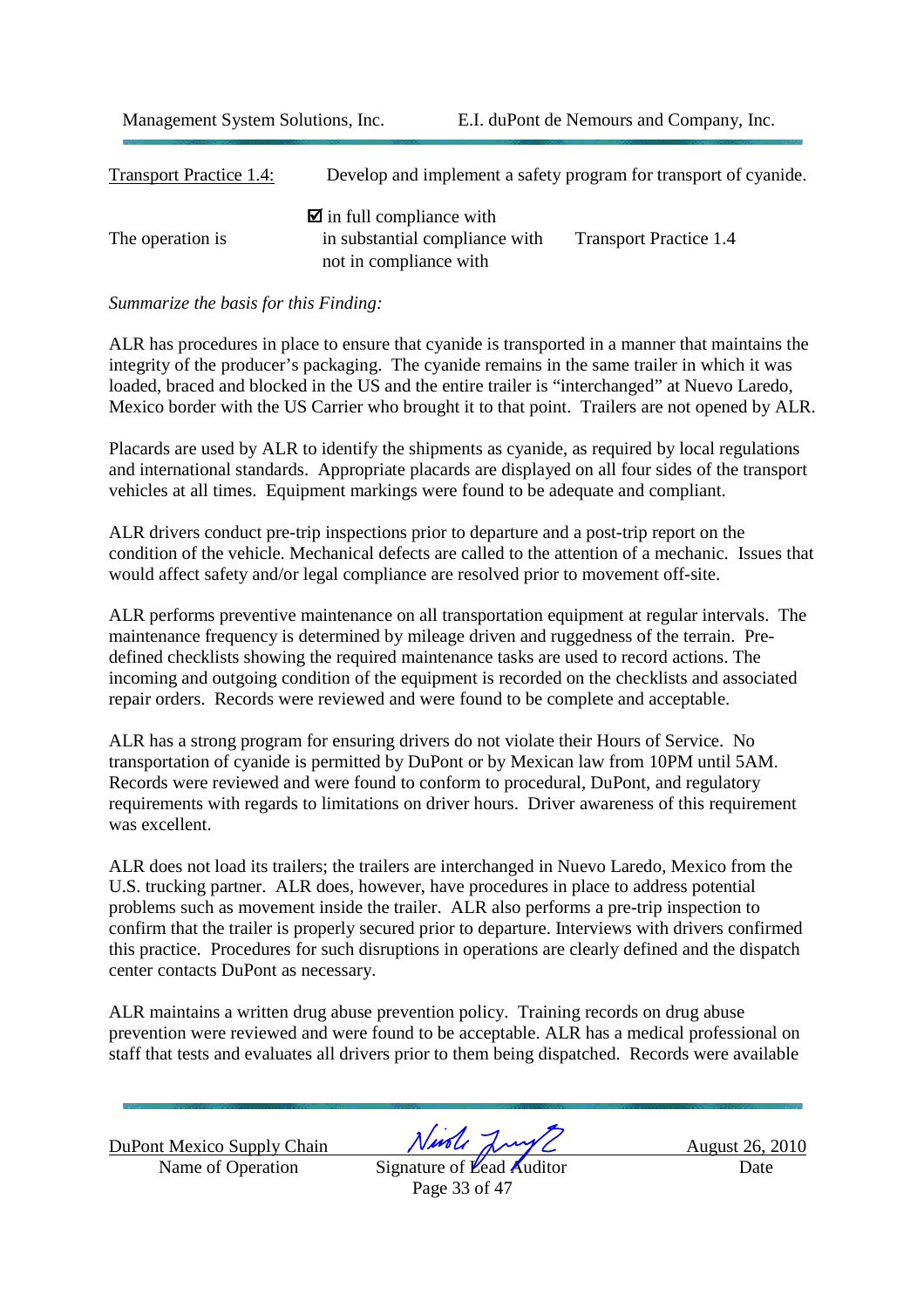to demonstrate that the requirements of each of the Code requirements in this section (1.4.3 a) through f)) had been fulfilled.

| <b>Transport Practice 1.5:</b>        | Follow international standards for transportation of cyanide by sea<br>and air.                    |                               |
|---------------------------------------|----------------------------------------------------------------------------------------------------|-------------------------------|
| The operation is                      | $\blacksquare$ in full compliance with<br>in substantial compliance with<br>not in compliance with | <b>Transport Practice 1.5</b> |
| Summarize the basis for this Finding: |                                                                                                    |                               |

This section of the Cyanide Code does not apply to this supply chain.

| Transport Practice 1.6: | Track cyanide shipments to prevent losses during transport.                                        |                               |
|-------------------------|----------------------------------------------------------------------------------------------------|-------------------------------|
| The operation is        | $\blacksquare$ in full compliance with<br>in substantial compliance with<br>not in compliance with | <b>Transport Practice 1.6</b> |

#### *Summarize the basis for this Finding:*

ALR maintains a satellite tracking system and drivers have cell phones at all times. Some drivers also have CB radios. Interviews with drivers indicated that there are no cell phone black out areas on the route to San Luis Potosi.

ALR maintains a shipment tracking procedure called "Satellite Tracking". Interviews were conducted with the ALR person who is primarily responsible for tracking shipments and with the Safety Director. The tracking system was demonstrated during the audit and all known cyanide trucks that were on the road at the time were visible through the system. Emails and phone calls are used to confirm the status of each shipment. Records were complete.

The following documentation is used to track inventory and movement of cyanide: bills of lading, vehicle weight upon filling or at the interchange point, vehicle weight upon arrival at destination, and shipping papers indicating the number of packages and amount of material. All of the abovementioned documents were sampled. Material management practices and inventory controls were found to be appropriate.

DuPont ensures that all shipping records show shipment details such as weight, number and type of packages, destination, and UN number. DuPont sends a copy of the MSDS a "Transportation Emergency Information" sheet with every shipment. Emergency contact numbers and response information is on the emergency sheet and drivers must sign that they have read the emergency

Name of Operation Signature of Lead Auditor Date

DuPont Mexico Supply Chain  $Nurb$   $\sqrt{vol}$   $\sqrt{2}$  August 26, 2010

Page 34 of 47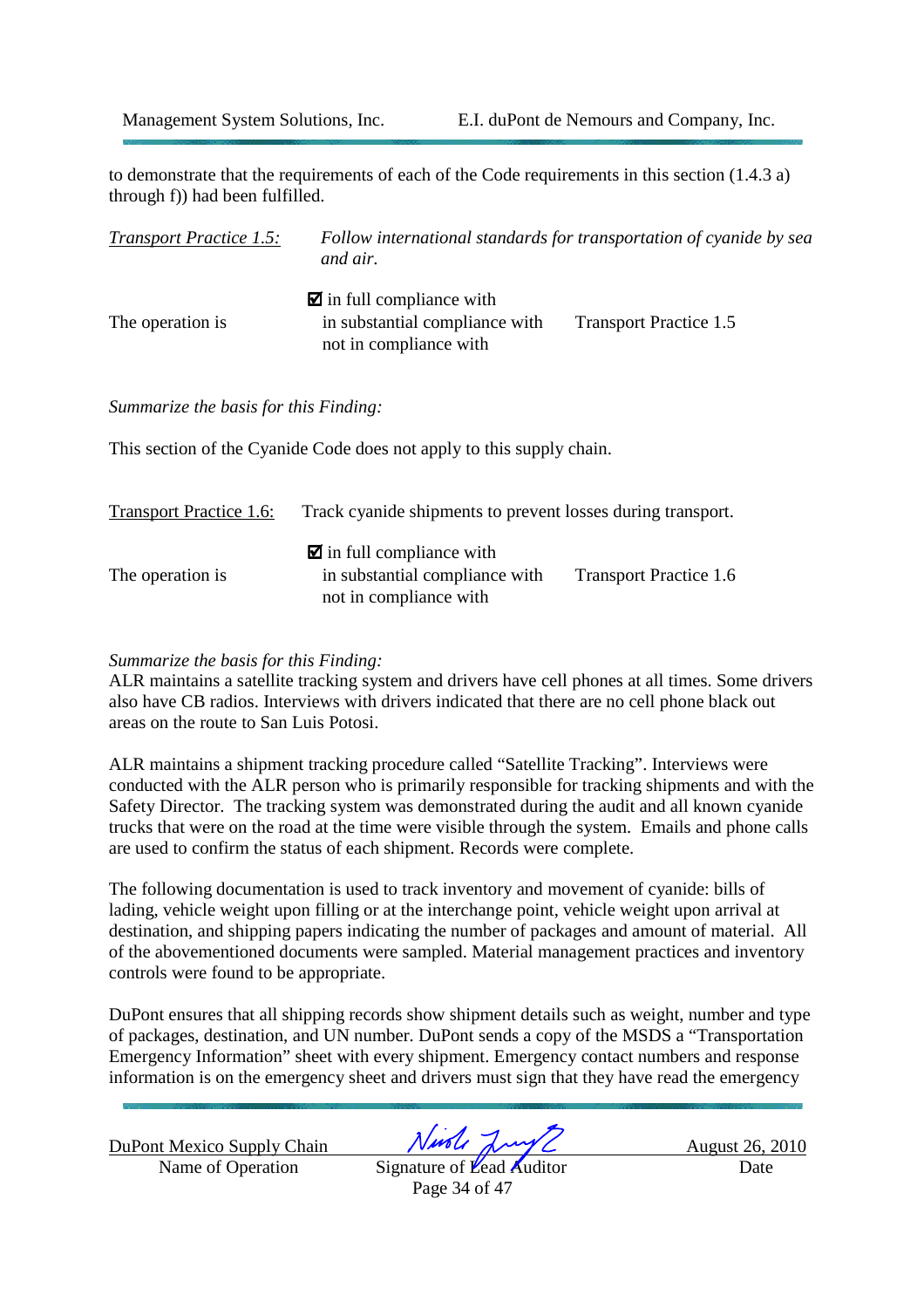response information each time they are dispatched with a cyanide shipment. Shipping documents were sampled and were found to be appropriate.

### *2. INTERIM STORAGE: Design, construct and operate cyanide trans-shipping depots and interim storage sites to prevent releases and exposures.*

Not Applicable - ALR is a trucking company and does not have interim storage responsibilities.

### *3. EMERGENCY RESPONSE: Protect communities and the environment through the development of emergency response strategies and capabilities*

| <b>Transport Practice 3.1:</b> | Prepare detailed emergency response plans for potential cyanide<br>releases.                       |                               |
|--------------------------------|----------------------------------------------------------------------------------------------------|-------------------------------|
| The operation is               | $\blacksquare$ in full compliance with<br>in substantial compliance with<br>not in compliance with | <b>Transport Practice 3.1</b> |

#### *Summarize the basis for this Finding:*

ALR maintains an emergency response plan that fulfills Cyanide Code requirements. Drivers also carry the DuPont emergency information response sheets, a laminated card showing all emergency telephone numbers and procedures, and the MSDS with them during all deliveries.

The plans and information were reviewed and were found to be acceptable for ALR. All emergency response plans discuss the response to solid sodium cyanide, the only physical form transported or stored in this supply chain. ALR transports cyanide via truck and all scenarios considered in the plans were related to either truck accidents or small cyanide spills from packaging.

Roadway infrastructure differences, and the roles of the different emergency responders (i.e., DuPont personnel, warehouse personnel, mine personnel) are discussed in the emergency planning information. The design and types of transport equipment are considered in the emergency response plans. Response actions were also appropriately addressed in the plans.

The ALR emergency response plan and the DuPont emergency response information sheets define the roles of drivers, DuPont personnel and emergency responders. The DuPont Mexico operations also have the "Cyanides Global Response Plan for Off-Site Incidents" that contains all key procedures and contact information and is updated regularly.

DuPont Mexico Supply Chain  $Nurb$   $\sqrt{vol}$   $\sqrt{2}$  August 26, 2010

Name of Operation Signature of Lead Auditor Date Page 35 of 47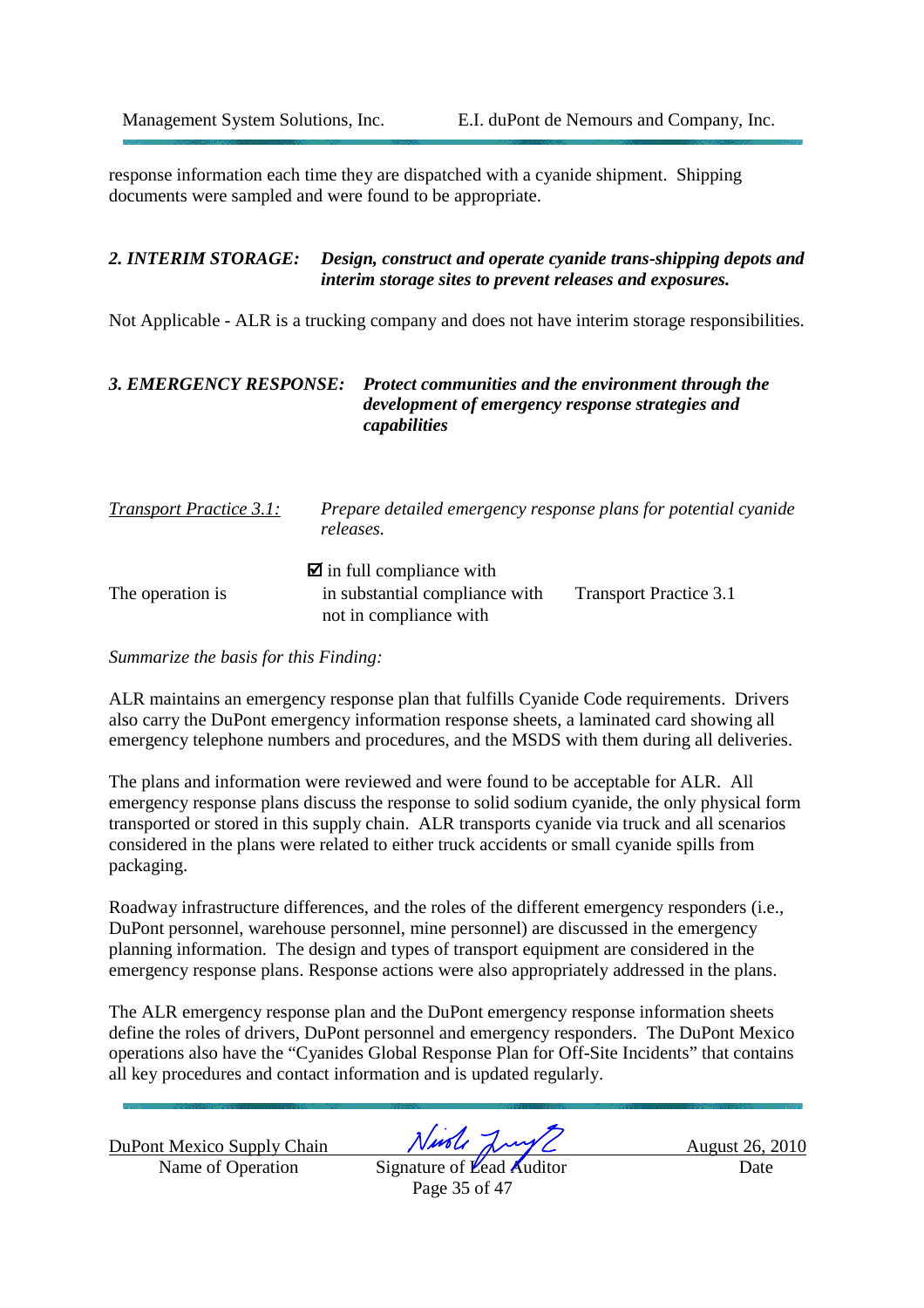| <b>Transport Practice 3.2:</b> | Designate appropriate response personnel and commit<br>necessary resources for emergency response. |                               |
|--------------------------------|----------------------------------------------------------------------------------------------------|-------------------------------|
| The operation is               | $\blacksquare$ in full compliance with<br>in substantial compliance with<br>not in compliance with | <b>Transport Practice 3.2</b> |

#### *Summarize the basis for this Finding:*

ALR personnel have received hands-on training on the emergency response plans via extensive hands-on mock emergency drills involving DuPont, Segutal, the warehouses, the rail companies, and ALR. Photos and written records from the drill were reviewed during the audit. The drills were found to be very comprehensive. Records from the classroom training and the drills were reviewed and were found to be complete. Training is refreshed annually. Drivers and warehouse personnel were interviewed and awareness of emergency procedures was appropriate.

The emergency response plan and the DuPont emergency response information sheets define the roles of warehouse employees, drivers, DuPont personnel and emergency responders. The DuPont Mexico operations also have the "Cyanides Global Response Plan for Off-Site Incidents" that contains all key procedures and contact information and is updated regularly.

Each plan has a list of emergency response equipment that should be available on the trucks. The emergency equipment includes personal protective equipment, a dry powder fire extinguisher, shovels, and other spill equipment. Interviews with drivers confirmed that they understood the need to confirm that the emergency equipment is available at all times and is in working condition. Equipment was checked on trucks reviewed during the audit. A check of the emergency equipment is part of the pre-trip inspection process at ALR. Records were reviewed and were found to be complete.

| <b>Transport Practice 3.3:</b> | Develop procedures for internal and external emergency<br>notification and reporting.              |                               |
|--------------------------------|----------------------------------------------------------------------------------------------------|-------------------------------|
| The operation is               | $\blacksquare$ in full compliance with<br>in substantial compliance with<br>not in compliance with | <b>Transport Practice 3.3</b> |

*Summarize the basis for this Finding:* 

The notification procedures, including telephone numbers, are described in the Emergency Response Plan. In the case of an emergency, drivers are instructed to contact the main office and DuPont. SETIQ is also notified in the case of any emergency. SETIQ is a service provider that notifies appropriate emergency responders. Drivers have the necessary telephone numbers noted

Name of Operation Signature of Lead Auditor Date

DuPont Mexico Supply Chain  $Nurb$   $\sqrt{vol}$   $\sqrt{2}$  August 26, 2010

Page 36 of 47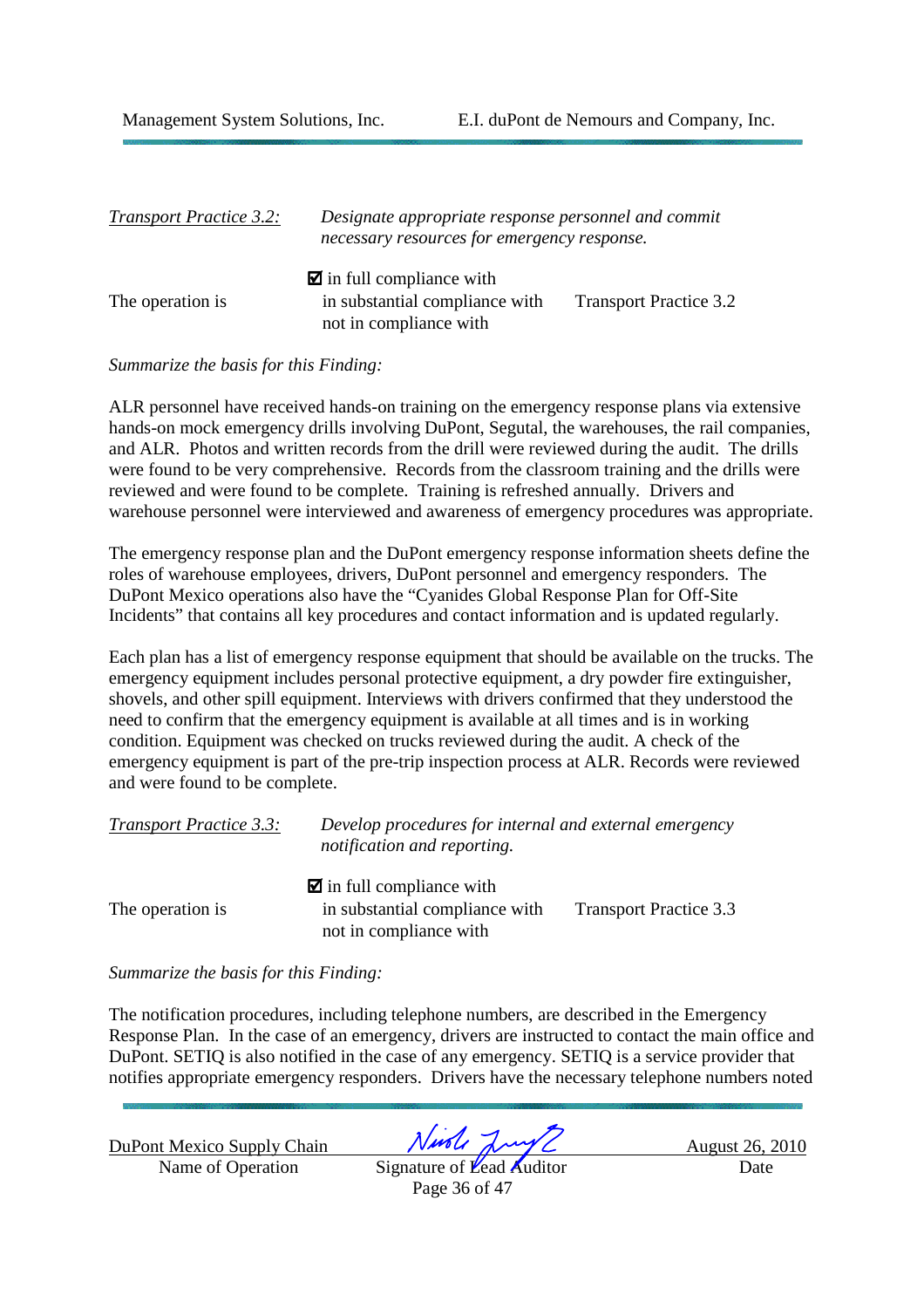on the paperwork they carry in their trucks and on the laminated cards they also carry with them. Interviews confirmed that DuPont Mexico works closely with its supply chain to ensure that notification procedures and telephone numbers remain current. The plan, including notification information, is also reviewed each year during the emergency drill.

ALR reviews and practices their emergency response plan with DuPont at least once per year. During this review and practice session any information that needs to be updated is revised. All emergency response information reviewed during the audit had been revised in either 2009 or 2010. Contact information was reviewed during the audit and was found to be accurate.

| <b>Transport Practice 3.4:</b> |                                                                                                    | Develop procedures for remediation of releases that recognize the<br>additional hazards of cyanide treatment chemicals. |  |
|--------------------------------|----------------------------------------------------------------------------------------------------|-------------------------------------------------------------------------------------------------------------------------|--|
| The operation is               | $\blacksquare$ in full compliance with<br>in substantial compliance with<br>not in compliance with | <b>Transport Practice 3.4</b>                                                                                           |  |

*Summarize the basis for this Finding:* 

ALR utilizes the DuPont "Transportation Emergency Information" sheets as part of the emergency preparedness documentation. Information about clean-up procedures and the neutralization of solids or contaminated debris is detailed on the information sheet.

DuPont maintains formal procedures that describe all of their operations including remediation and the prohibition of using decontamination chemicals in surface waters. Additionally, the ALR emergency response plan, section 5.6.3 also states that decontamination chemicals are not to be used in water.

Specific information regarding the appropriate use of chemicals and the ban of certain chemical use in water is contained within the ALR emergency plan. Awareness of this requirement was confirmed through interviews with supply chain personnel. Interviews with DuPont personnel confirmed that technical experts from DuPont would take the lead in any remediation efforts that may be required after a spill. DuPont personnel all showed a high level of awareness of when and where cyanide treatment chemicals may be used.

DuPont Mexico Supply Chain  $\frac{\sqrt{\mu\sqrt{\ell}}\sqrt{\mu\sqrt{\ell}}}{\sqrt{\ell}}$  August 26, 2010

 $Sipnature of  $V_{\text{ead}}$  Auditor Date$ Page 37 of 47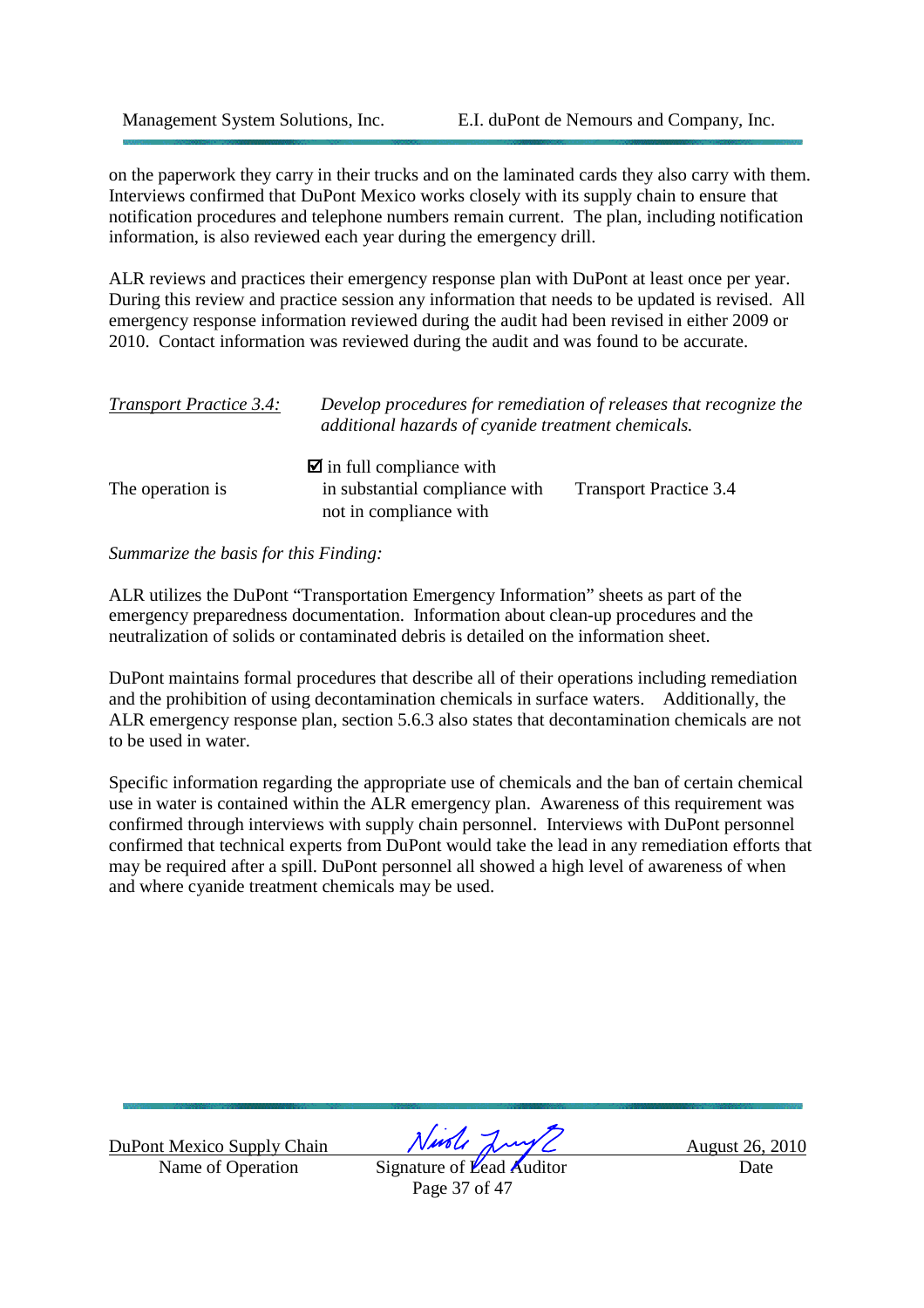| <b>Transport Practice 3.5:</b> | Periodically evaluate response procedures and<br>capabilities and revise them as needed.           |                               |
|--------------------------------|----------------------------------------------------------------------------------------------------|-------------------------------|
| The operation is               | $\blacksquare$ in full compliance with<br>in substantial compliance with<br>not in compliance with | <b>Transport Practice 3.5</b> |

*Summarize the basis for this Finding:* 

The Emergency Response Plan (ERP) calls for periodic reviews of the plan. The ERP was formally reviewed and/or practiced through the use of hands-on drills in 2007, 2008, and 2009.

All supply chain partners (Segutal, ALR, San Luis Potosi Warehouse, Hermosillo Warehouse, and rail partners) have received hands-on training on the emergency response plans via extensive hands-on mock emergency drills involving DuPont, Segutal, the warehouses, the rail companies, and ALR. Photos and written records from the drill were reviewed during the audit. The drills were found to be very comprehensive. Records from the classroom training and the drills were reviewed and were found to be complete. Training is refreshed annually. Drivers and warehouse personnel were interviewed and awareness of emergency procedures was appropriate.

The Emergency Response Plan's performance is reviewed after actual emergencies and after the annual drill. Changes are made to the plan, as needed. There were records to demonstrate that the ERPs had been regularly reviewed over time, especially after drills or actual deployment of the plans. Drill critique records included photos, information regarding the drill participants, dates of drills, scenarios tested, the results of the drills, and recommendations for improvement.

DuPont Mexico Supply Chain  $\frac{\sqrt{\mu\sqrt{\ell}}\sqrt{\mu\sqrt{\ell}}}{\sqrt{\ell}}$  August 26, 2010

Signature of Lead Auditor Date Page 38 of 47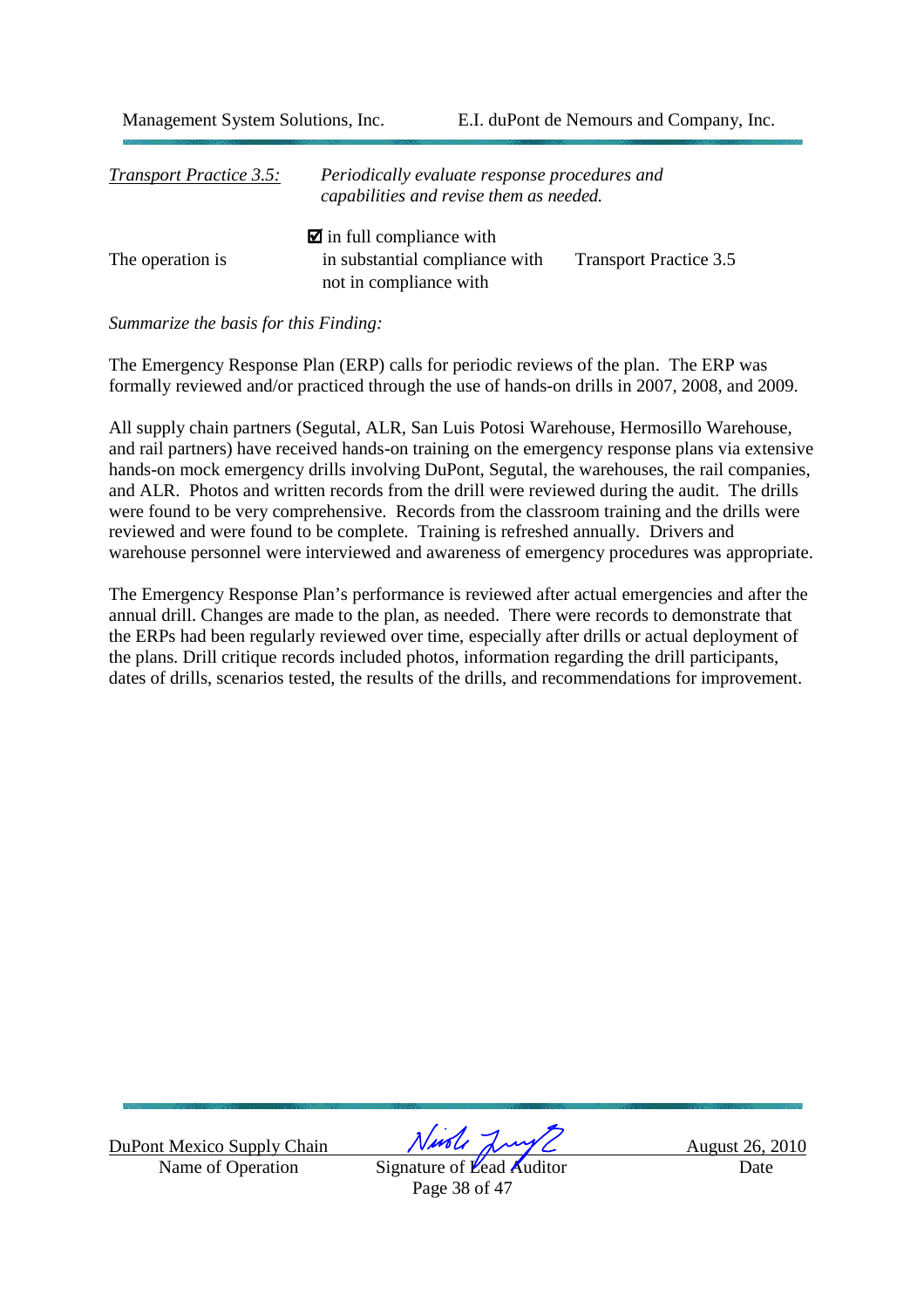# **Rail Carriers & Rail Yards – Summary of Due Diligence Investigations**

### Operational and Audit Information for Rail Carriers and Rail Yards

Two Due Diligence Investigations of rail partners Ferrocarril Mexicano Railroad (Ferromex) and Kansas City Southern de Mexico (KCSM ) were conducted during this supply chain audit. Ferromex was formed in 1997 by a group which includes Grupo Mexico and the Union Pacific Railroad. KCSM is one of three railroads that comprise Kansas City Southern, an international holding company headquartered in Kansas City, Missouri, USA.

At the time of the audit, Mexican cyanide shipments were being routed from the DuPont Memphis Plant in the U.S. to customers in Mexico using rail and truck. Rail shipments cross the U.S./Mexican border at Laredo, Texas and Nogales, Arizona and are routed to either the San Luis Potosi warehouse or the Hermosillo warehouse. The cyanide is then offloaded and stored in the warehouses. Preference is given to using rail for the U.S.-Mexican segment rather than truck, but this is not always possible to business and customer requirements.

### Compliance finding for Rail Carriers and Rail Yards

The Due Diligence portion of this evaluation included a review of information available for the Mexico Supply Chain. The details regarding Ferromex and KCSM and rail yards were evaluated in order to confirm that DuPont's actual supply chain management practices match internal requirements and fulfill ICMI Cyanide Code requirements.

DuPont originally conducted a due diligence investigation in 2007 for both Ferromex and KCSM. As part of that investigation, each rail partner was asked to fill out a customized Cyanide Code Due Diligence protocol and participate in the interviews held during the 2007 Mexico Supply Chain audit. As part of this 2010 audit cycle, the information on the Due Diligence protocol was updated by the rail carriers together with the DuPont Rail Modal Leader. No significant changes have occurred to the operations or the information since 2007.

The information contained in this section of the report was gathered from the filled out protocols, a review of information in the DuPont transportation incident database, and interviews with DuPont personnel.

Name of Operation Signature of Lead Auditor Date

DuPont Mexico Supply Chain  $N$ *ust*  $\sqrt{N}$  August 26, 2010

Page 39 of 47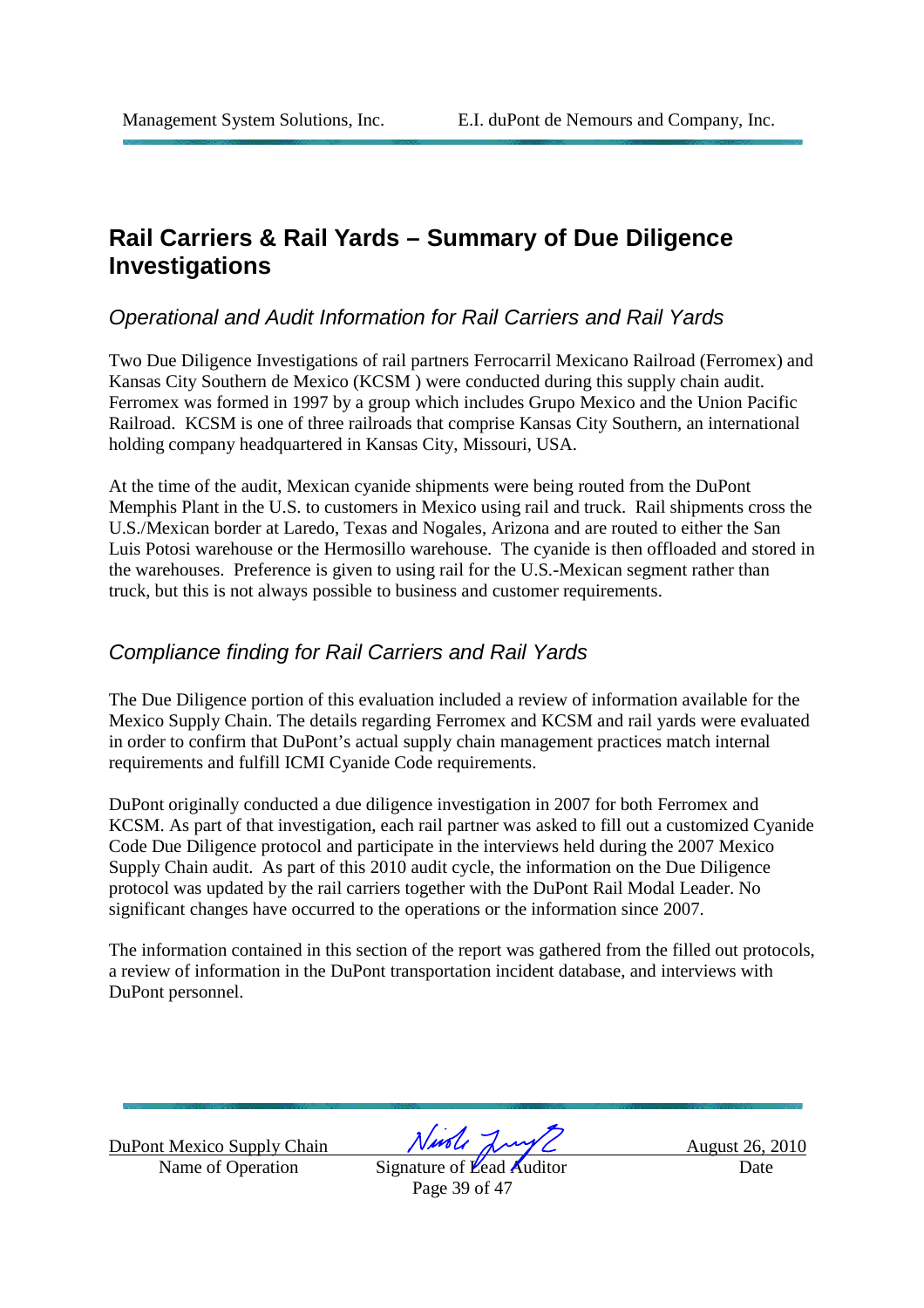### *DuPont Mexico Rail Carriers and Rail Yards - Auditor's Finding*

Due diligence investigations have been performed so that it can reasonably be concluded that Ferromex and KCSM rail carriers  $\&$  rail yards used by DuPont for sodium cyanide shipments are in **FULL COMPLIANCE** with the International Cyanide Management Code.

| <b>Audit Company:</b>           | Management System Solutions, Inc. |
|---------------------------------|-----------------------------------|
|                                 | www.mss-team.com                  |
| <b>Audit Team Leader:</b>       | Nicole Jurczyk                    |
|                                 | E-mail: CodeAudits@mss-team.com   |
| Name and signature of Technical | Angel E. Arzaga, CDS              |
| Auditor:                        | monday                            |
| Date(s) of Audit:               | March 15-19, 2010                 |

I attest that I meet the criteria for knowledge, experience and conflict of interest for Code Certification Audit Team Leader, established by the International Cyanide Management Institute and that all members of the audit team meet the applicable criteria established by the International Cyanide Management Institute for Code Certification Auditors.

I attest that the Audit Reports accurately describe the findings of the certification audit. I further attest that the certification audit was conducted in a professional manner in accordance with the International Cyanide Management Code Verification Protocol for Cyanide Transportation Operations and using standard and accepted practices for health, safety and environmental audits.

<u>DuPont Ferromex & KCSM  $N$ MEL  $\sim$  August 26, 2010</u> Name of Operation Signature of Lead Auditor Date

Name of Operation Signature of Lead Auditor Date

DuPont Mexico Supply Chain  $Nurbl$   $\lambda\mu\gamma\gamma$  August 26, 2010

Page 40 of 47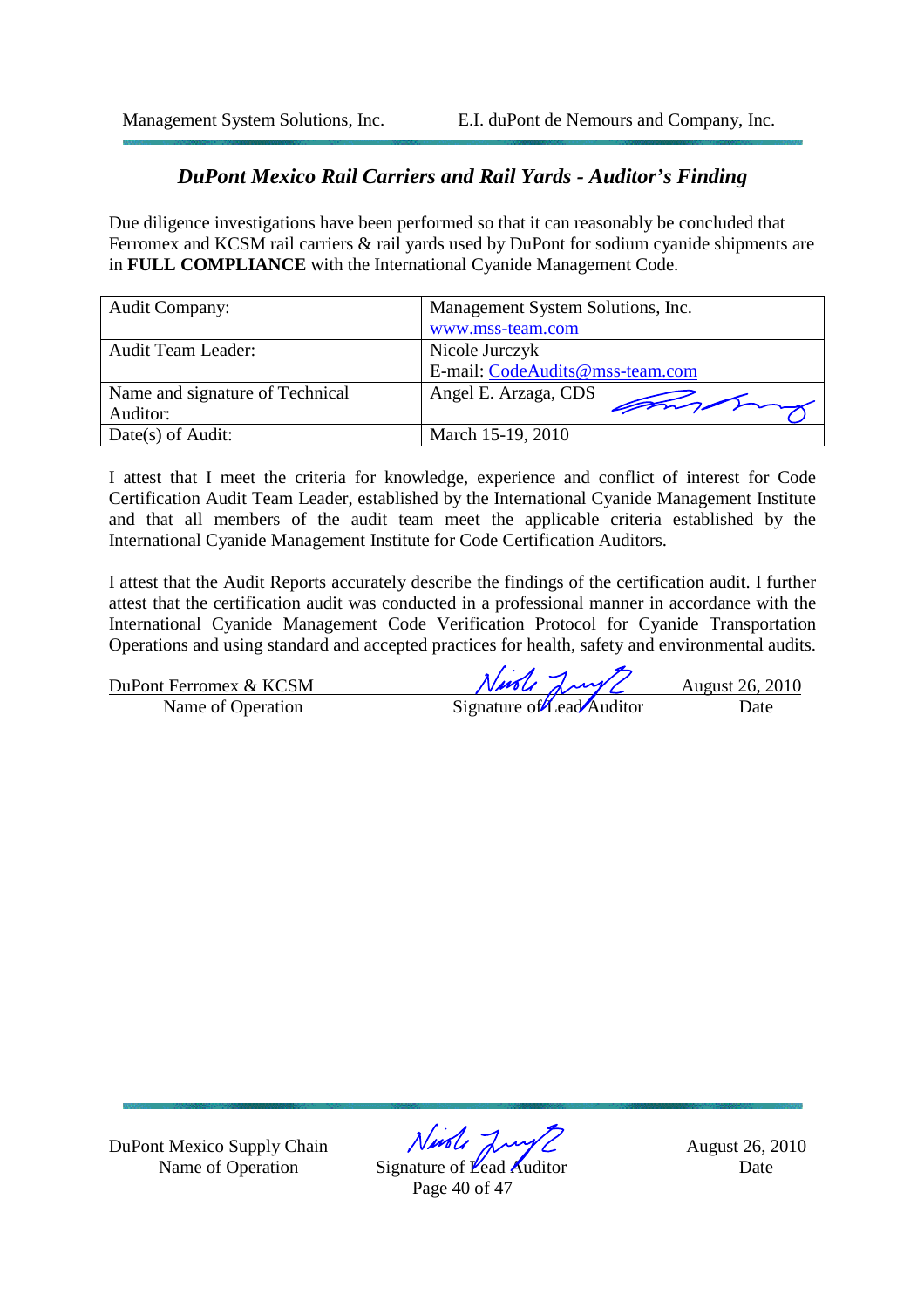Description of Due Diligence Information Reviewed for Mexico Rail Carriers Ferromex and KCSM

| Transport cyanide in a manner that minimizes the potential for<br><b>1. TRANSPORT:</b><br>accidents and releases. |                                                                                                     |
|-------------------------------------------------------------------------------------------------------------------|-----------------------------------------------------------------------------------------------------|
| <b>Transport Practice 1.1:</b>                                                                                    | Select cyanide transport routes to minimize the potential for<br>accidents and releases.            |
| The management of<br><b>Mexico Transport is:</b>                                                                  | $\blacksquare$ consistent with Transport Practice 1.1<br>substantially consistent<br>not consistent |

#### *Summary of the basis for this finding:*

DuPont started transporting Sodium Cyanide in the U.S. via rail in the 1980s. Transportation studies have shown that rail transportation of hazardous materials is significantly safer than truck transportation.

DuPont began shipping sodium cyanide with Ferrocarril Mexicano, S.A. de C.V. (Ferromex) in 1998, the year in which the Hermosillo warehouse was opened. The routing through Nogales using Ferromex was chosen because it offers the most direct routing with the safest topography and least number of interchanges between the U.S. border and the Hermosillo warehouse. DuPont began shipping sodium cyanide with Kansas City Southern de Mexico, S.A. de C.V. (KCSM) in 2006. The routing through Nuevo Laredo using KCSM was chosen because it offers the most direct routing with the least number of interchanges between the U.S. border and the San Luis Potosi warehouse. Alternative routing for both border crossings were discussed during the audit. The distances and transit times were considerably less than other possible routes. Rail transport is generally considered to be safer than truck transport and rail shipments generally travel through areas that are less densely populated than those surrounding highways.

The railways maintain control over routing and employ specific safety measures to ensure the safest transit of hazardous materials possible. Interviews with DuPont personnel confirmed that the railway routes the hazardous shipments in such a way to reduce transit time and keep the cars moving.

The only rail yards in which cyanide shipments are interchanged on these two routes are the Laredo, Texas – Nuevo Laredo, Mexico rail yard border crossing and the Nogales, Arizona – Mexico border crossing. Both rail yards have high security due to their proximity to the U.S./Mexican Border. U.S. Regulations impose very specific requirements on railroads regarding the safe and quick transport of hazardous materials. Railroads are required to perform vulnerability risk assessments on their routes and rail yards and hazardous material rail cars are technically never allowed to be unattended. This requirement means that hazardous material rail

Name of Operation Signature of Lead Auditor Date

DuPont Mexico Supply Chain  $Nurb$   $\sqrt{vol}$   $\sqrt{2}$  August 26, 2010

Page 41 of 47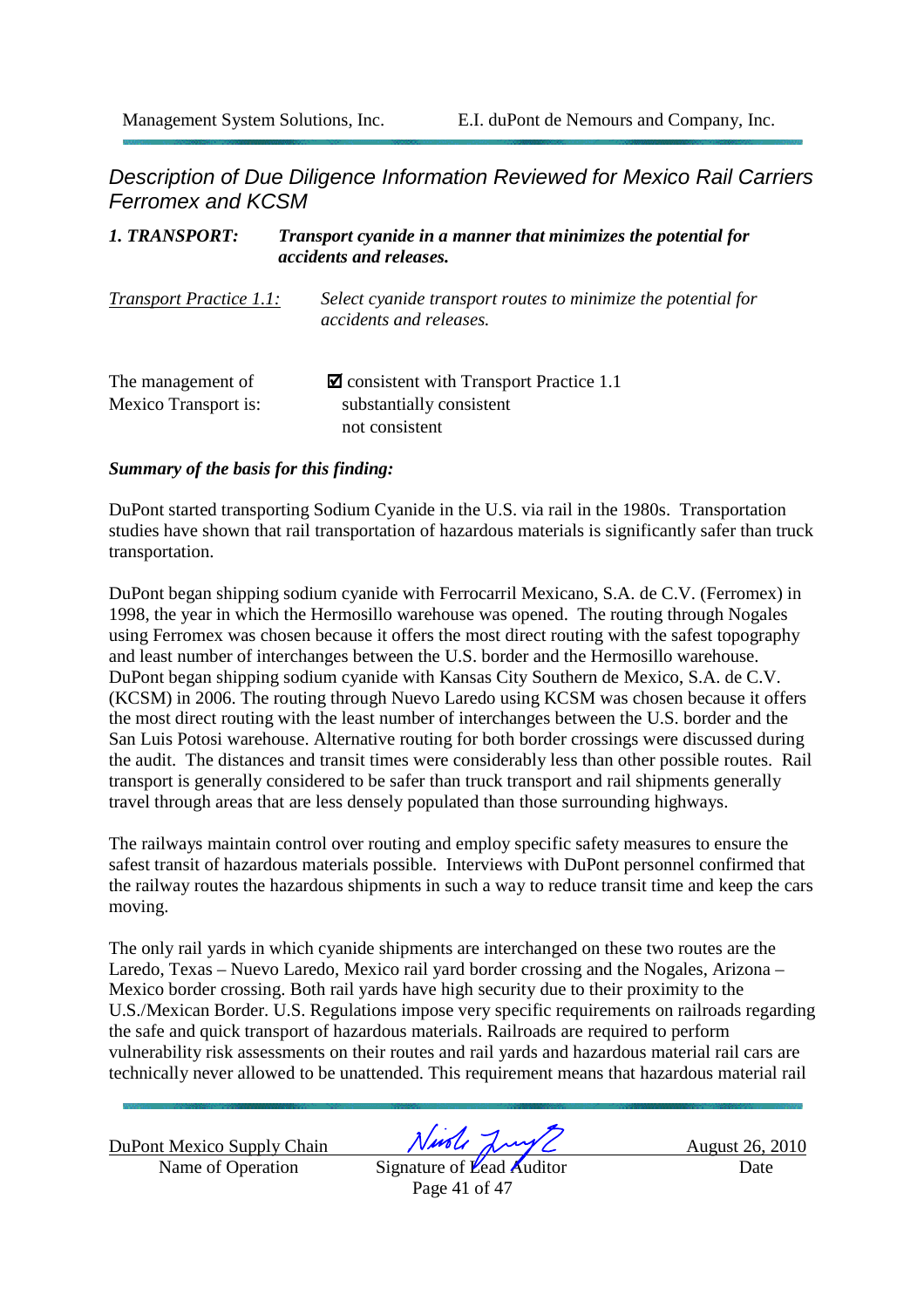cars are moved quickly though interchange yards. Special precautions are taken by the rail carriers to ensure that the cars can always be located and that they are never stored in rail yards for any length of time longer than required.

Both Ferromex and KCSM drop rail cars off within the secure perimeters of the DuPont warehouses. Personnel who unload the rail cars were interviewed as part of the DuPont Consignor audit. Training records and awareness were excellent.

| <b>Transport Practice 1.2:</b> | Ensure that personnel operating cyanide handling and<br>transport equipment can perform their jobs with<br>minimum risk to communities and the environment. |
|--------------------------------|-------------------------------------------------------------------------------------------------------------------------------------------------------------|
| The management of              | $\blacksquare$ consistent with Transport Practice 1.2                                                                                                       |
| <b>Mexico Transport is:</b>    | substantially consistent                                                                                                                                    |
|                                | not consistent                                                                                                                                              |

#### *Summary of the basis for this finding:*

Interviews with the DuPont Rail Modal Leader confirmed that Ferromex and KCSM provide employees with hazardous material training, chemical compatibility training, and emergency response training. Although no railroad training files are maintained by DuPont, information, in the form of completed Code surveys / audit protocols regarding the safety practices of the Ferromex and KCSM is maintained on file. DuPont contacted the rail partners in 2010 to confirm information and update the completed Cyanide Code protocol maintained on file. This information is consistent with the information gathered during an interview process with a Ferromex Safety & Security Engineer and a KCSM Safety & Environmental Manager during the 2007 due diligence investigation of Ferromex and KCSM.

| <b>Transport Practice 1.3:</b> | Ensure that transport equipment is suitable for the cyanide<br>shipment. |
|--------------------------------|--------------------------------------------------------------------------|
| The management of              | $\blacksquare$ consistent with Transport Practice 1.3                    |
| <b>Mexico Transport is:</b>    | substantially consistent                                                 |
|                                | not consistent                                                           |

#### *Summary of the basis for this finding:*

DuPont uses boxcars and standard inter-modal containers to ship the solid sodium cyanide to Mexico over the U.S. / Mexico border. Certificates of compliance for the boxcars, inspection records for containers, and the record of the Department of Transportation approval for the Flo-Bins® (competent authority certificate) were reviewed in 2007 and were found to be acceptable. DuPont U.S. operations are responsible for the maintenance of equipment and certifications of

Name of Operation Signature of Lead Auditor Date

DuPont Mexico Supply Chain  $Nurbl$   $\lambda\mu\gamma\gamma$  August 26, 2010

Page 42 of 47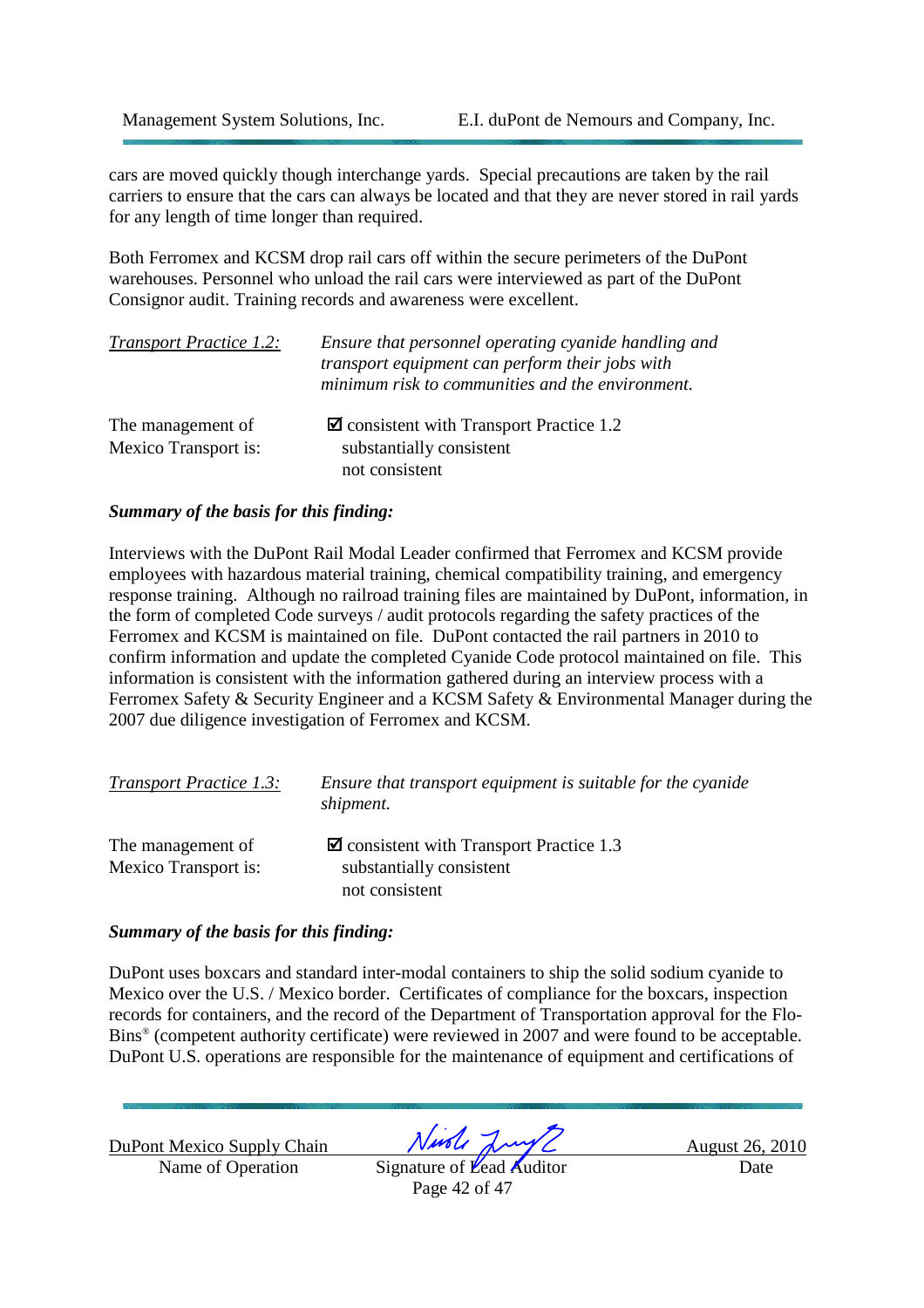packaging types. This information was reviewed in detail during the DuPont Consignor 2010 audit of the U.S./Canada Rail & Barge Supply Chain.

Boxcars are periodically inspected and taken out of service when necessary. Bills of lading were also reviewed as part of the 2010 U.S./Canada audit. The auditors were able to confirm that shipments are being made in approved containers and boxcars.

DuPont ensures authorized packaging is used for the solid sodium cyanide. Package specifications were reviewed during the 2007 and 2010 U.S./Canada Rail & Barge audits and were found to be compliant. The LEMM packaging operation was audited and certified to the Cyanide Code using the Cyanide Code Production Protocol in 2006 and again in 2009. LEMM checklists and procedures require an inspection of the cargo and containers to ensure that all equipment is deemed to be safe for transport.

| <b>Transport Practice 1.4:</b>                   | Develop and implement a safety program for transport of cyanide.                                    |
|--------------------------------------------------|-----------------------------------------------------------------------------------------------------|
| The management of<br><b>Mexico Transport is:</b> | $\blacksquare$ consistent with Transport Practice 1.4<br>substantially consistent<br>not consistent |

#### *Summary of the basis for this finding:*

DuPont has confirmed that the Ferromex and KCSM maintain suitable safety programs. Ferromex and KCSM confirmed that the railroads provide its employees with hazardous material training, chemical compatibility training, and emergency response training. The railroads also have programs for checking rail condition to ensure safe transportation of goods. Interviews and a review of the completed Cyanide Code protocol information confirmed that the railroads are in compliance with governmental regulations.

| <b>Transport Practice 1.5:</b> | Follow international standards for transportation of cyanide by sea<br>and air. |
|--------------------------------|---------------------------------------------------------------------------------|
| The management of              | $\blacksquare$ consistent with Transport Practice 1.5                           |
| <b>Mexico Transport is:</b>    | substantially consistent                                                        |
|                                | not consistent                                                                  |

#### *Summary of the basis for this finding:*

This section of the code was deemed to be outside of the scope of this report. DuPont does not ship cyanide by air. The ocean transport of cyanide is the subject of the Global Ocean Transport Supply Chain report.

Name of Operation Signature of Lead Auditor Date

DuPont Mexico Supply Chain  $N$ *ust*  $\sqrt{N}$  August 26, 2010

Page 43 of 47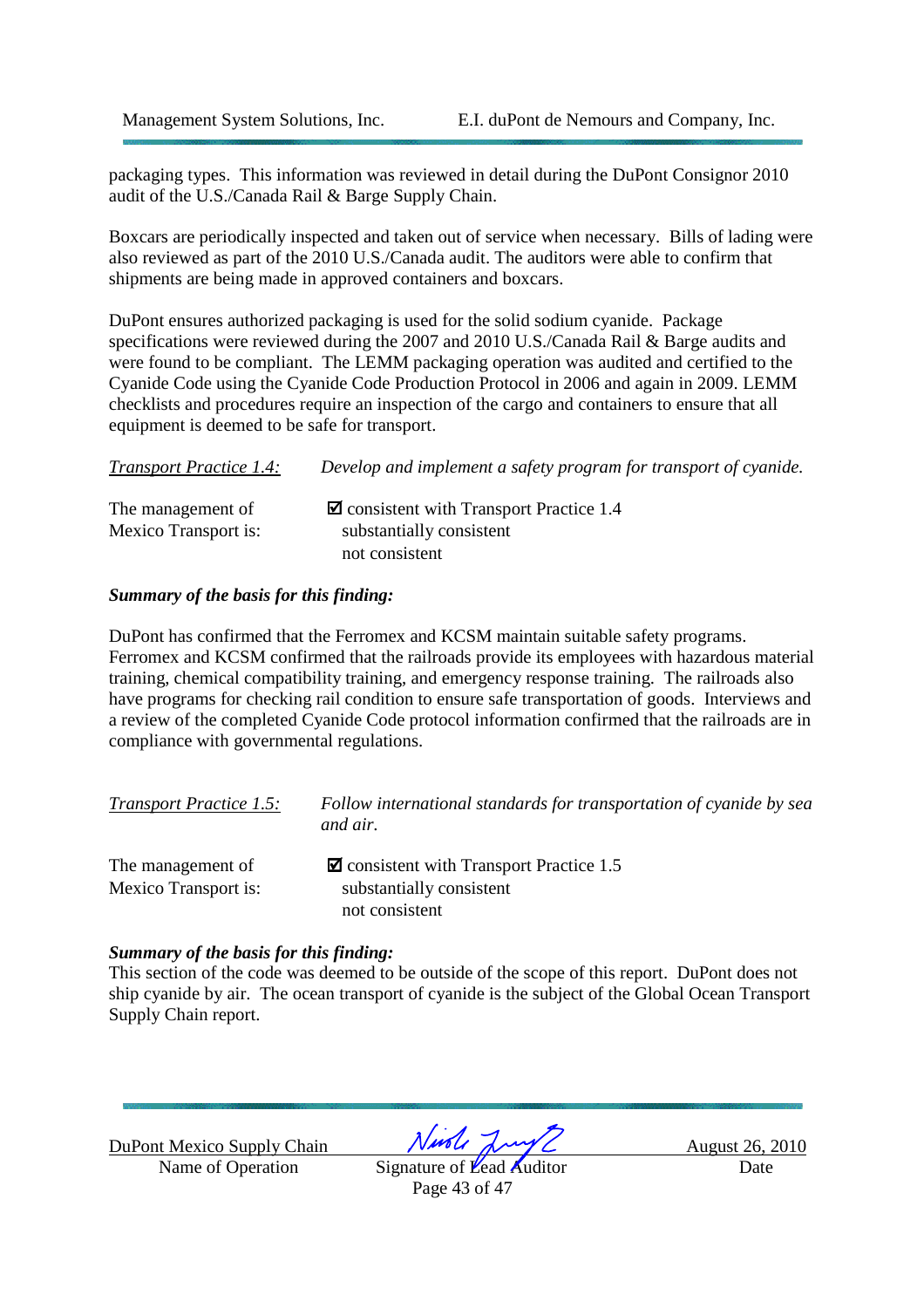*Transport Practice 1.6: Track cyanide shipments to prevent losses during transport.*  The management of  $\blacksquare$  consistent with Transport Practice 1.6 Mexico Transport is:  $substantially consistent$ 

not consistent

#### *Summary of the basis for this finding:*

Shipping papers were reviewed for all package and transportation equipment types during this and the other 2010 DuPont Supply Chain audits. Auditors confirmed that seal numbers are recorded on the bills of lading and other shipping papers. This enables personnel along any portion of the segment to confirm that the containers have not been opened. When the warehouse receives the product, the seal numbers are verified against the packing list. Quality inspection also takes place at the destination, at which point any discrepancies or damages would be noted.

Additionally, DuPont Mexico tracks railcars using several web-enabled tracking web sites. These systems are internal and external. Internal reports were sampled during the audit of DuPont in the United States that preceded this audit. The audit confirmed that DuPont Mexico is reporting on railcar status at least every third day and that tracking information is available at any moment.

| 2. INTERIM STORAGE:                              | Design, construct and operate cyanide trans-shipping depots and<br>interim storage sites to prevent releases and exposures. |
|--------------------------------------------------|-----------------------------------------------------------------------------------------------------------------------------|
| <b>Transport Practice 2.1:</b>                   | Store cyanide in a manner that minimizes the potential for<br><i>accidental releases.</i>                                   |
| The management of<br><b>Mexico Transport is:</b> | $\blacksquare$ consistent with Transport Practice 2.1<br>substantially consistent<br>not consistent                         |

#### *Summary of the basis for this finding:*

There is no planned interim storage of cyanide on the rail segments. Trans-shipping depots and rail yards are maintained by the railways. An interview with the DuPont Rail Modal Leader confirmed that hazardous cargo is moved from point to point as quickly as possible and that personnel have received training in the segregation of hazardous materials.

All DuPont package types used for solid sodium cyanide conform to International Maritime Organization (IMO) and US DOT requirements. Certifications and approvals were reviewed for

Name of Operation Signature of Lead Auditor Date

DuPont Mexico Supply Chain  $Nurb$   $\sqrt{vol}$   $\sqrt{2}$  August 26, 2010

Page 44 of 47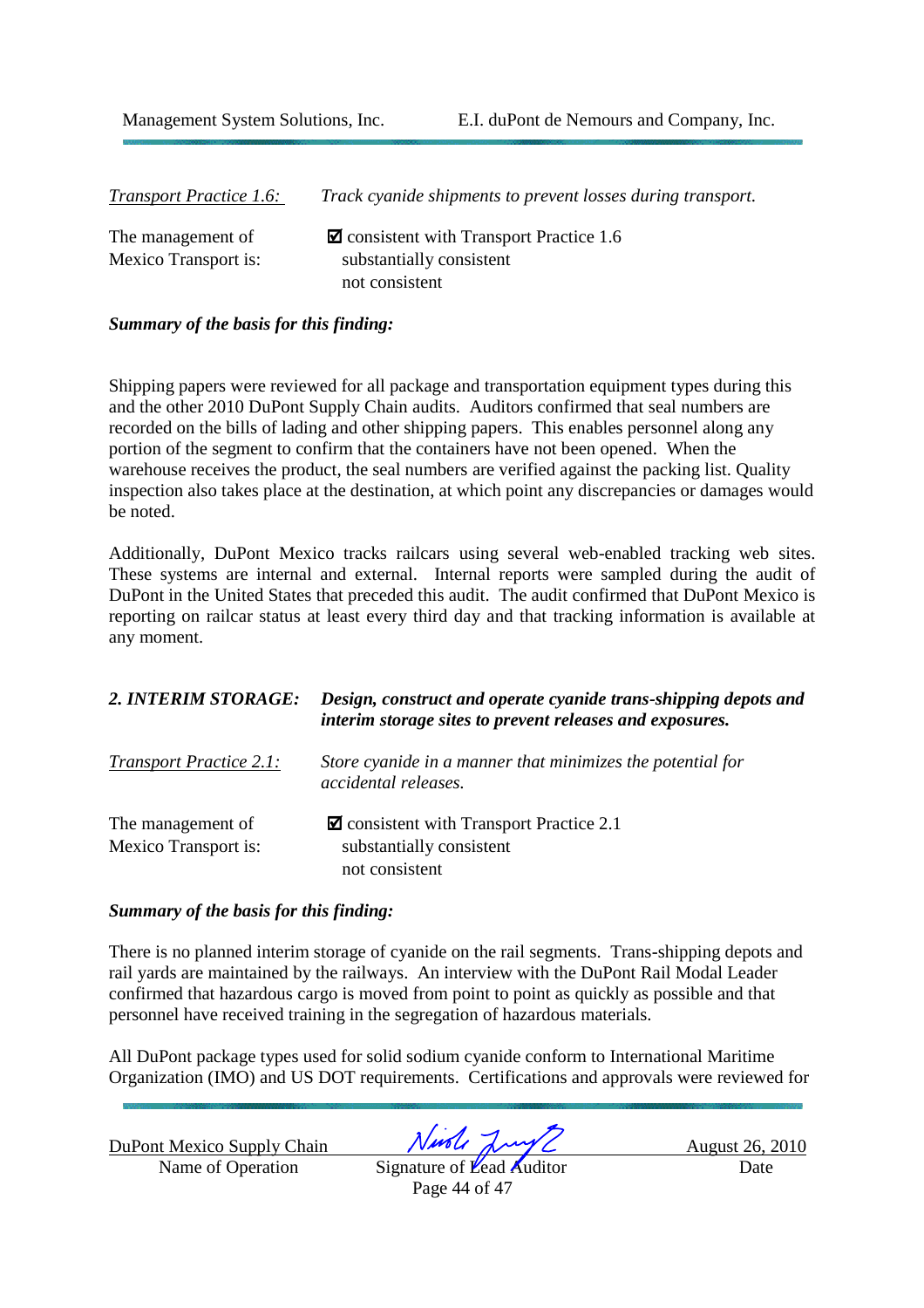all package types. Seals are checked upon arrival and any instances of a security breach would be detected at that point.

### *3. EMERGENCY RESPONSE: Protect communities and the environment through the development of emergency response strategies and capabilities*

| <b>Transport Practice 3.1:</b> | Prepare detailed emergency response plans for potential cyanide<br>releases. |
|--------------------------------|------------------------------------------------------------------------------|
| The management of              | $\blacksquare$ consistent with Transport Practice 3.1                        |
| <b>Mexico Transport is:</b>    | substantially consistent                                                     |
|                                | not consistent                                                               |

#### *Summary of the basis for this finding:*

DuPont Mexico has an Emergency Response Plan that applies to all transportation incidents. Ferromex and KCSM representatives participate in the DuPont emergency response drills and safety meetings. DuPont has also transmitted its emergency response information to the railroads. The information was found to be appropriately detailed.

According to Cyanide Code protocol information, Ferromex and KCSM both have general safety programs that include accident prevention plans, emergency plans, and remediation plans. Ferromex involved the SCT (Transportation Bureau) and DuPont in the development of its response plans.

| <b>Transport Practice 3.2:</b>                   | Designate appropriate response personnel and commit necessary<br>resources for emergency response.  |
|--------------------------------------------------|-----------------------------------------------------------------------------------------------------|
| The management of<br><b>Mexico Transport is:</b> | $\blacksquare$ consistent with Transport Practice 3.2<br>substantially consistent<br>not consistent |

#### *Summary of the basis for this finding:*

Ferromex and KCSM reported that they contract with professional remediation firms that would assist in the case of a spill needing remediation. DuPont personnel confirmed that they would travel immediately to any site where DuPont material had been spilled. DuPont ensures emergency contact information (telephone number), and initial response information is clearly identified on every shipping paper for each shipment of Sodium Cyanide. DuPont has established its confidence in the Ferromex's and KCSM's abilities to respond to an emergency through interacting with them through safety forums and meetings. Interviews confirmed that DuPont and the railroads interact on a regular basis in regards to environmental and safety matters.

Name of Operation Signature of Lead Auditor Date

DuPont Mexico Supply Chain  $N$ *ust*  $\sqrt{N}$  August 26, 2010

Page 45 of 47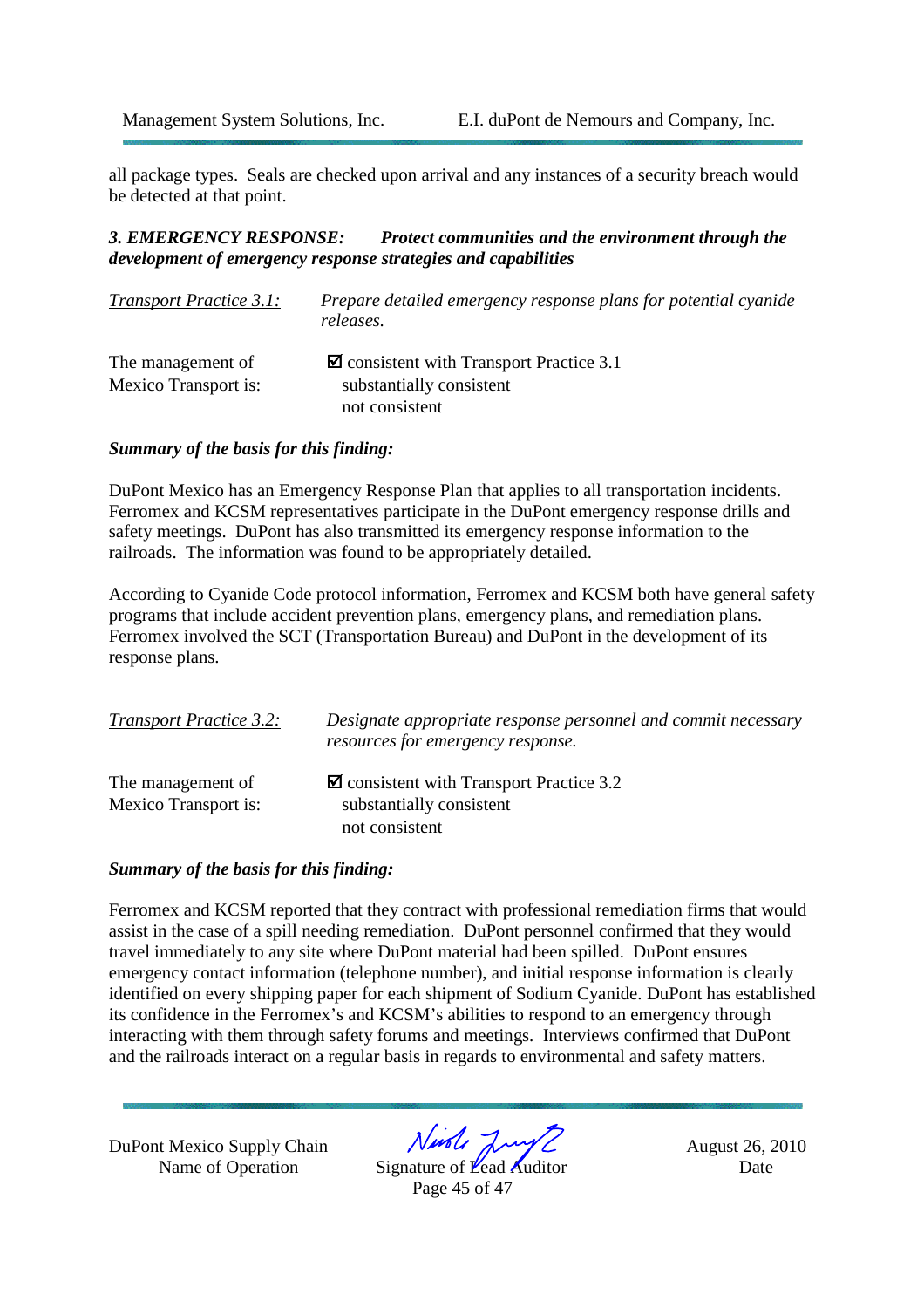*Transport Practice 3.3: Develop procedures for internal and external emergency notification and reporting.*

| The management of    | $\blacksquare$ consistent with Transport Practice 3.3 |
|----------------------|-------------------------------------------------------|
| Mexico Transport is: | substantially consistent                              |
|                      | not consistent                                        |

#### *Summary of the basis for this finding:*

DuPont ensures emergency contact information (telephone number), and initial response information is clearly identified on every shipping paper for each shipment of Sodium Cyanide. Interviews confirmed that contact information, notification, and reporting requirements are kept up-to-date and apply to emergencies that may occur during a rail incident.

| <b>Transport Practice 3.4:</b>                   | Develop procedures for remediation of releases that recognize the<br>additional hazards of cyanide treatment chemicals. |
|--------------------------------------------------|-------------------------------------------------------------------------------------------------------------------------|
| The management of<br><b>Mexico Transport is:</b> | $\blacksquare$ consistent with Transport Practice 3.4<br>substantially consistent<br>not consistent                     |

#### *Summary of the basis for this finding:*

DuPont product stewardship personnel and environmental personnel are involved in developing comprehensive environmental plans in the event of an on-site spill. In the event of an off-site spill, DuPont emergency response personnel are sent to the scene. DuPont coordinates clean-up efforts with professional remediation services. DuPont cyanide experts coordinate any remediation with the remediation service. Interviews confirmed that DuPont experts are very aware of the additional hazards of cyanide treatment chemicals and they would communicate these hazards to necessary personnel in the event of a spill.

DuPont Mexico Supply Chain  $\frac{\sqrt{\mu\sqrt{\ell}}\sqrt{\mu\sqrt{\ell}}}{\sqrt{\ell}}$  August 26, 2010

Signature of Lead Auditor Date Page 46 of 47